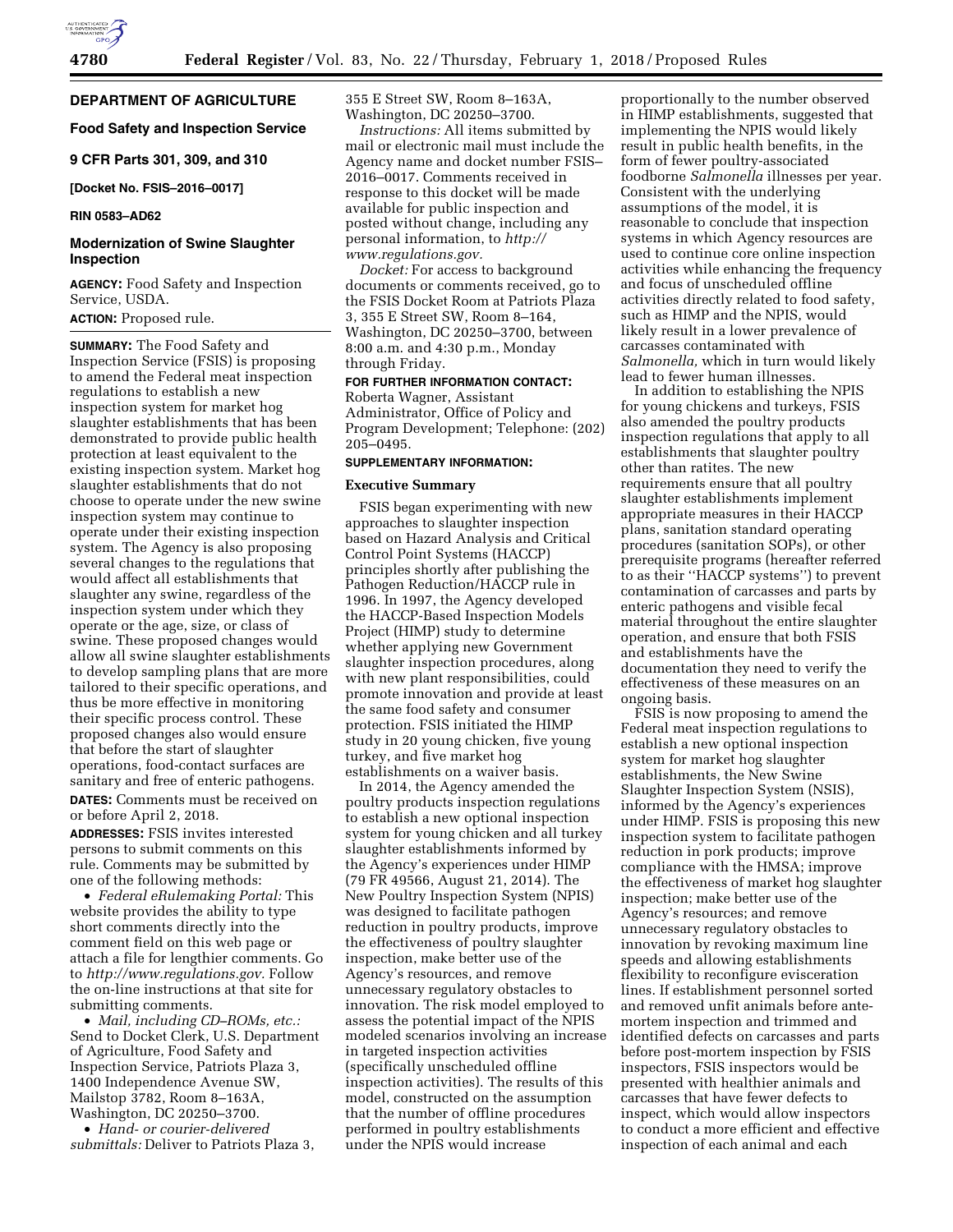carcass. Such a system would allow FSIS inspectors to conduct a more efficient inspection. As a result, FSIS could assign fewer inspectors to online inspection, freeing up Agency resources to conduct more offline inspection activities that FSIS has determined are more effective in ensuring food safety, such as verifying compliance with sanitation, HACCP, and humane handling requirements.

Key elements of the proposed NSIS include: (1) Requiring establishment personnel to sort and remove unfit animals before ante-mortem inspection by FSIS and to trim and identify defects on carcasses and parts before postmortem inspection by FSIS; (2) requiring establishment personnel to identify animals or carcasses that they have sorted and removed for disposal before FSIS inspection with a unique tag, tattoo, or similar device and immediately denature all major portions of the carcass on-site, and maintain records to document the total number of animals and carcasses sorted and removed per day; (3) requiring establishment personnel to immediately notify FSIS inspectors if they suspect an animal or carcass with a reportable or foreign animal disease (*e.g.,* African swine fever, classical swine fever, or Nipah virus encephalitis) while conducting sorting activities; (4) shifting Agency resources to conduct more offline inspection activities that are more effective in ensuring food safety, which would allow for up to two offline verification inspectors per line per shift and would reduce the number of online inspectors to a maximum of three per line per shift; (5) requiring establishments to maintain records documenting that products resulting from their slaughter operations meet the new proposed definition of Ready-tocook (RTC) pork product, which would be defined as any slaughtered pork product free from bile, hair, scurf, dirt, hooves, toe nails, claws, bruises, edema, scabs, skin lesions, icterus, foreign material, and odor which is suitable for cooking without need of further processing; and (6) revoking maximum line speeds and authorizing establishments to determine their own line speeds based on their ability to maintain process control for preventing fecal contamination and meeting microbial performance measures during the slaughter operation. FSIS projects that the new system is unlikely to result in a higher prevalence of *Salmonella* on market hog carcasses and may even result in a lower prevalence of *Salmonella* on market hog carcasses, which in turn may lead to fewer human

illnesses. In addition, the new system should improve animal welfare and compliance with the Humane Methods of Slaughter Act (HMSA) because more FSIS resources will be available to verify humane handling as an offline activity.

Under the proposed rule, market hog slaughter establishments that do not choose to operate under the NSIS may continue to operate under their existing inspection system (hereafter referred to as ''traditional inspection''). As mentioned above, NSIS provides public health protection at least equivalent to traditional inspection. FSIS recognizes that some establishments may not be prepared to make the investment in facilities and labor needed to convert to NSIS. In addition, many small, very low volume establishments slaughter more than one type of livestock species and the facilities updates need to convert to the proposed NSIS may not accommodate the slaughter of livestock other than market hogs. Therefore, FSIS is proposing to give establishments the flexibility to operate under the system that is best suited to their operations.

FSIS is also proposing several changes that would affect all establishments that slaughter swine, regardless of the inspection system under which they operate. FSIS is proposing to require that all official swine slaughter establishments develop, implement, and maintain in their HACCP systems written procedures to prevent the contamination of carcasses and parts by enteric pathogens, fecal material, ingesta, and milk throughout the entire slaughter and dressing operation. These procedures must include sampling and analysis for microbial organisms to monitor process control for enteric pathogens, as well as written procedures to prevent visible fecal material, ingesta, and milk contamination.

FSIS is proposing to prescribe a minimum frequency with which establishments would be required to collect two samples, one at preevisceration and one at post-chill (*i.e.,*  the point in the slaughter process after the carcass has chilled in the cooler and after all slaughter interventions are completed), or, for very small and very low volume establishments, a single post-chill sample. FSIS considers the microbial load of hog carcasses at preevisceration to be a valuable source of data about how well an establishment is taking into account the sanitary condition of live hogs coming to slaughter and the processing steps (*i.e.,*  washing, dehairing) they implement to reduce the external contamination of the carcass prior to evisceration. FSIS also considers the microbial characteristics

of hog carcasses post-chill (after all processing steps have taken place) to be a valuable source of data about how well an establishment is minimizing contamination during chilling as well as the overall effectiveness of all process control interventions the establishment has chosen to apply throughout its production process. Because most establishments apply one or more interventions between the preevisceration and post-chill sampling points to help control microbiological hazards, FSIS would expect that a reduction in microbiological contamination between these two sampling points to be an indication of the effectiveness of those controls.

Under the proposed rule, establishments, except for very small and very low volume establishments, would be required to collect preevisceration and post chill samples at a frequency of once per 1,000 carcasses. Very small and very low volume establishments would be required to collect at least one sample during each week of operation each year. If, after consecutively collecting 13 weekly samples, very small and very low volume establishments can demonstrate that they are effectively maintaining process control, they can modify their sampling plans to collect samples less frequently. FSIS is proposing to allow very small and very low volume establishments to collect and analyze samples for microbial organisms at the post-chill point in the process only because these establishments typically are less automated and run at slower line speeds than larger establishments. The lower level of automation and the slower line speeds require less complicated measures for maintaining and monitoring process control on an ongoing basis. These proposed frequencies reflect the frequencies prescribed under the existing regulations for generic *Escherichia coli*  (*E. coli*) testing. FSIS is proposing to remove the current requirement that swine establishments test carcasses for generic *E. coli* to monitor process control and to remove the codified *Salmonella* pathogen reduction performance standards for swine and replace them with the new testing requirements described above. The new testing requirements would allow establishments to develop sampling plans that are more tailored to the specific establishment, and thus more effective in monitoring their specific process control than the current generic *E. coli* criteria.

FSIS is proposing to allow establishments to substitute alternative sampling locations if they are able to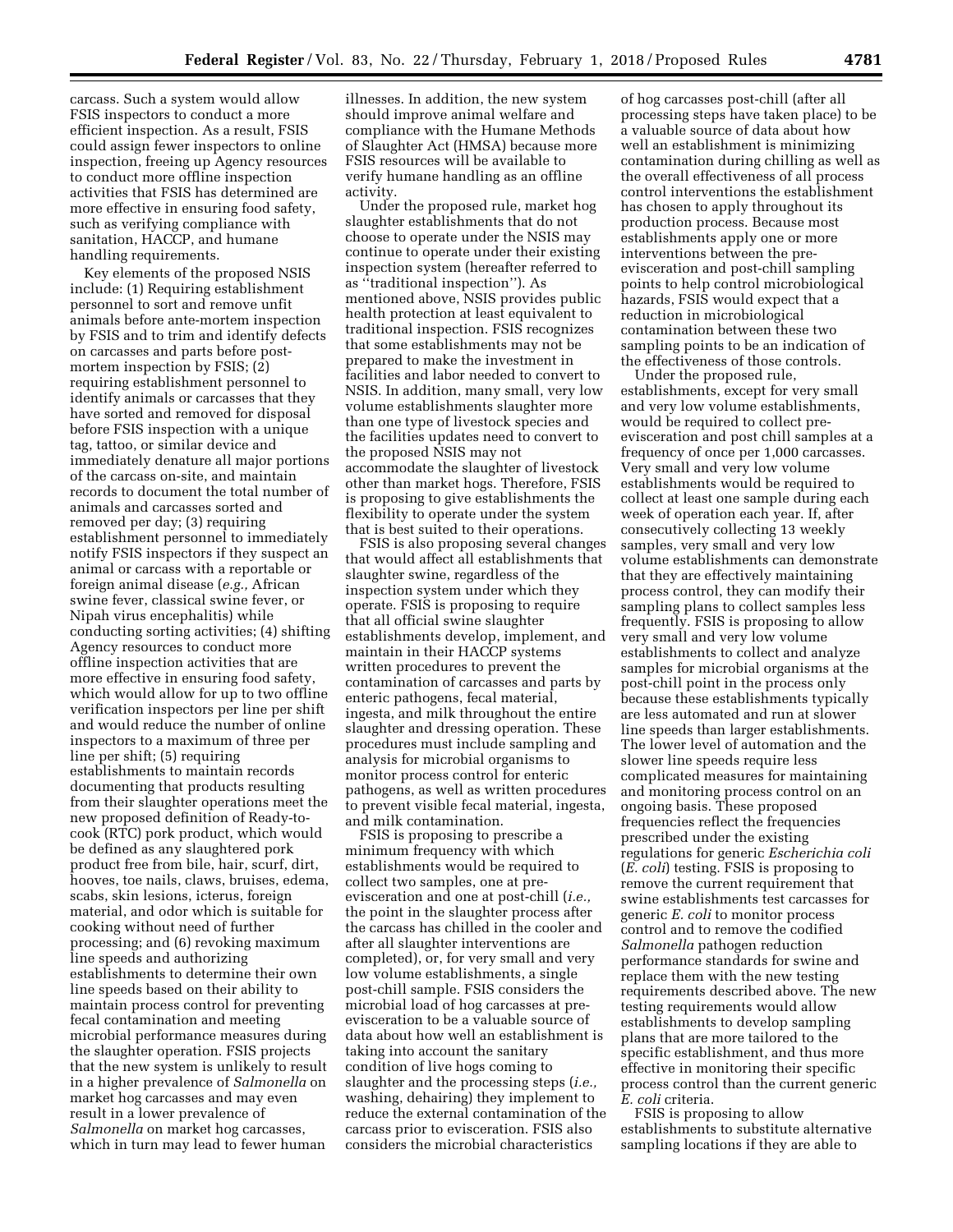demonstrate that the alternative sampling locations are able to provide a definite improvement in monitoring process control than at pre-evisceration and post-chill. FSIS interprets ''definite improvement'' to mean *any*  improvement of equipment, substances, methods, processes, or procedures affecting the slaughter of livestock and poultry or processing of meat, poultry, or egg products. FSIS is also proposing to allow establishments to substitute alternative sampling frequencies if they are able to demonstrate that the alternative is an integral part of the establishments' verification procedures for their HACCP plans and are able to provide a definite improvement in monitoring process control than at the prescribed frequency. FSIS is requesting comments on the proposed sampling requirements, particularly the incremental value (from both a processimprovement and public health

standpoint) of pre-evisceration sampling over what is provided by post-chill sampling.

Finally, FSIS is proposing to require that all official swine slaughter establishments develop, implement, and maintain in their HACCP systems written procedures to prevent contamination of the pre-operational environment by enteric pathogens. The pre-operational environment comprises food contact surfaces, reuse water, and equipment, including knives, in edible food production departments before slaughter operations begin. These procedures would need to include sampling and analysis of food-contact surfaces in the pre-operational environment for microbial organisms to ensure that the surfaces are sanitary and free of enteric pathogens. The sampling frequency would need to be adequate to monitor the establishment's ability to maintain sanitary conditions in the preoperational environment. Please see the draft compliance guide for additional information about implementation of this provision. FSIS is proposing this requirement as a direct result of a recent outbreak of foodborne illness associated with a hog slaughter establishment where food contact surfaces were found to be contaminated with the outbreak strain. FSIS is requesting comments on this proposed sampling requirement and the extent to which interventions in the pre-operational environment are needed to ensure food safety.

In Table 1 below, FSIS presents the estimated costs and benefits of the proposed rule. Later portions of the regulatory impact analysis section contain explanation of the assumptions, alternative adoption scenarios, and a discussion of the uncertainty surrounding the net benefits associated with how much of the industry would choose to adopt NSIS.

### TABLE 1—NET COSTS AND (BENEFITS) [M\$]

|                                            | Number of<br>establishments | One-time                               | Recurring                                               |
|--------------------------------------------|-----------------------------|----------------------------------------|---------------------------------------------------------|
| Mandatory<br>Potential Health Benefits *** | <br>612<br><br><br>         | \$3.88<br>0.84<br>3.03<br><br><br>2.80 | \$22.65<br>22.17<br>0.48<br>(9.33)<br>(47.33)<br>(8.73) |
| Totals:                                    |                             |                                        | \$6.68<br>(42.75)<br>(31.77)                            |

\* Further explanation and details on the NSIS adoption rate are provided in section G. Expected Cost of the Proposed Rule, Table 6: NSIS Adoption Rate and section J. Net Benefits, Table 28: Quantified Cost and (Benefits) of Various Adoption Rates.

\*\* Note, this includes 5 HIMP establishments, which are not expected to incur any costs or benefits associated with the NSIS.

\*\*\* Further explanation and details on the range of health benefits have been provided in section H. Expected Benefits Associated With Public Health, Table 20: Health Benefits from Averted Cases of *Salmonella.* The value of health benefits ranges from \$0.19 million to \$18.97 million, with a mean of \$9.33 million.

#### **Statutory Authority**

FSIS inspects and regulates the production of meat and meat food products prepared for distribution in commerce under the authority of the Federal Meat Inspection Act (FMIA) (21 U.S.C. 601 *et seq.*). The FMIA provides that the Secretary shall cause to be made by inspectors an examination and inspection of all amenable species before they enter into any establishment in which they are to be slaughtered and the meat and meat food products thereof are to be used in commerce (21 U.S.C. 603(a)). All amenable species found to show symptoms of disease are to be set apart and slaughtered separately; the carcasses of such animals are to be subject to a careful inspection (21 U.S.C.

603(a)). The FMIA requires that the livestock be slaughtered and handled in connection with slaughter in a manner that is consistent with the HMSA (21 U.S.C. 603(b)). Under the HMSA, the handling of livestock in connection with slaughter must be carried out only by humane methods (7 U.S.C. 1902).

The FMIA also requires inspectors to conduct a post-mortem examination and inspection, and any necessary reinspection, of carcasses and parts of amenable species prepared for human food (21 U.S.C. 604). The FMIA requires that all carcasses and parts found to be adulterated be condemned (21 U.S.C. 604). Under the FMIA, a meat or meat food product is adulterated, among other circumstances, if it bears or

contains any poisonous or deleterious substance that may render it injurious to health; it is unhealthful, unwholesome, or otherwise unfit for human consumption; it was prepared, packaged, or held under insanitary conditions whereby it may have been rendered injurious to health; or if damage or inferiority has been concealed in any manner (21 U.S.C. 601(m)(1), (3), (4), and (8)). Finally, 21 U.S.C. 621 provides that the Secretary shall make such rules and regulations as are necessary for the efficient execution of the provisions of the FMIA. FSIS regulations and inspection programs are designed to verify that livestock are handled and slaughtered humanely, and that meat and meat food products are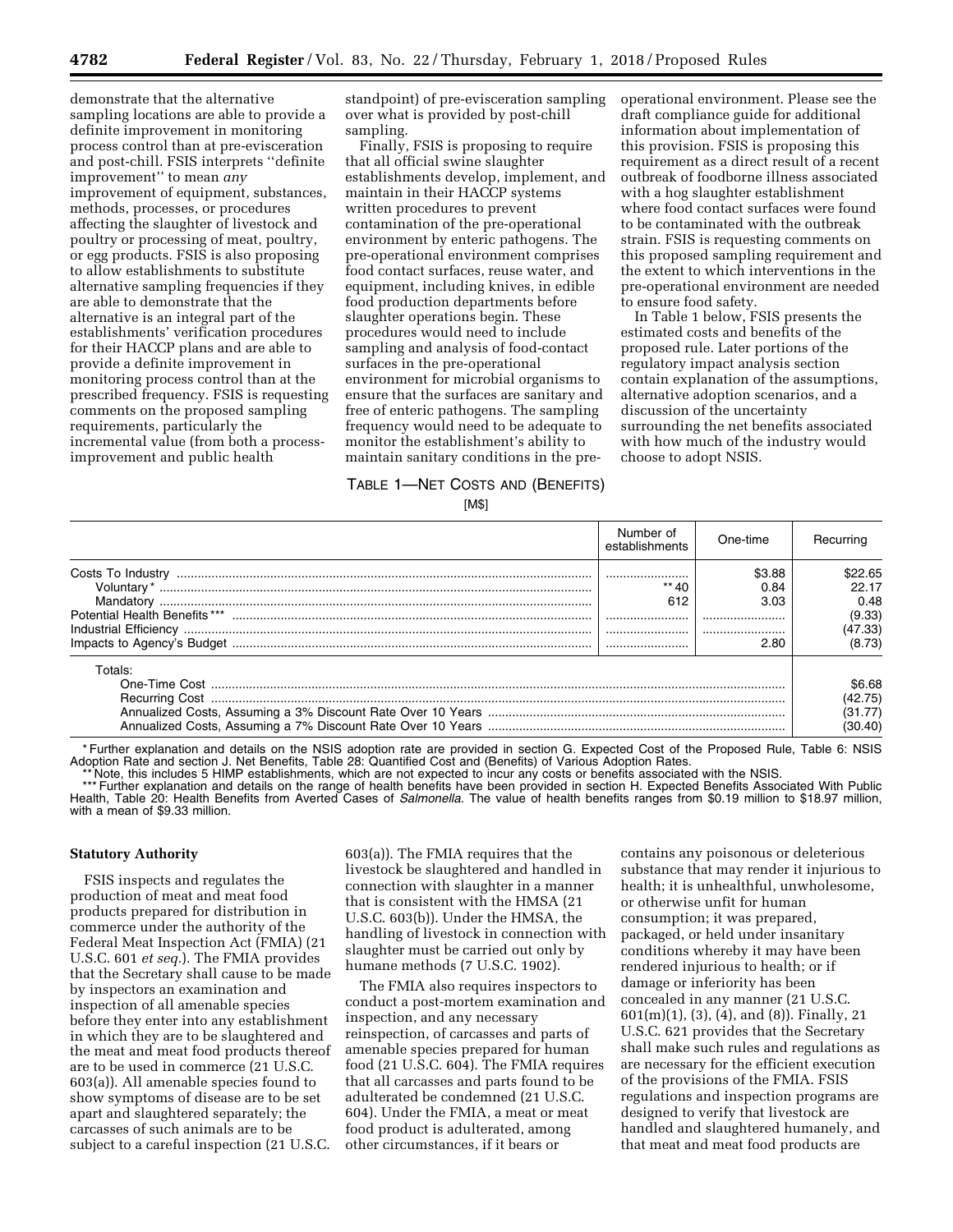unadulterated, wholesome, and properly marked, labeled, and packaged.

### **Table of Contents of Proposed Rule Discussion**

#### I. Background

- A. Traditional Market Hog Slaughter Inspection Under Existing Regulations
- 1. Description of the Inspection System Under Existing Regulations
- 2. Need for Modernization
- B. Regulations for Microbiological Testing Under Traditional Inspection
- 1. Generic *E. Coli* Criteria for Measuring Process Control
- 2. *Salmonella* Pathogen Reduction/HACCP Performance Standards
- C. Waivers of Regulatory Requirements
- 1. Waivers to Test New Technology
- 2. *Salmonella* Initiative Program Waivers II. Consideration of Need for a New Swine
	- Slaughter Inspection System A. Early Development of the Inspection Models Program
	- B. Existing HACCP-Based Inspection Models Program
	- C. U.S. General Accountability Office (GAO) and the USDA's Office of the Inspector General (OIG) Reports on HIMP
	- D. Analysis of HIMP
	- 1. FSIS Evaluation of HIMP
	- a. Overview of the HIMP Report
	- b. Verification by Offline Inspectors of the Establishment Executing Its HIMP Process Control Plan Under Which Establishment Employees Sort Acceptable and Unacceptable Carcasses and Parts
	- c. Verification of the Establishment Executing Its HACCP System Under 9 CFR Parts 416 and 417
	- d. Verification of the Outcomes of the Establishment Process Control Plan, Both Organoleptic and Microbiologic
	- e. Conclusion of HIMP Report
	- f. Verification of Humane Handling
	- E. Public Health Benefits Projected From Allocating More Inspection Resources to Food Safety-Related Inspection Activities
	- 1. Market Hog Risk Assessment
	- 2. Model
	- 3. Conclusions of the Market Hog Risk Assessment
- III. Proposed NSIS
	- A. Live Market Hog Sorting by Establishment Personnel
	- B. Post-Mortem Carcass Sorting by Establishment Employees and Online Carcass Inspection
- C. Offline Verification Inspection
- D. RTC Pork Product
- E. Line Speeds Under NSIS
- IV. Other Proposed Changes That Affect All Swine Slaughter Establishments
- A. Procedures To Address Enteric Pathogens, Fecal Material, Ingesta, and Milk Contamination as Hazards Reasonably Likely to Occur
- V. Implementation
- VI. Executive Orders 12866 and 13563
- A. Request for Comments Summary
- B. Need for the Rule
- C. Overview of the Market
- D. Overview of the Proposed Rule's NSIS
- E. Overview of the Proposed Rule's Mandatory Components
- F. Overview of the Proposed Rule's Agency Impact
- G. Expected Cost of the Proposed Rule
- 1. Costs Associated With the NSIS Components of the Rule
- a. Costs of Additional Establishment
- Workers b. Costs of Capital Improvements: Line
- Configuration and Inspection Stations c. Costs of Developing Ante-Mortem
- Written Procedures
- d. Ready-to-Cook Standards
- 2. Costs Associated With the Mandatory Components of the Rule
- a. Costs of Developing, Composing, Training, Monitoring, Recording, and Verifying Written Sanitary Dressing Plans
- b. Process Control Sampling and Analysis for Microbial Organisms
- c. Environmental Sampling
- H. Expected Benefits of the Proposed Rule 1. Expected Benefits Associated With Public Health
- 2. Other Benefits Associated With Modernizing Existing Regulations
- I. Expected Budgetary Impacts
- 1. Agency Staffing
- 2. Agency Training
- J. Net Benefits
- K. Alternatives
- VII. Regulatory Flexibility Act Assessment
- VIII. E-Government Act
- IX. Executive Order 12988, Civil Justice Reform
- X. Executive Order 13175
- XI. USDA Nondiscrimination Statement
- XII. Environmental Impact
- XIII. Paperwork Reduction Act
- XIV. Additional Public Notification
- XV. Proposed Regulatory Amendments

#### **I. Background**

*A. Traditional Market Hog Slaughter Inspection Under Existing Regulations* 

1. Description of the Inspection System Under Existing Regulations

Under the existing regulations for traditional inspection, FSIS antemortem inspectors examine all market hogs for visible signs of condemnable diseases or conditions while they are at rest and in motion (see 9 CFR part 309). FSIS ante-mortem inspectors direct establishment personnel to set apart animals showing signs of condemnable diseases or conditions into separate ''U.S. Suspect'' pens for further examination by the FSIS Public Health Veterinarian (PHV). The FSIS PHV determines whether the animals shall be identified as ''U.S. Condemned'' and disposed of in accordance with 9 CFR 309.13 (9 CFR 309.2).

Most establishments under traditional inspection that slaughter only market hogs voluntarily segregate animals that show signs of diseases or conditions from healthy animals before the Agency performs ante-mortem inspection (see

FSIS Directive 6100.1, *Ante-mortem Livestock Inspection* available at *[http://](http://www.fsis.usda.gov/wps/wcm/connect/2b2e7adc-961e-4b1d-b593-7dc5a0263504/6100.1.pdf?MOD=AJPERES)  [www.fsis.usda.gov/wps/wcm/connect/](http://www.fsis.usda.gov/wps/wcm/connect/2b2e7adc-961e-4b1d-b593-7dc5a0263504/6100.1.pdf?MOD=AJPERES) [2b2e7adc-961e-4b1d-b593-](http://www.fsis.usda.gov/wps/wcm/connect/2b2e7adc-961e-4b1d-b593-7dc5a0263504/6100.1.pdf?MOD=AJPERES)  [7dc5a0263504/6100.1.pdf](http://www.fsis.usda.gov/wps/wcm/connect/2b2e7adc-961e-4b1d-b593-7dc5a0263504/6100.1.pdf?MOD=AJPERES) [?MOD=AJPERES](http://www.fsis.usda.gov/wps/wcm/connect/2b2e7adc-961e-4b1d-b593-7dc5a0263504/6100.1.pdf?MOD=AJPERES)*). Market hog establishment personnel segregate animals that appear to be normal and healthy from abnormal or unhealthy animals that appear to have condemnable diseases or conditions (*e.g.,* animals exhibiting signs of neurologic conditions, pyrexia, or severe lameness) into ''subject'' pens, where they are subject to additional FSIS inspection. FSIS requires these establishments to document their segregation procedures in their HACCP plans or prerequisite programs. FSIS inspectors examine all animals found by the establishment to be normal at rest, and five to ten percent of those animals in motion. If any animals exhibit signs of condemnable conditions, FSIS inspectors direct establishment employees to move the animals to the ''U.S. Suspect'' pens for final disposition by the FSIS PHV. The FSIS PHV examines all animals in the ''subject'' pens, and directs establishment employees to move animals to ''U.S. Suspect'' pens for final disposition. FSIS inspectors observe establishment employees performing segregation procedures at least once per month. Because establishment employees are responsible for identifying and removing market hogs that are not fit for slaughter before FSIS ante-mortem inspection, FSIS inspectors are presented with healthier animals that are more likely to pass inspection. Therefore, under the voluntary segregation procedures, FSIS inspectors are able to conduct a more efficient and effective ante-mortem inspection to determine whether each animal is fit for slaughter.

During post-mortem inspection at all market hog slaughter establishments, FSIS online inspectors inspect the head, viscera, and carcass of each animal for localized defects and direct establishment employees to remove the defects through trimming (9 CFR 310.1(b)(3)). FSIS online inspectors perform manual incisions, palpations, and other organoleptic inspections (*i.e.,*  using sight, smell, and touch) to detect signs of disease or contamination. In large establishments, up to seven online inspectors are assigned per line per shift to cover inspection stations for the head, viscera, and carcass at fixed points along the slaughter and evisceration line. In small or very small establishments, one inspector may perform all of the post-mortem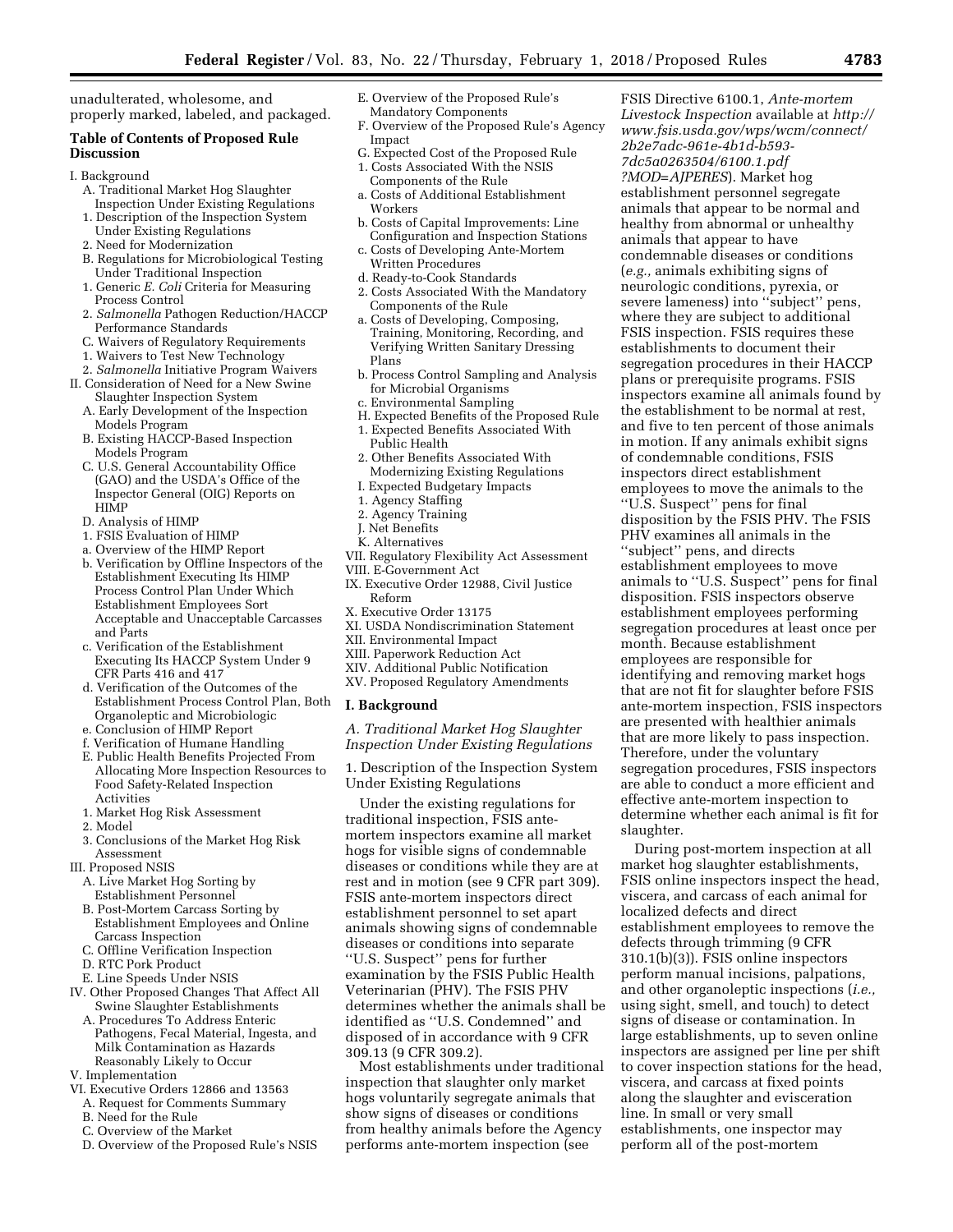inspection procedures on each animal. FSIS online inspectors identify and retain carcasses and parts with visible animal diseases and conditions. The FSIS PHV thoroughly examines retained carcasses and parts to determine whether they should be condemned; establishment personnel then dispose of condemned carcasses under FSIS supervision in accordance with 9 CFR part 314.

Under the existing regulations for traditional inspection, establishments conduct no post-mortem carcass sorting to identify which carcasses and parts appear eligible to bear the mark of inspection, which carcasses and parts contain removable defects correctable through trimming, and which carcasses and parts should be submitted to FSIS for condemnation because of generalized diseases or conditions. These sorting functions are conducted by establishment personnel under HIMP. Rather, the existing regulations for traditional inspection require establishments to assign competent assistants to take such actions as directed by FSIS online inspectors after the inspectors have conducted the initial sorting activities (see 9 CFR 307.2(g)). Therefore, under the existing regulations for traditional inspection, establishments rely on FSIS online inspectors to effectively control and direct their processing. Moreover, because FSIS online inspectors are responsible for identifying unacceptable carcasses and parts, it takes online inspectors more time to conduct a carcass-by-carcass inspection than would be necessary if establishments sorted carcasses and parts, trimmed dressing defects and contamination that do not impact the FSIS inspectors' ability to assess the fitness of the carcass or part, and identified pathology defects, before the carcasses and parts were inspected.

More FSIS resources also could be devoted to offline inspection activities if initial sorting and tagging functions were performed by establishment personnel. Under the existing regulations, only FSIS inspectors may direct the application and removal of ''U.S. Condemned'' tags from animals and carcasses condemned by FSIS inspectors on ante-mortem and postmortem inspection (9 CFR 309.13 and 310.5). The tag must remain on the carcass until it goes into the tank, or the carcass is otherwise disposed of in accordance with 9 CFR part 314. Establishments are required to denature condemned carcasses and parts if they do not have tanking facilities and the carcasses and parts are to be rendered or otherwise disposed of off-site (see 9 CFR

314.3). FSIS inspectors enter the number on each ''U.S. Condemned'' tag into the Public Health Information System (PHIS). Under the existing regulations, most ''U.S. Condemned'' tags are applied during ante-mortem inspection to animals that arrive dead. Because FSIS inspectors are responsible for removing all of the ''U.S. Condemned'' tags and documenting each ''U.S. Condemned'' tag number into PHIS, it takes inspectors more time to complete ante-mortem and postmortem inspections than it would if establishments sorted and removed these animals before FSIS inspection and maintained records that could be verified by FSIS, as appropriate, and reported their daily totals to FSIS inspectors.

In addition to the post-mortem inspection activities conducted by online inspectors, offline inspectors conduct additional food safety related activities such as verifying that establishments' processing meets their HACCP critical limits and verifying whether sanitation SOPs are effective.

#### 2. Need for Modernization

Modernization of market hog slaughter inspection is necessary because traditional inspection was developed before FSIS issued its HACCP regulations, and before the Agency began targeting its resources to address public health risks associated with foodborne pathogens. Traditional inspection obscures the proper roles of industry and inspection personnel by assigning to FSIS inspectors responsibility for sorting acceptable animals from unacceptable animals, finding carcass defects, identifying production control problems for the establishment, and verifying corrective actions in addition to determining whether the carcasses meet regulatory requirements. Additionally, traditional inspection requires FSIS to allocate significant inspection personnel resources towards online inspection activities in large and high volume market hog establishments to detect quality defects and conditions that present minimal food safety risks, thus limiting the resources available for offline inspection activities such as verifying the effectiveness of HACCP plans and sanitation SOPs. FSIS has concluded, based on the Agency's analysis of the market hog HIMP pilot (discussed in more detail below), conducting more offline activities will be more effective in ensuring food safety and humane handling verification tasks.

Traditional inspection requires inspectors to conduct time-intensive ante-mortem and post-mortem sorting

activities. This necessitates FSIS to allocate significant personnel resources to conduct activities that are more appropriately the responsibility of the establishment. As a result, traditional inspection limits line speeds, even if establishments can demonstrate that they are able to produce safe, unadulterated, wholesome products at more efficient rates. It also limits large and high volume market hog slaughter establishments' incentive to improve their processing methods and to develop more efficient slaughter and dressing technologies.

For example, under traditional inspection, the maximum line speed authorized for slaughter lines with one or two inspectors is partially based upon the distance walked (in feet) by the inspector between work stations to conduct the sorting activities mentioned above (see 9 CFR 310.1(b)(3)). For slaughter lines with three or more inspectors, line speeds may also depend on whether FSIS online inspectors observe the back of the carcasses by looking in a mirror or whether they must turn the carcass to observe the back of the carcass (see 9 CFR 310.1(b)(3)). The maximum line speed under the existing regulations for market hogs is 1,106 head per hour (hph) with seven online inspectors. Establishments determine their line speeds based on their equipment, size and condition of the animals, and their ability to maintain process control when operating at a given line speed.

Additionally, traditional inspection restricts establishments' ability to reconfigure and consolidate lines if they determine that they need more space to conduct other activities in their facilities. For example, establishments slaughtering 1,025 market hogs per hour must configure their evisceration lines to accommodate three online head inspectors, three online viscera inspectors, and one online carcass inspector. The regulations require that establishments provide an inspection station consisting of five feet of unobstructed line space for each head or carcass inspector and, for viscera table kills, eight feet for each viscera inspector on the inspector's side of the table (9 CFR 307.2 (m)(1)). As a result, the current regulations for traditional inspection prevent large and high volume market hog slaughter establishments from consolidating inspection stations or otherwise reconfiguring their evisceration lines in order to make room for more innovative, automated equipment such as head dropping equipment, bung equipment (which separates digestive and urinary organs from pelvic attachments),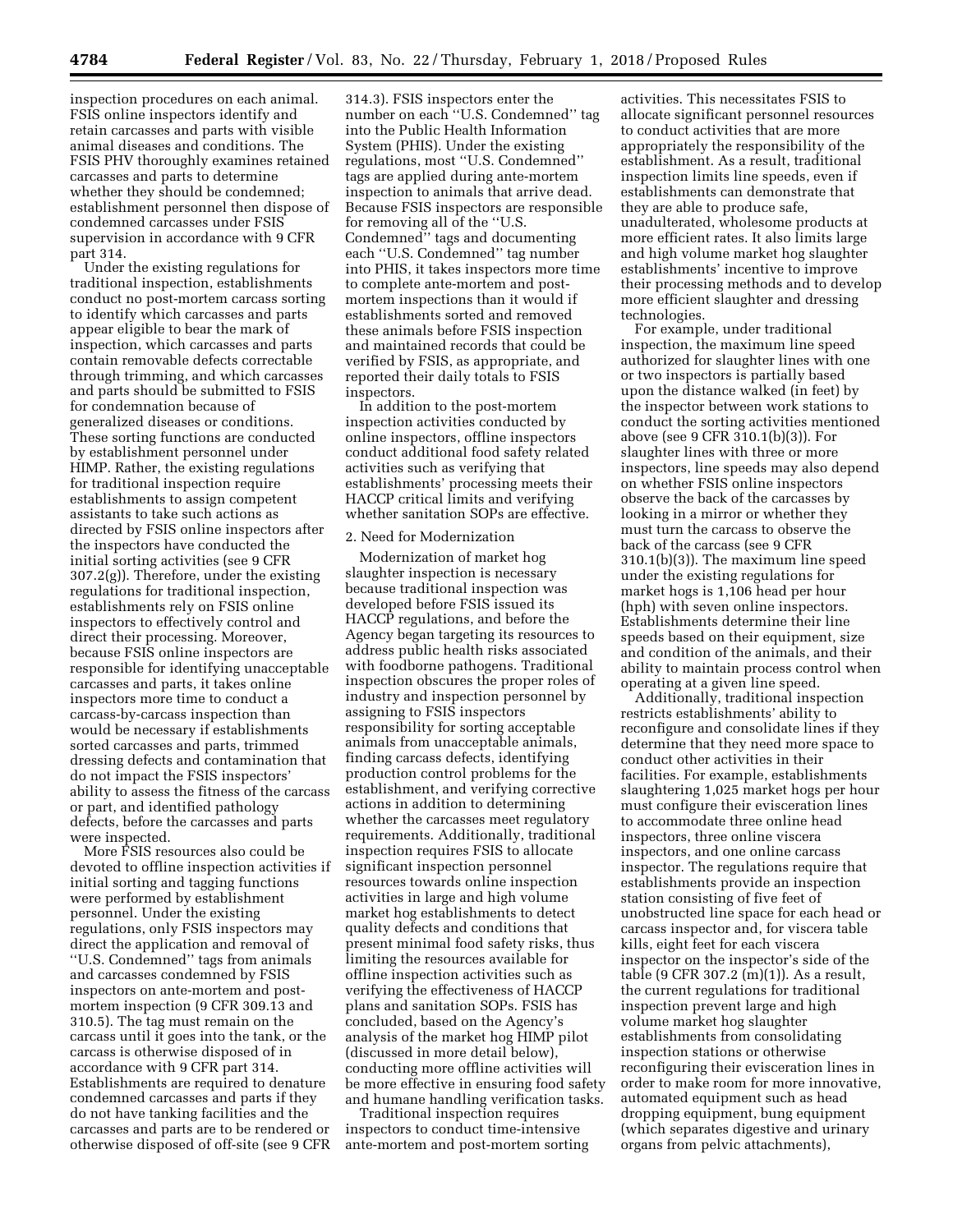eviscerating equipment, and back saws. Traditional inspection is generally sufficient for low volume establishments and for establishments that slaughter classes of swine other than market hogs because these establishments typically are less automated and run at slower line speeds than larger establishments.

Additionally, traditional inspection was developed when visually detectable animal diseases such as pneumonias, erysipelas, hog cholera, cystercercosis, parasites, and arthritis were more prevalent and considered to be more of a concern than they are today. The line speed limits prescribed under traditional inspection reflect the Agency's previous focus on the detection of visible defects and animal diseases and do not give establishments the flexibility to address these conditions before presenting the carcasses and parts to FSIS inspectors.

Traditional inspection focuses substantial FSIS resources on detecting visible trim and dressing defects that are not directly related to food safety, particularly in light of what is now known about the role microbial contamination plays in causing foodborne human illness. The traditional inspection model needs to be updated in light of the significant advances that have been made in the control or eradication of many animal diseases that were more prevalent and were considered to present a greater concern when the existing inspection systems were designed, particularly in generally healthy classes of animals such as market hogs.

Moreover, the analysis in FSIS's ''Assessment of the Potential Change in Human Health Risk Associated with Modernizing Inspection of Market Hog Slaughter Establishments'' (hereafter referred to as the market hog risk assessment) conducted by FSIS suggests a statistically significant correlation between increased scheduled and unscheduled offline inspection procedures and a reduction in the prevalence of *Salmonella* in market hog establishments. Projecting out illness reductions based on reduction in *Salmonella* prevalence in 35 plants results in wide uncertainty, but the model confidently estimates that the level of protection from *Salmonella*  illnesses would be at least as good as the current system. Based on these results, the redeployment of Agency resources dedicated to online inspection under the traditional inspection system to unscheduled offline activities, such as increased HACCP and sanitation SOP verification, has the potential to contribute to improved food safety

resulting from a lower prevalence of carcasses contaminated with *Salmonella,* which may in turn lead to fewer human illnesses. While prevalence of *Salmonella* measured in FSIS's market hog baseline study is low, *Salmonella* is a pathogen of public health concern for pork products, and the data available are adequate to estimate the potential changes in prevalence with changes in FSIS's swine inspection system.

#### *B. Regulations for Microbiological Testing Under Traditional Inspection*

1. Generic E. Coli Criteria for Measuring Process Control

The existing regulations require that official swine slaughter establishments conduct regular testing for generic *E. coli* at the end of the chilling process or after the final wash as a means to verify process control (9 CFR 310.25(a)(1)). These regulations prescribe requirements for collecting the samples, obtaining analytical results, and maintaining records of such results (9 CFR 310.25(a)(2), (3), and (4)). They also include criteria for evaluating an establishment's generic *E. coli* testing results (9 CFR 310.25(a)(5)). The regulations provide that generic *E. coli*  testing results that do not meet the criteria described in the regulations indicate that the establishment may not be maintaining process controls sufficient to prevent fecal contamination (9 CFR 310.25(a)(6)). If an establishment is not meeting the *E. coli* test results criteria, the regulations state that FSIS will take further action as appropriate to ensure that all applicable provisions of the law are being met (9 CFR 310.25(a)(6)).

In 2014, FSIS rescinded the regulations that required that poultry establishments test carcasses for generic *E. coli* to monitor for process control (79 FR 49565, August 21, 2014). The final regulations replaced the generic *E. coli*  regulations with new testing requirements that allow establishments to develop sampling plans that are more tailored to the specific establishment, and thus are more effective in monitoring their specific process control than the former generic *E. coli* criteria. The Agency concluded that the use of generic *E. coli* as an indicator for process control may not be as useful in certain poultry slaughter operations as originally thought. Therefore, FSIS made the change to allow poultry establishments to use other more relevant indicators of process control.

The Agency is aware that most swine slaughter establishments currently conduct additional sampling for micro-

organisms other than generic *E. coli*  (*e.g., Salmonella* spp. and aerobic plate count bacteria (APC)) because they have found these organisms to be more relevant indicators of their process control. Therefore, FSIS is proposing to remove the generic *E. coli* sampling requirements for swine slaughter establishments to give establishments more flexibility in monitoring their process control and to make the Federal meat inspection regulations more consistent with the Federal poultry products inspection regulations. FSIS is proposing that all swine slaughter establishments collect and analyze carcass samples for microbiological analysis at the pre-evisceration and post-chill points in the process. The discussion of the proposed testing requirements is set out later in this document.

#### 2. Salmonella Pathogen Reduction/ HACCP Performance Standards

In addition to generic *E. coli* criteria, the existing regulations contain *Salmonella* pathogen reduction performance standards for market hogs (9 CFR 310.25(b)). The codified performance standards are based on the prevalence of *Salmonella* found by two nationwide microbiological baseline surveys conducted from April 1995 to March 1996 and from June 1997 to May 1998. The regulations provide for FSIS to collect and analyze unannounced *Salmonella* samples sets in swine slaughter establishments to detect whether these establishments are meeting the pathogen reduction performance standards (9 CFR 310.25(b)(2)). The performance standards set a maximum number of *Salmonella*-positive samples allowable per sample set and are defined on a product class basis so that an establishment operating at the baseline level would have an 80 percent chance of meeting the standard. Establishments are required to take corrective actions when FSIS determines that they are not meeting the performance standards (9 CFR 310.25(b)(3)(i) and (ii)).

Under the regulations, an establishment's failure to take the corrective actions necessary to comply with the *Salmonella* performance standards, or an establishment's failure to meet the standards on the third consecutive series of FSIS-conducted tests for that product, constitutes a failure to maintain sanitary conditions and to maintain an adequate HACCP plan (9 CFR 310.25(b)(3)(iii)). The regulations provide that such failure will cause FSIS to suspend inspection services (9 CFR 310.25(b)(3)(iii)). However, the Agency's ability to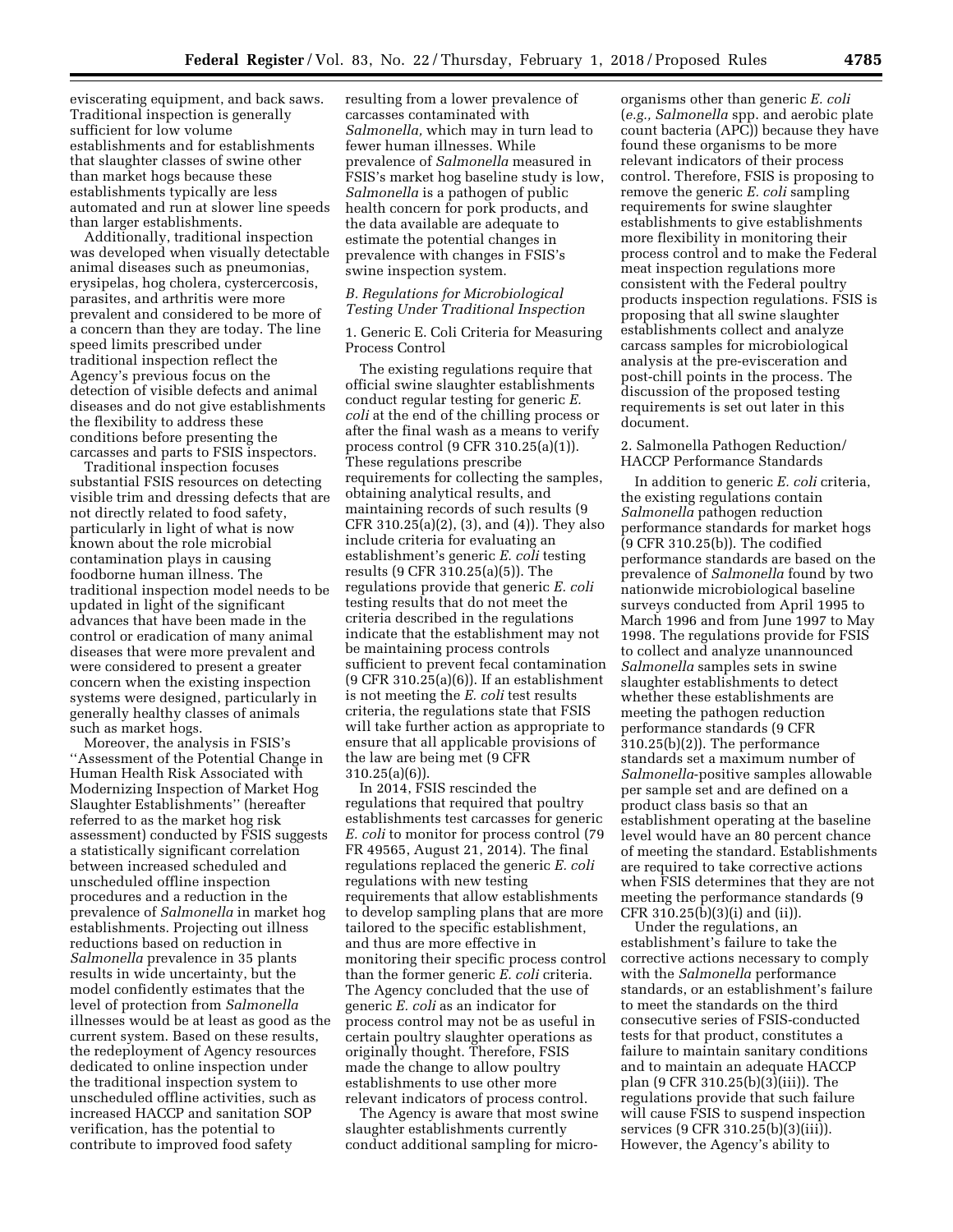directly enforce the pathogen reduction performance standards has been limited since 2001, after a ruling by the U.S. Court of Appeals for the Fifth Circuit in *Supreme Beef Processors, Inc.* v. *USDA.*  In that case, the court enjoined FSIS from suspending inspection services against a meat grinding operation for failure to meet the *Salmonella*  performance standards. Since that time, FSIS has used *Salmonella* failures as a basis to conduct an in-depth evaluation of the establishment's HACCP systems, including its HACCP plan and sanitation SOPs.

From August 2010 to August 2011, FSIS conducted a third market hog baseline survey to estimate the national prevalence of *Salmonella* in market hogs (*The Nationwide Microbiological Baseline Data Collection Program: Market Hogs Survey August 2010–2011*  available at *[http://www.fsis.usda.gov/](http://www.fsis.usda.gov/wps/wcm/connect/d5c7c1d6-09b5-4dcc-93ae-f3e67ff045bb/Baseline_Data_Market_Hogs_2010-2011.pdf?MOD=AJPERES) [wps/wcm/connect/d5c7c1d6-09b5-4dcc-](http://www.fsis.usda.gov/wps/wcm/connect/d5c7c1d6-09b5-4dcc-93ae-f3e67ff045bb/Baseline_Data_Market_Hogs_2010-2011.pdf?MOD=AJPERES)[93ae-f3e67ff045bb/Baseline](http://www.fsis.usda.gov/wps/wcm/connect/d5c7c1d6-09b5-4dcc-93ae-f3e67ff045bb/Baseline_Data_Market_Hogs_2010-2011.pdf?MOD=AJPERES)*\_*Data*\_ *Market*\_*Hogs*\_*[2010-2011.pdf?MOD=](http://www.fsis.usda.gov/wps/wcm/connect/d5c7c1d6-09b5-4dcc-93ae-f3e67ff045bb/Baseline_Data_Market_Hogs_2010-2011.pdf?MOD=AJPERES) [AJPERES](http://www.fsis.usda.gov/wps/wcm/connect/d5c7c1d6-09b5-4dcc-93ae-f3e67ff045bb/Baseline_Data_Market_Hogs_2010-2011.pdf?MOD=AJPERES)*). The third market hog baseline survey included 253 establishments that produce approximately 99.9 percent of market hogs slaughtered in the United States. For the third baseline survey, FSIS collected samples in 152 random establishments from market hog carcasses at two points in the slaughter process: Pre-evisceration and post-chill. The *Salmonella* percent positive rate at pre-evisceration was 69.64 percent, but at post-chill it was reduced to 2.70 percent. The third baseline survey's percent positive rate at post-chill was significantly lower than the rates found in the two earlier surveys mentioned above, which reported *Salmonella*  percent positive rates of 8.7 percent and 6.9 percent, respectively. Based on the data from the third baseline survey, FSIS estimated prevalence of *Salmonella* in market hogs was 1.66 percent with a 95 percent confidence interval between 0.82 percent and 2.51 percent. Because the estimated prevalence of *Salmonella* was low, and FSIS did not find enough pathogen positives to justify the resources needed (*e.g.,* time and supplies) to conduct carcass swabbing, the Agency determined that this type of sampling was not an effective use of resources for verifying process control. As a result, FSIS did not develop new *Salmonella*  performance standards for market hogs. Rather, in September 2011, FSIS discontinued its *Salmonella* verification sampling program for market hogs to make better use of its resources.

Therefore, FSIS is proposing to eliminate the pathogen performance standards for market hogs in 9 CFR

310.25(b) because verifying the codified standards was not a good use of Agency resources and the standards have not been used since 2011. Instead, FSIS has decided to focus on its resources on sampling raw pork parts for pathogens of public health concern, as well as for indicator organisms.

FSIS is currently addressing *Salmonella* through the *Salmonella*  Initiative Program (SIP) described below. In addition, FSIS has published a compliance guideline to help official establishments control and reduce the spread of *Salmonella* in hog slaughter facilities (79 FR 633, January 6, 2014). The guidance is available on the FSIS web page at: *[http://www.fsis.usda.gov/](http://www.fsis.usda.gov/wps/portal/fsis/topics/regulatory-compliance/compliance-guides-index) [wps/portal/fsis/topics/regulatory](http://www.fsis.usda.gov/wps/portal/fsis/topics/regulatory-compliance/compliance-guides-index)[compliance/compliance-guides-index.](http://www.fsis.usda.gov/wps/portal/fsis/topics/regulatory-compliance/compliance-guides-index)*  The guidance provides information on best practices that may be applied at a hog slaughter facility to prevent, eliminate, or reduce levels of *Salmonella* on hogs at all stages of slaughter and dressing. Importantly, FSIS has identified microbial performance measures, as guidance, at the pre-evisceration and post chill points.

Moreover, FSIS is currently conducting exploratory sampling of raw pork products for pathogens of public health concern, as well as for indicator organisms (80 FR 12618). A summary of the Phase I positive sampling results collected from May 2015 to November 2015 are as follows: 16.7 percent *Salmonella,* 1 percent *Campylobacter,*  4.5 percent Methicillin-Resistant Staphylococ*cus aureus* (MRSA), 1 percent *Toxoplasma gondii,* 1.5 percent *Yersinia enterocolitica,* 0 percent *E. coli*  O157:H7, and 5 percent non-O157 shiga toxin-producing *E. coli* (non-O157 STEC). FSIS has posted more detailed sampling results on its website at *[https://www.fsis.usda.gov/wps/wcm/](https://www.fsis.usda.gov/wps/wcm/connect/68f5f6f2-9863-41a5-a5c4-25cc6470c09f/Sampling-Project-Results-Data.pdf?MOD=AJPERES)  [connect/68f5f6f2-9863-41a5-a5c4-](https://www.fsis.usda.gov/wps/wcm/connect/68f5f6f2-9863-41a5-a5c4-25cc6470c09f/Sampling-Project-Results-Data.pdf?MOD=AJPERES)  [25cc6470c09f/Sampling-Project-Results-](https://www.fsis.usda.gov/wps/wcm/connect/68f5f6f2-9863-41a5-a5c4-25cc6470c09f/Sampling-Project-Results-Data.pdf?MOD=AJPERES)[Data.pdf?MOD=AJPERES.](https://www.fsis.usda.gov/wps/wcm/connect/68f5f6f2-9863-41a5-a5c4-25cc6470c09f/Sampling-Project-Results-Data.pdf?MOD=AJPERES)* The Agency may develop pathogen reduction performance standards for pork parts at a later date. In 2019, the Agency will use this data to determine whether standards or additional policies (*e.g.,*  training, guidance to industry, or instructions to field personnel) are needed to address *Salmonella* in pork products.

#### *C. Waivers of Regulatory Requirements*

1. Waivers To Test New Technology

The regulations in 9 CFR 303.2(h) and 381.3(b) provide for the Administrator to waive for limited periods any provisions of the regulations to permit experimentation so that new

procedures, equipment, or processing techniques may be tested to facilitate definite improvements. Under these regulations, FSIS may only grant waivers from the provisions in the regulations that are not in conflict with the purposes or provisions of the FMIA or PPIA (9 CFR 303.1(h) and 381.3(b)).

FSIS decides whether to grant requests for waivers based on proposals and documentation submitted by establishments to demonstrate that the use of a new technology is scientifically sound; that it will facilitate definite improvements; and that issuing the waiver will not conflict with the provisions of the FMIA or PPIA.1 If FSIS determines that the information submitted by an establishment supports the requested waiver, the Agency will waive the appropriate provisions in the regulation for a limited period of time to allow the establishment to conduct an in-plant trial. The purpose of the inplant trial is to gather data on the effects of the use of the new technology. FSIS reviews the data that is developed in the trial to determine whether they establish that the purpose of the waiver is being met.

#### 2. Salmonella Initiative Program Waivers

Under SIP, the Agency grants meat and poultry slaughter establishments waivers of regulatory requirements on condition that they will conduct regular microbial testing and share the resulting data with FSIS. The Agency described preliminary details of SIP in a January 28, 2008, **Federal Register** notice (73 FR 4767–4774) and announced its final terms and conditions in the July 13, 2011, **Federal Register** notice (76 FR 41186). SIP benefits public health in that it encourages slaughter establishments to conduct testing for microbial pathogens, which is a key feature of effective process control, and to respond to testing results by taking steps when necessary to regain process control. In addition, SIP enables FSIS to use establishment data to inform Agency policy aimed at enhancing public health protection.

SIP establishments test for *Salmonella, Campylobacter* (if applicable), and generic *E. coli* or other indicator organisms and share all sample results with FSIS. Establishments that had been operating under regulatory waivers before FSIS implemented the SIP were required to participate in SIP or forfeit their waivers. The list of establishments

<sup>1</sup>For Agency New Technology waiver procedures, see *[http://www.fsis.usda.gov/wps/portal/fsis/topics/](http://www.fsis.usda.gov/wps/portal/fsis/topics/regulatory-compliance/New-Technologies) [regulatory-compliance/New-Technologies.](http://www.fsis.usda.gov/wps/portal/fsis/topics/regulatory-compliance/New-Technologies)*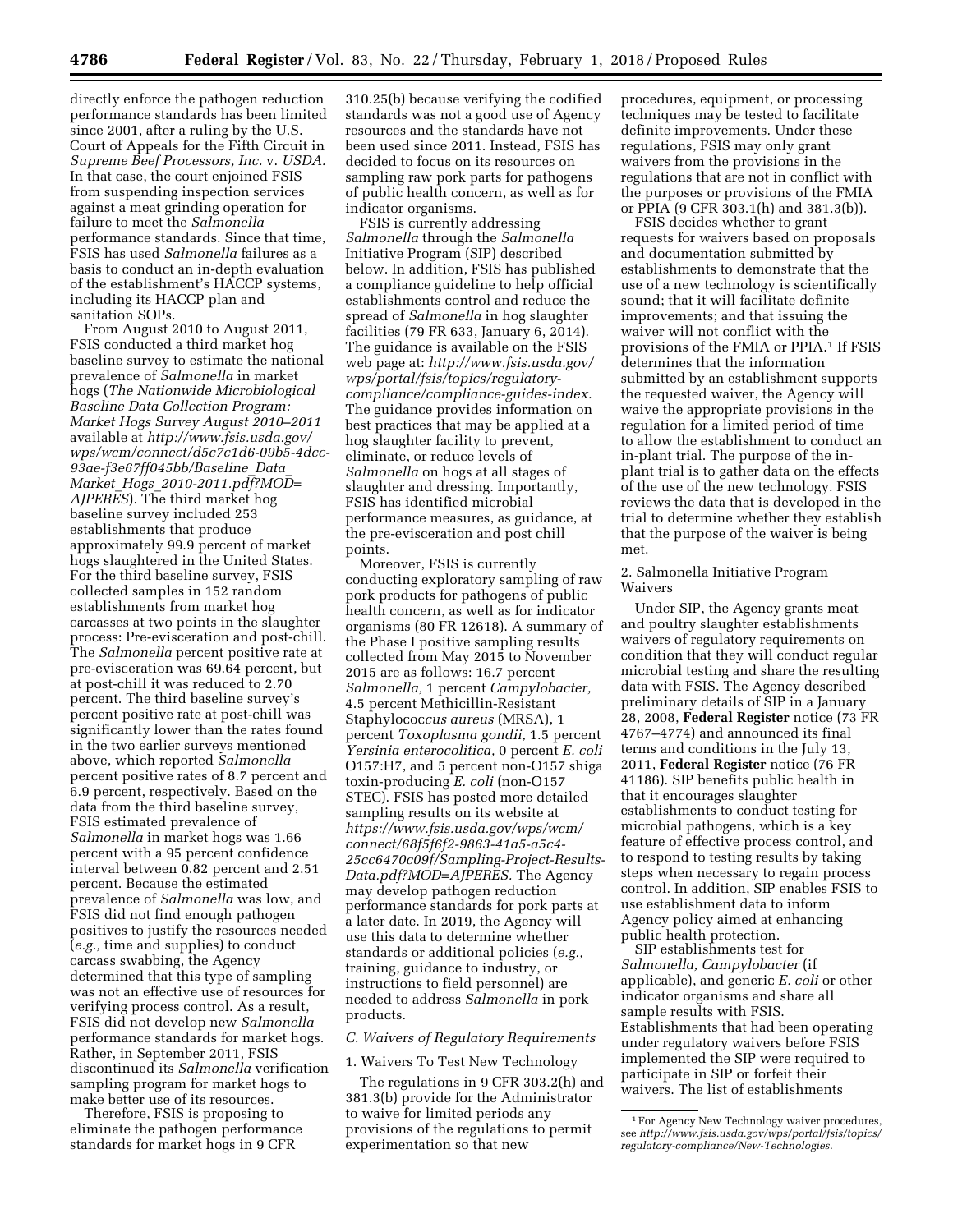participating in SIP is available on FSIS's website at *[https://www.fsis.](https://www.fsis.usda.gov/wps/wcm/connect/188bf583-45c9-4837-9205-37e0eb1ba243/Waiver_Table.pdf?MOD=AJPERES) [usda.gov/wps/wcm/connect/188bf583-](https://www.fsis.usda.gov/wps/wcm/connect/188bf583-45c9-4837-9205-37e0eb1ba243/Waiver_Table.pdf?MOD=AJPERES)  [45c9-4837-9205-37e0eb1ba243/Waiver](https://www.fsis.usda.gov/wps/wcm/connect/188bf583-45c9-4837-9205-37e0eb1ba243/Waiver_Table.pdf?MOD=AJPERES)*\_ *[Table.pdf?MOD=AJPERES.](https://www.fsis.usda.gov/wps/wcm/connect/188bf583-45c9-4837-9205-37e0eb1ba243/Waiver_Table.pdf?MOD=AJPERES)* To date the regulations waived for swine slaughter establishments under SIP include: 9 CFR 310.1(b)(3)— line speed; 9 CFR 310.25(a)— generic *E. coli* testing 2; 9 CFR 310.25(b)—*Salmonella*  performance standards; 9 CFR 310.18(a)— contamination of organs; 9 CFR 310.11—cleaning and hair removal; and 9 CFR 310.14—handling of bruised parts. All swine slaughter establishments operating under SIP waivers will continue to operate under waivers and will continue to conduct testing under SIP if their waivers are not addressed in the final rule resulting from this proposal. If their waivers are addressed in the final rule resulting from this proposal, their waivers will end.

### **II. Consideration of Need for a New Swine Slaughter Inspection System**

### *A. Early Development of the Inspection Models Program*

In 1996, FSIS published its Pathogen Reduction/HACCP (PR/HACCP) final rule as the first step of a comprehensive initiative to target the Agency's resources to address the public health risks associated with foodborne pathogens, which cannot be detected by organoleptic inspection (61 FR 38868, July 25, 1996). Under FSIS's PR/HACCP regulations, establishments are required to develop and implement a system of preventive controls to ensure that their products are safe. This approach gives establishments more flexibility to determine how they can best meet the Agency's regulatory requirements. FSIS verifies the adequacy and effectiveness of establishments' HACCP systems.

In 1997, in order to improve food safety and the effectiveness of inspection systems, reduce the risk of foodborne illness in the United States, remove unnecessary regulatory obstacles to innovation, and make better use of the Agency's resources, FSIS announced, in a **Federal Register** notice, that the Agency would be developing a new HIMP study (62 FR 31553, June 10, 1997). During the HIMP study, FSIS would design and test various new inspection models in a series of trials in volunteer meat and poultry slaughter establishments.

Under the initial HIMP inspection models approach, establishment

personnel were responsible for sorting and removing animals unfit for slaughter and identifying and removing abnormal carcasses and parts, and FSIS inspection personnel performed inspection activities that focused on the areas of greatest risk in the hog slaughter inspection system in each establishment.

In 1998, the American Federation of Government Employees, several FSIS inspectors, and a public interest organization filed suit to enjoin FSIS from implementing the HIMP model. The plaintiffs alleged that HIMP violated the requirement in the FMIA that government inspectors conduct a post-mortem inspection of each carcass. Specifically, the FMIA provides that the Secretary shall cause to be made by inspectors a post-mortem inspection of the carcasses and parts thereof of all amenable species to be prepared at any slaughtering, meat-canning, salting, packing, rendering, or similar establishment (21 U.S.C. 604). The district court upheld HIMP, finding that the word ''inspection'', as used in the statute, does not necessarily mandate a direct, physical examination of each carcass by an FSIS inspector, and that the model program was a rational policy judgment within the discretion afforded to the Secretary.

The plaintiffs appealed, and the Court of Appeals for the District of Columbia Circuit reversed the district court's decision. The Court of Appeals found that the FMIA requires Federal inspectors—rather than plant employees—to make the decision whether each carcass is adulterated within the meaning of the statute (*AFGE*  v. *Glickman,* 215 F.3d 7, 11 (D.C. Circ. 2000)). The case was remanded to the district court for further proceedings.

In response to the Court of Appeals' opinion, FSIS modified HIMP to position up to three 3 online inspectors at fixed locations along the slaughter lines: In the area where the carcass and head were separated; where the carcass and viscera were separated; and at the pre-wash carcass verification location. These inspectors were responsible for examining the head, viscera, and carcass of each hog. The modified models project also included FSIS offline inspectors who were responsible for conducting HACCP and sanitation system verification activities and for

closely examining a sample of carcasses for food safety defects to ensure that the establishment's process was under control and that adulterated carcasses and parts were not getting past the establishment sorters. On remand, the district court found that HIMP, as modified, complied with both the applicable statutory provisions and the opinion issued by the Court of Appeals.

The plaintiffs again appealed to the Court of Appeals for the D.C. Circuit. The plaintiffs argued that the modified inspection procedures were not in compliance with the Court of Appeals' prior opinion because FSIS had delegated some inspection duties to plant employees who were responsible for sorting defective carcasses and making preliminary decisions regarding adulteration. The Court of Appeals rejected this argument, finding that the FMIA does not prohibit plant employees from paring down the overall number of carcasses by sorting and removing carcasses before they reach the Federal inspector (*AFGE* v. *Veneman,* 284 F.3d 125, 131 (D.C. Cir. 2002)). The Court held that the modified inspection model program satisfied the FMIA because it required Federal inspectors to personally examine all hog carcasses, heads, and viscera, as required by 21 U.S.C. 604.

The plaintiffs also argued that the line speeds allowed in the HIMP plants were too fast to allow Federal inspectors to make a critical appraisal of each carcass. The Court found that FSIS's decision to allow higher line speeds was reasonable in light of the fact that establishment employees are required to sort carcasses and parts and identify defects prior to Federal inspection, resulting in fewer adulterated carcasses and parts being presented for Federal inspection. The Court also noted that although the FMIA delineates what must be inspected and by whom, it does not define exactly what constitutes an inspection. The court concluded that HIMP, as modified, reflected a reasonable design of an inspection system by the agency charged with responsibility for administering the FMIA and that it would rely on the Agency's experience and informed judgment in evaluating the validity of the system under the law. Under these circumstances, the Court of Appeals upheld HIMP, as modified.

### *B. Existing HACCP-Based Inspection Models Program*

The revised HIMP study was initiated in five market hog slaughter establishments on a waiver basis.

Similar to the voluntary segregation procedures described above in establishments that slaughter only

<sup>2</sup>Some establishments continue to sample for generic *e. coli* to monitor their process control. The SIP waivers allow these establishments to use alternative sampling locations and frequencies.

<sup>3</sup>FSIS is able to assign fewer than three online inspectors if the physical configuration of the slaughter line allows one inspector to inspect both the head and viscera or the viscera and carcass. For example, in one establishment, the chain that carries the carcass is adjacent to the viscera pans, which enables one inspector to examine both the carcass and viscera.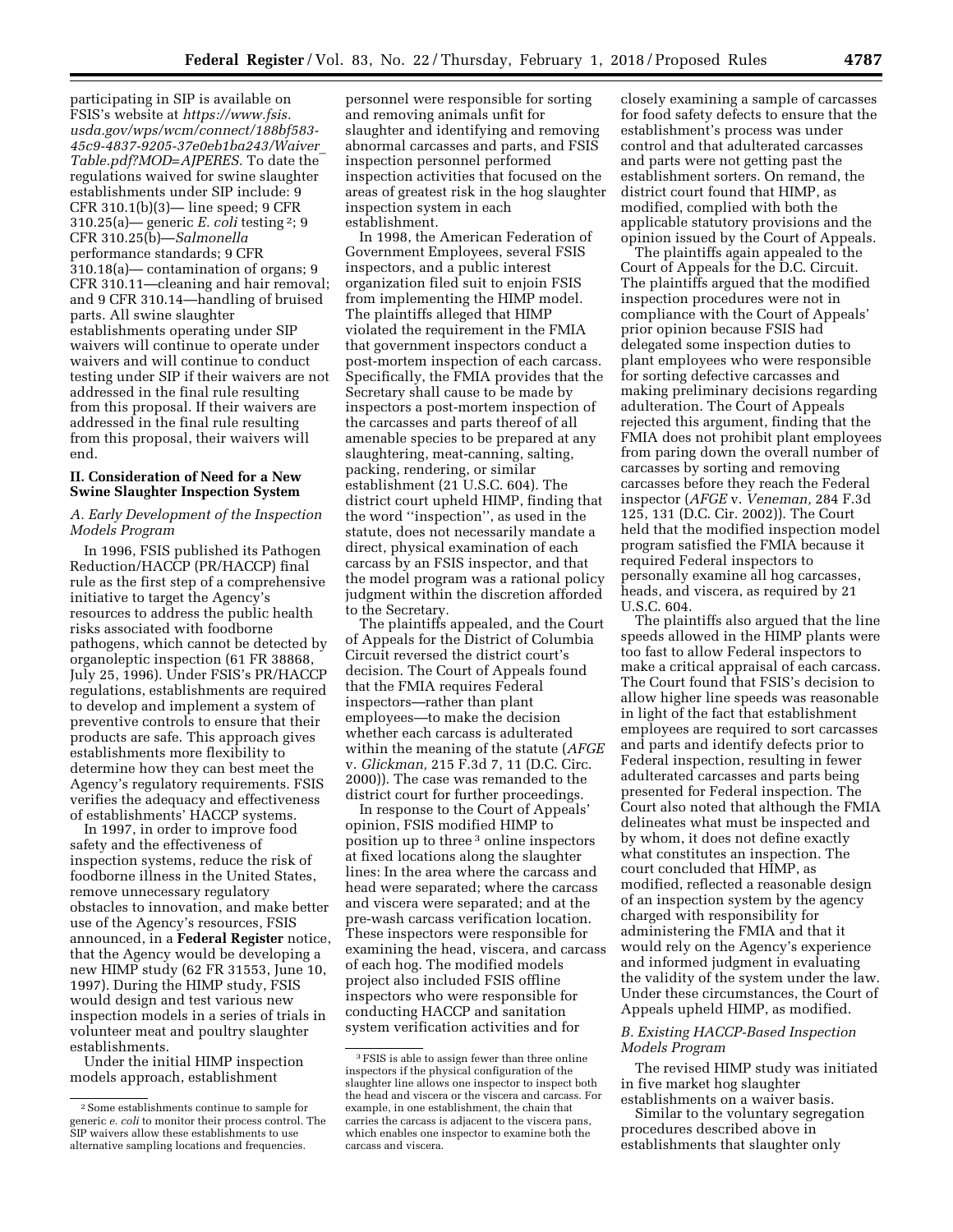market hogs under traditional inspection, establishment personnel sort animals before they are presented to FSIS ante-mortem inspectors under HIMP. Establishment personnel sort animals that appear to be healthy into ''Normal'' pens and animals that appear to have condemnable diseases or conditions into ''Subject'' pens. Establishment personnel remove and dispose of dead and moribund animals and animals suspected of having central nervous system disorders (CNS) or pyrexia. Under HIMP, FSIS inspectors examine all animals found by the establishment to be normal at rest, and five to ten percent of those animals in motion. If any animals exhibit signs of condemnable conditions, FSIS inspectors direct establishment employees to move the animals to the ''U.S. Suspect'' pens for final disposition by the FSIS PHV. FSIS PHVs examine all animals in the establishment's ''Subject'' pens, and direct establishment employees to move animals to ''U.S. Suspect'' pens for final disposition by the FSIS PHV. The FSIS PHV determines if any animals must be identified as ''U.S. Condemned'' and disposed of in accordance with 9 CFR 309.13 (9 CFR 309.2). While establishment personnel sort and remove animals unfit for slaughter, only FSIS inspectors have the authority to condemn an animal. FSIS inspectors observe establishment employees performing sorting procedures at least twice per shift under HIMP compared to at least once per month under the voluntary segregation procedures permitted under traditional inspection of market hogs.

Under HIMP, post-mortem inspection is conducted by up to three online inspectors who visually inspect the head, viscera, and carcass of each hog at fixed locations on the evisceration line. Before FSIS online inspection, establishment personnel sort carcasses and parts and trim dressing defects and contamination (*e.g.,* hair, bruises, feces, ingesta, and milk). Establishment employees also mark with ink localized pathology defects intended for removal under FSIS supervision (*e.g.* localized nephritis and localized arthritis) and carcasses and parts intended for disposal under FSIS supervision (*e.g.,*  carcasses and parts with malignant lymphoma). Online inspection is conducted much more efficiently and effectively under HIMP than under traditional inspection because establishment personnel have already sorted carcasses and parts, trimmed dressing defects and contamination, and identified pathology defects on the

carcasses, thereby correcting most removable defects, before the FSIS online inspectors perform their carcassby-carcass inspection.

Under HIMP, offline inspection consists of system verification activities through which FSIS continuously monitors and evaluates establishment process control. FSIS conducts more offline, food safety related verification inspection activities under HIMP than under traditional inspection. Some examples of food safety related verification inspection activities include: HACCP, sanitation SOP, and other prerequisite program verification procedures, including 24 carcass verification checks per shift specifically for generalized diseases and conditions and for contamination (compared to 11 carcass verification checks per shift under traditional inspection). FSIS also conducts more offline humane handling verification tasks under HIMP than under traditional inspection.

FSIS has concluded that the HIMP model has a number of benefits, such as focusing FSIS inspection personnel on the areas of greatest risk in the hog slaughter system and providing an incentive to establishments to improve and innovate, while ensuring effective online inspection.

*C. U.S. General Accountability Office (GAO) and the USDA's Office of the Inspector General (OIG) Reports on HIMP* 

In 2013, the U.S. General Accountability Office (GAO) and the USDA's Office of the Inspector General (OIG) evaluated FSIS's HIMP pilot study and issued findings and recommendations.4 5 GAO identified strengths in the pilot study, including that of giving plants responsibility and flexibility for ensuring food safety and quality and allowing FSIS inspectors to focus more on food safety activities. However, GAO also identified what it believed to be data gaps in the HIMP pilot study. GAO recommended that FSIS collect and analyze information to determine if the HIMP pilot study is meeting its purpose, and FSIS agreed with the recommendation.

The OIG report also included recommendations related to HIMP procedures. According to the OIG, FSIS did not adequately oversee the HIMP program because the Agency did not

evaluate whether the program resulted in a measurable improvement of the inspection process; allowed one HIMP plant to forgo the standard FSIS policy to manually inspect viscera; and did not have formal agreements with the HIMP plants. In response to OIG, FSIS agreed to complete an evaluation of HIMP market hog establishments.

#### *D. Analysis of HIMP*

#### 1. FSIS Evaluation of HIMP

In 2014, in response to the GAO and OIG reports, FSIS conducted a comprehensive analysis of data collected from the operation of HIMP in market hog establishments and prepared a written report (the ''Hog HIMP Report'') that presents a thorough evaluation of the models tested. Based on this evaluation, FSIS concluded that market hog slaughter establishments participating in HIMP were performing as well as comparable large non-HIMP market hog establishments and meeting FSIS requirements for operating under waivers through the HIMP project.

A summary of the Hog HIMP Report is provided below. The full Hog HIMP Report is available on the FSIS website at: *[http://www.fsis.usda.gov/wps/wcm/](http://www.fsis.usda.gov/wps/wcm/connect/f7be3e74-552f-4239-ac4c-59a024fd0ec2/Evaluation-HIMP-Market-Hogs.pdf?MOD=AJPERES) [connect/f7be3e74-552f-4239-ac4c-](http://www.fsis.usda.gov/wps/wcm/connect/f7be3e74-552f-4239-ac4c-59a024fd0ec2/Evaluation-HIMP-Market-Hogs.pdf?MOD=AJPERES)[59a024fd0ec2/Evaluation-HIMP-Market-](http://www.fsis.usda.gov/wps/wcm/connect/f7be3e74-552f-4239-ac4c-59a024fd0ec2/Evaluation-HIMP-Market-Hogs.pdf?MOD=AJPERES)[Hogs.pdf?MOD=AJPERES.](http://www.fsis.usda.gov/wps/wcm/connect/f7be3e74-552f-4239-ac4c-59a024fd0ec2/Evaluation-HIMP-Market-Hogs.pdf?MOD=AJPERES)* Before implementation of the HIMP project, an independent consulting firm, Research Triangle Institute (RTI) collected baseline organoleptic and microbiological data in the five market hog slaughter establishments that volunteered to participate in the HIMP program. These data reflect the performance of the establishments under traditional inspection and provided the basis to establish HIMP performance standards for food safety defects and non-food safety ''Other Consumer Protection'' (OCP) defects.

FSIS established three categories of food safety related performance standards under HIMP for these conditions: ''FS–1'' addresses infectious conditions (*e.g.,* septicemia, toxemia, pyemia, and cysticercosis); ''FS–2'' addresses contamination from fecal material, ingesta, and milk; and ''FS–3'' addresses certain conditions identified at ante-mortem (*e.g.* moribund, pyretic, and neurologic conditions). FSIS has a zero tolerance policy for food safety conditions identified as FS–1, FS–2, and FS–3 to protect consumers from conditions that may be harmful. Therefore, the HIMP performance standard for food safety defects was set at zero.

FSIS established the performance standard for non-food safety OCP

<sup>4</sup> GAO, 2013. More Disclosure and Data Needed to Clarify Impact of Changes to Poultry and Hog Inspections, *[http://www.gao.gov/assets/660/](http://www.gao.gov/assets/660/657144.pdf) [657144.pdf.](http://www.gao.gov/assets/660/657144.pdf)* 

<sup>5</sup>OIG, 2013. Food Safety and Inspection Service— Inspection and Enforcement Activities at Swine Slaughter Plants, *[https://www.usda.gov/oig/](https://www.usda.gov/oig/webdocs/24601-0001-41.pdf)  [webdocs/24601-0001-41.pdf.](https://www.usda.gov/oig/webdocs/24601-0001-41.pdf)*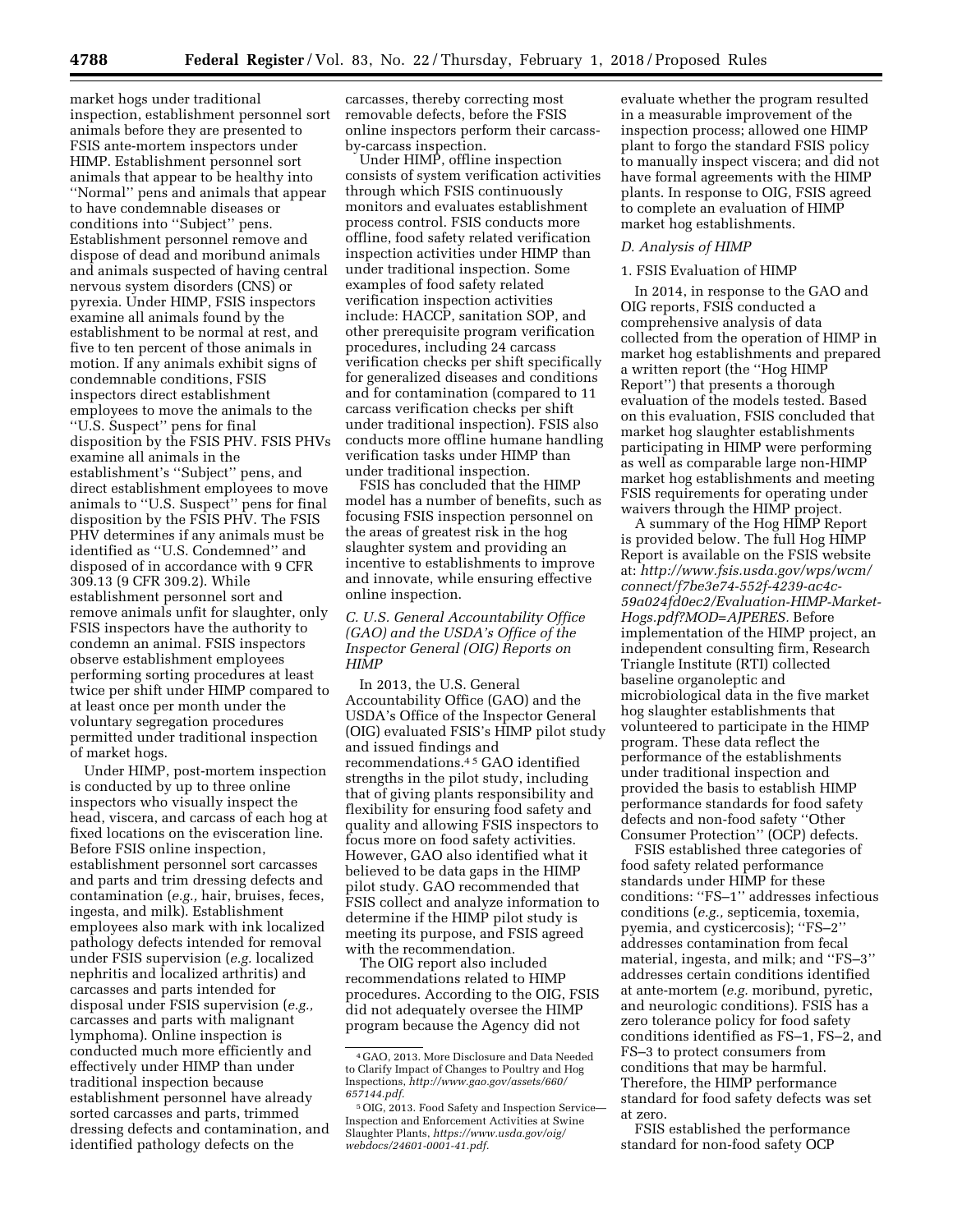defects based on the performance level of the establishment representing the 75th percentile for each category of OCP defects (*i.e.,* slightly below the fourth of the five baseline results for each category). FSIS established three categories of OCP performance standards for various types of trim and dressing defects that primarily affect the quality of products: ''OCP–1'' addresses carcass pathology defects (*e.g.,* arthritis, emaciation, and erysipelas) and was set at 4.1 percent of carcasses, ''OCP–2'' addresses visceral pathology defects (*e.g.,* cystic kidneys, enteritis, and nephritis) and was set at 7.2 percent of carcasses, and ''OCP–3'' addresses miscellaneous defects such as bile, bruises, and skin lesions and was set at 20.5 percent of carcasses. The HIMP performance standards were finalized in November 2000 (see 65 FR 65828, November 2, 2000). To participate in the program, establishments operating under HIMP are required to maintain process control plans to meet the performance standards for food safety and non-food safety OCP defects. The HIMP performance standards are a measure for comparing the performance of establishments operating under the HIMP inspection system with performance when operating under the current non-HIMP, traditional inspection system.

#### a. Overview of the HIMP Report

The Hog HIMP Report describes FSIS's microbiological and inspection findings in the five market hog slaughter establishments participating in HIMP and compares them with 21 non-HIMP establishments of comparable production volume, line speed, and days of operation. The evaluation is based on establishment performance results for calendar years CY2006 through CY2010, and CY2012 through CY2013. Establishment performance results from CY2006 to CY2010 are based on data from the previously used Performance Based Inspection System (PBIS) database and results from CY2012 to CY2013 are based on data from the new Public Health Information System (PHIS) database. FSIS began transitioning establishments from PBIS to the PHIS in April 2011. The period April 2011 to December 2011 was a transitional period during which the inspection results for some establishments were recorded under PBIS, while others were recorded under PHIS. The data under the two systems are not completely compatible because inspection task codes and noncompliance records (NRs) were recorded differently in PHIS than in PBIS. For this reason, the transitional

period CY2011 is not included in the Hog HIMP Report, and the analysis of CY2006 through CY2010 data is separate from the CY2012 through CY2013 data.

Across HIMP and non-HIMP establishments, analyses compared the number of offline inspection procedures, the rates of health-related regulatory non-compliances, *Salmonella*  positive rates, and violative chemical residue rates. FSIS evaluated offline inspection procedures to determine whether comparable levels of inspection are being performed in HIMP establishments compared to non-HIMP establishments. The Hog HIMP Report found that establishments participating in HIMP performed as well as comparable large non-HIMP establishments and met the Agency's requirements for participating in the HIMP project.

b. Verification by Offline Inspectors of the Establishment Executing Its HIMP Process Control Plan Under Which Establishment Employees Sort Acceptable and Unacceptable Carcasses and Parts

The Hog HIMP Report found that the rate of ante- and post-mortem sorting by HIMP establishment personnel was comparable to the rate of ante- and postmortem condemnation by FSIS inspectors at non-HIMP market hog establishments (3.0 per 1,000 hogs compared to 2.7 per 1,000 hogs, respectively). The Hog HIMP Report also found that FSIS inspectors in HIMP establishments performed more offline inspection activities than in non-HIMP establishments to verify that the establishments are executing their HIMP slaughter process control plans. In CY2010, FSIS inspectors performed an average of 2,061 offline verification inspections per HIMP market hog establishment compared to an average of 1,482 offline verification inspection procedures per non-HIMP establishment. Accordingly, FSIS inspectors performed 1.4 times more offline verification inspection procedures in HIMP market hog establishments than in non-HIMP market hog establishments. In CY2013, FSIS inspectors performed an average of 19,180 Public Health Regulation (PHR) 6 verification tasks per HIMP market hog

establishment compared to an average of 14,099 PHR verification tasks per non-HIMP establishment. Thus, FSIS inspectors performed 1.4 times more of the offline inspection verifications of mandatory regulations in HIMP market hog establishments than in non-HIMP market hog establishments. The HIMP Report concluded that this increased level of offline inspection activities provides increased assurance that HIMP establishments are maintaining OCP and food safety defects at levels that are to or less than the levels in non-HIMP establishments.

c. Verification of the Establishment Executing Its HACCP System Under 9 CFR Parts 416 and 417

The sanitation SOP regulations in 9 CFR 416 and the HACCP regulations in 9 CFR 417 are among the regulations most strongly related to public health. The Hog HIMP Report found that in CY2010, FSIS inspectors performed 1.5 times more offline sanitation SOP and HACCP inspection verifications of public health-related regulations in HIMP than non-HIMP market hog comparison establishments. In CY2012 and CY2013, FSIS inspectors performed 1.1 times more offline sanitation SOP and HACCP inspection verifications of public health-related regulations in HIMP than non-HIMP market hog comparison establishments.

The regression analysis of historical data that was included in FSIS's ''Risk Assessment for Guiding Public Health-Based Poultry Slaughter Inspection,'' which was used to inform the final rule ''Modernization of Poultry Slaughter Inspection'' (79 FR 49565), showed a statistically significant correlation between unscheduled offline inspection procedures and reduction in the prevalence of *Salmonella* and *Campylobacter* positive samples. Based on these modeling results, FSIS thought it was reasonable to conclude that the redeployment of Agency resources to unscheduled offline activities was likely to contribute to improved food safety resulting from a lower prevalence of carcasses contaminated with Salmonella and Campylobacter, which in turn could lead to fewer human illnesses. Depending on how reallocation of inspection activities was implemented, it was likely that changes in off-line inspection could have resulted in a decrease in the numbers of positive microbial samples in FSIS-regulated young chicken and young turkey establishments. Specifically, the scenario that only increased unscheduled inspection procedures performed much better than the scenario that did not target specific

<sup>6</sup>PHRs consists of regulations and specific provisions of regulations that have higher rates of noncompliance three months before a pathogen positive or enforcement action. The inclusion of provisions of regulations in the PHR list allows FSIS to focus on specific health related provisions of regulations that may be most informative for prioritizing Food Safety Assessments (FSAs). FSAs are in-depth evaluations of an establishment's food safety system. FSAs can be routine or for cause.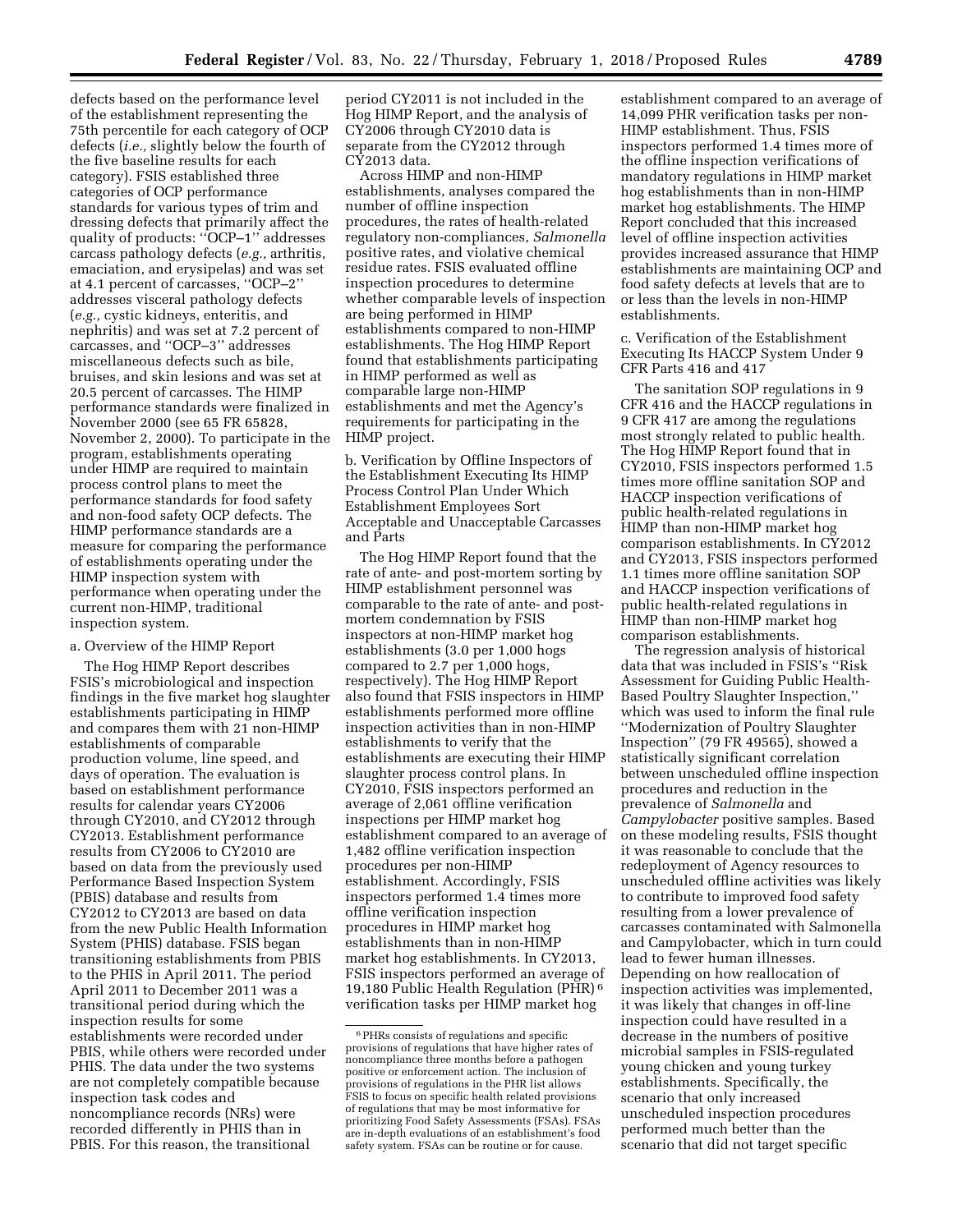types of procedures, and the results suggest a reasonable degree of confidence that the discriminate scenario would do no harm. That poultry slaughter risk assessment is available on FSIS's website at *[http://](http://www.fsis.usda.gov/wps/portal/fsis/topics/regulatory-compliance/haccp/haccp-based-inspection-models-project/himp-study-plans-resources/poultry-slaughter-inspection) [www.fsis.usda.gov/wps/portal/fsis/](http://www.fsis.usda.gov/wps/portal/fsis/topics/regulatory-compliance/haccp/haccp-based-inspection-models-project/himp-study-plans-resources/poultry-slaughter-inspection)  [topics/regulatory-compliance/haccp/](http://www.fsis.usda.gov/wps/portal/fsis/topics/regulatory-compliance/haccp/haccp-based-inspection-models-project/himp-study-plans-resources/poultry-slaughter-inspection)  [haccp-based-inspection-models-project/](http://www.fsis.usda.gov/wps/portal/fsis/topics/regulatory-compliance/haccp/haccp-based-inspection-models-project/himp-study-plans-resources/poultry-slaughter-inspection)  [himp-study-plans-resources/poultry](http://www.fsis.usda.gov/wps/portal/fsis/topics/regulatory-compliance/haccp/haccp-based-inspection-models-project/himp-study-plans-resources/poultry-slaughter-inspection)[slaughter-inspection.](http://www.fsis.usda.gov/wps/portal/fsis/topics/regulatory-compliance/haccp/haccp-based-inspection-models-project/himp-study-plans-resources/poultry-slaughter-inspection)* The risk model and model results are also posted online as a technical support document for the risk assessment on the FSIS website. The market hog risk assessment uses a similar approach and model as the poultry slaughter risk assessment and estimates the reduction in illnesses likely to result from the reallocation of inspectors contemplated by this proposed rule. The market hog risk assessment is discussed in more detail below.

d. Verification of the Outcomes of the Establishment Process Control Plan, Both Organoleptic and Microbiologic

To assess the microbiological outcomes of HIMP establishments' process control plans, the Hog HIMP Report analyzed data from FSIS's *Salmonella* verification program. For the years CY2006–CY2009, the differences in *Salmonella* positive rates between HIMP market hog establishments and non-HIMP comparison establishments were not statistically significant for any of the years. The Hog HIMP Report also analyzed data from FSIS's *Salmonella*  baseline study on market hog slaughter establishments, conducted from August 2010 to August 2011. The *Salmonella*  positive rates in HIMP market hog establishments were not statistically significantly different from those in the subset of 21 non-HIMP comparison establishments. This is probably the result of the small sample size relative to the low *Salmonella* positive rate. However, in the August 2010 to August 2011 baseline study the *Salmonella*  positive rates in HIMP market hog establishments were statistically significantly lower than those in all 147 non-HIMP market hog establishments (which included the subset of 21 non-HIMP comparison establishments, as well as all other non-HIMP market hog establishments) (0.65 percent versus 3.05 percent).

The Hog HIMP Report also analyzed data from FSIS's residue sampling program for chemical contaminants including approved and unapproved veterinary drugs, pesticides, and environmental compounds. FSIS conducts directed sampling scheduled by FSIS Headquarters and inspector-

generated sampling when the FSIS PHV suspects that an animal may have a violative level of chemical residue. The Hog HIMP Report found no differences in the number of scheduled directed samples collected in the HIMP market hog establishments and those in the non-HIMP market hog comparison establishments. However, the Hog HIMP Report found that FSIS offline inspectors at the HIMP market hog establishments were able to collect 2.7 times more inspector-generated residue samples than inspectors at the non-HIMP market hog comparison establishments for CY2009–2010, and 1.7 times more for CY2012–2013 because the inspectors had more time to conduct offline activities. Data from FSIS's residue sampling program showed that from CY2006 to CY2010, the number of samples that tested positive for violative levels of chemical residues in HIMP market hog establishments were not statistically significantly different from those in the non-HIMP market hog comparison establishments (zero versus six (0.057 percent of samples)). However, from CY2012 to CY2013, the amount of samples that tested positive for violative levels of chemical residues in HIMP market hog establishments was statistically significantly lower than non-HIMP market hog comparison establishments (nine violative levels (0.15 percent of samples) versus 115 (0.76 percent of samples). The Hog HIMP Report explained that this difference could suggest that the HIMP market hog establishments are exercising active control of potential chemical hazards in their products, and that this approach may result from better control over contract grower relationships by the five HIMP market hog establishments.

#### e. Conclusion of HIMP Report

The Hog HIMP Report concluded that HIMP market hog establishments are receiving more offline food safety related inspection verification checks than the non-HIMP market hog comparison establishments, and that the HIMP inspection system, which provides for increased offline inspection activities that are directly related to food safety, results in greater compliance with sanitation and HACCP regulations (9 CFR parts 416 and 417); carcasses with equivalent or lower levels of *Salmonella* contamination; and carcasses with lower levels of violative chemical residues.

### f. Verification of Humane Handling

FSIS inspectors verify that establishments comply with the HMSA by performing Humane Activities Tracking System (HATS) tasks that are divided into nine categories. The HATS tasks provide FSIS with data on the time that FSIS inspectors spend verifying whether (1) establishments adapt their facilities to inclement weather; (2) humanely handle livestock during truck unloading; (3) provide water and feed to livestock in holding pens; (4) humanely handle livestock during ante-mortem inspection; (5) humanely handle ''U.S. Suspect'' and disabled livestock; (6) move livestock without excessive prodding or the use of sharp objects after ante-mortem inspection; (7) prevent livestock from slipping and falling; (8) effectively administer stunning methods that produce unconsciousness in the animals; and (9) ensure that animals do not regain consciousness throughout the shackling, sticking, and bleeding process. FSIS inspectors enter the hours devoted to verifying humane handling activities for the HATS categories. The data is entered into PHIS in one-quarter hour increments (*e.g.,* .25, .5, .75, 1.0).

The Hog HIMP Report did not address compliance with the HMSA, but FSIS reviewed HATS task data in PHIS from January 2013 through September 2015 and compared the number of offline humane handling activities performed in five HIMP market hog establishments and the same 21 comparable large non-HIMP market hog establishments that FSIS used in the Hog HIMP Report. The Agency found that FSIS inspectors spent more time verifying that specific humane handling and slaughter requirements were met in HIMP market hog establishments than in non-HIMP market hog establishments. FSIS inspectors devoted approximately 5.33 hours per shift to verifying humane handling activities for the HATS categories in HIMP market hog establishments compared to approximately 4.29 hours per shift in the 21 non-HIMP market hog comparison establishments. FSIS also compared the rate of humane handling NRs issued in HIMP market hog establishments and non-HIMP market hog establishments. FSIS inspectors documented fewer humane handling NRs in HIMP market hog establishments than in non-HIMP market hog establishments. From January 2013 through September 2015, FSIS recorded 11 humane handling NRs in five HIMP market hog establishments and 117 NRs in the 21 non-HIMP market hog comparison establishments. It should be noted that none of the 11 NRs recorded in the HIMP establishments documented market hogs being forced to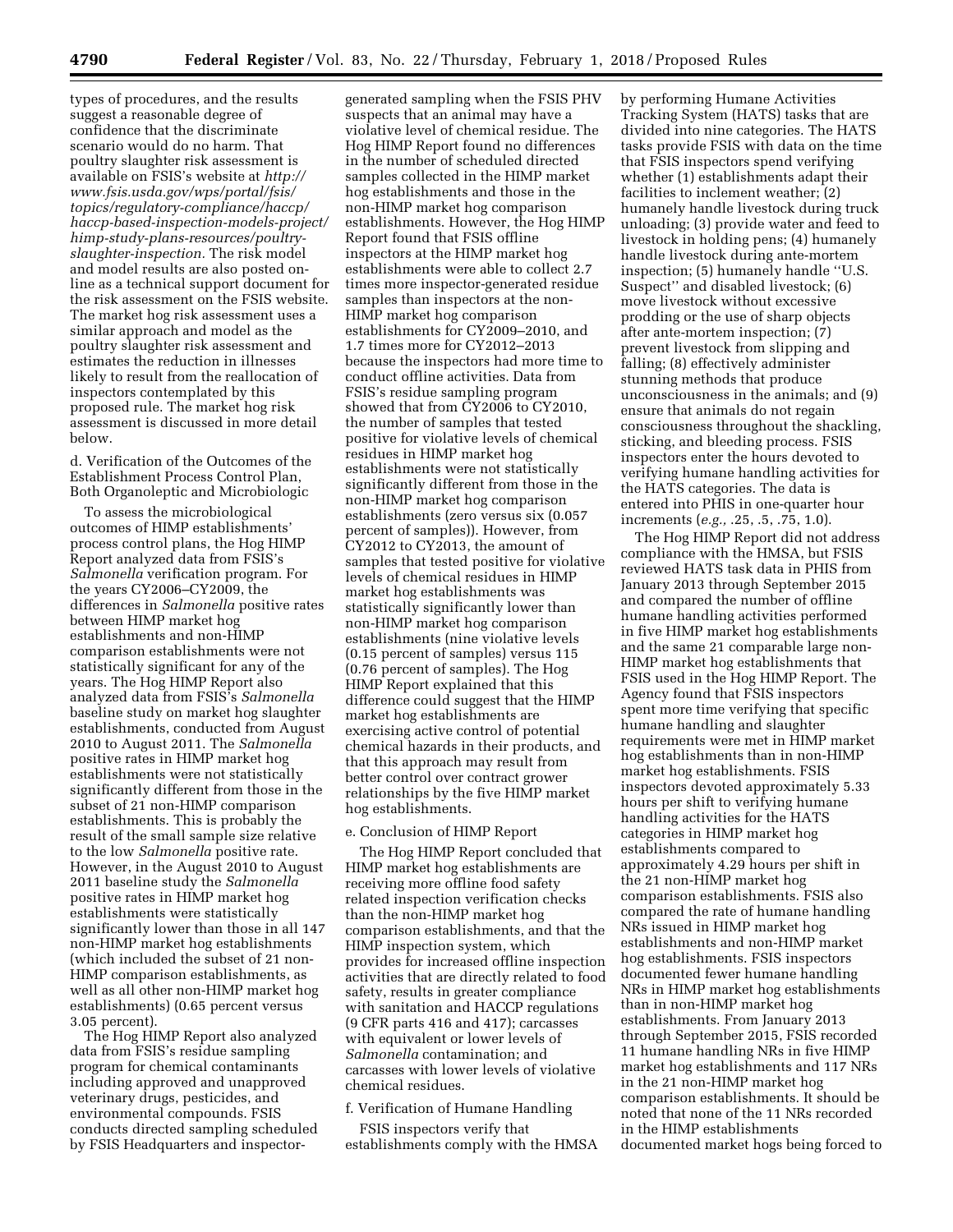move faster than normal walking speeds to keep up with faster evisceration line speeds. The data demonstrate that HIMP establishments have higher compliance with humane handling regulations than non-HIMP establishments, and that increased offline inspection may improve compliance with the HMSA.

### *E. Public Health Benefits Projected From Allocating More Inspection Resources to Food Safety-Related Inspection Activities*

#### 1. Market Hog Risk Assessment

FSIS completed a quantitative risk assessment to determine how performing a greater number of offline inspection procedures in market hog slaughter establishments might affect the number of human illnesses from *Salmonella.* These offline inspection procedures primarily involve activities that FSIS inspection personnel perform to verify the effectiveness of establishment sanitary operations and other food safety-related activities. The Hog HIMP Report, discussed above, found that FSIS inspectors performed more offline inspections to verify compliance with sanitation SOP and HACCP regulations in HIMP establishments than they do in non-HIMP establishments. The risk assessment is available for viewing by the public in the FSIS docket room and on the FSIS website at: *[http://](http://www.fsis.usda.gov/regulations_&_policies/Proposed_Rules/index.asp) [www.fsis.usda.gov/regulations](http://www.fsis.usda.gov/regulations_&_policies/Proposed_Rules/index.asp)*\_*&*\_ *[policies/Proposed](http://www.fsis.usda.gov/regulations_&_policies/Proposed_Rules/index.asp)*\_*Rules/index.asp.* 

FSIS developed the market hog risk assessment to help the Agency inform its judgement about the potential impact of changes to FSIS's swine inspection system on risks to public health associated with pork products. To give the Agency the information it needed, the market hog risk assessment focused on three risk management questions:

(1) What predicted effects will various models for increasing the number of offline inspection tasks in non-HIMP establishments have on human salmonellosis rates?

(2) Where can inspectors be relocated to have the most impact toward reducing *Salmonella* prevalence and corresponding human illness?

(3) What is the magnitude of uncertainty about the predicted prevalence of pathogens and corresponding illness effects?

#### 2. Model

FSIS developed a risk assessment model for exploring the potential relationships between current variations in inspection personnel assignments and prevalence of *Salmonella* on hog carcasses, and estimating the

subsequent possible reductions in human illnesses attributable to that pathogen. FSIS paired inspection data with *Salmonella* prevalence data for the same establishments and timeframes. As explained above, FSIS based this risk assessment model on the model for the risk assessment that FSIS used to inform the final rule ''Modernization of Poultry Slaughter Inspection'' (79 FR 49565).

FSIS employed a stochastic simulation model using multi-variable logistic regressions to identify correlations between (1) the numbers of offline food-safety inspection procedures, both scheduled and unscheduled, along with the numbers of non-compliances and scheduled-butnot-completed procedures, and (2) contamination of hog carcasses with *Salmonella.*7 The correlations were used to predict the potential effect that devoting more resources to those offline procedures might have on human illness attributable to the consumption of pork products. Stochastic simulations were used to account for statistical uncertainty in the estimates relating inspection procedures in an establishment to detection of *Salmonella* in samples from hog carcasses. Illness estimates were based on data from the Centers for Disease Control and Prevention (CDC), and uncertainty distributions were used to account for the variability in annual *Salmonella* illnesses and statistical uncertainty about the relationship between the pathogen prevalence levels at the establishments and the corresponding annual number of illnesses that could be attributed to the pathogens.

3. Conclusions of the Market Hog Risk Assessment

The regression analysis of historical data included in the market hog risk assessment showed a statistically significant correlation between (1) increased scheduled and unscheduled offline procedures and decreased scheduled but not performed procedures and (2) reduction in the prevalence of *Salmonella* positive samples. Based on these results, the redeployment of Agency resources to scheduled and unscheduled offline activities, along with a reduction in scheduled but not performed

procedures, is likely to contribute to food safety resulting from a lower prevalence of carcasses contaminated with *Salmonella,* which in turn we expect to lead to fewer human illnesses.

In answer to the first risk-management question, the market hog risk assessment results suggest that, depending on how reallocation of inspection activities is implemented, it is likely that changes in offline inspection would not result in an increase in the prevalence of *Salmonella*  in hog carcasses, and could even result in a decrease in the prevalence of *Salmonella* in hog carcasses. Specifically, the scenario that simultaneously increases unscheduled and scheduled inspection procedures and decreases scheduled but not performed procedures performs better than scenarios that target the three specific types of procedures one at a time. Under the scenario where all types of procedures are targeted for increase, with resulting decrease in scheduled but not performed procedures and decrease in instances of observed and reported establishment non-compliance, the model estimates an average decrease of 2,533 *Salmonella*-related illnesses per year attributable to pork products. FSIS assumes that 65,869 expected annual *Salmonella* illnesses are attributed to consumption of pork products. Thus, a reduction of 2,533 expected *Salmonella*  illnesses annually, would reflect a 3.8 percent reduction in *Salmonella*  illnesses attributable to pork products.

Responding to the second question, modeling and scenario analysis results suggest that increasing scheduled and unscheduled procedures and decreasing scheduled but not performed procedures would be most effective in reducing pathogen occurrence on carcasses because of consistency in the decision variable parameter's effect across all models. However, each category of offline procedures relates to an individual decrease in *Salmonella*  contaminated carcasses which if any one of the three categories or a combination of categories of offline procedures were implemented still would result in decreased contamination, but less than if the scenario combining all three decision variables was adopted.

In answer to the third riskmanagement question, on the uncertainty of the results for pathogen prevalence and illness reductions, FSIS's modeling approach includes the inherent uncertainty about the relationship between the frequency of inspection activities and pathogen prevalence, about the actual change in future inspection activities that would

<sup>7</sup>Scheduled procedures are assigned to inspectors at an establishment by PBIS or PHIS. Unscheduled procedures are performed according to inspector needs at an establishment and may include verification checks for fecal, ingesta, and milk, or they may be a response to unforeseen hazards or unsanitary conditions arising from sanitation SOP failures, or the need to verify corrective actions taken under the establishment's HACCP plan.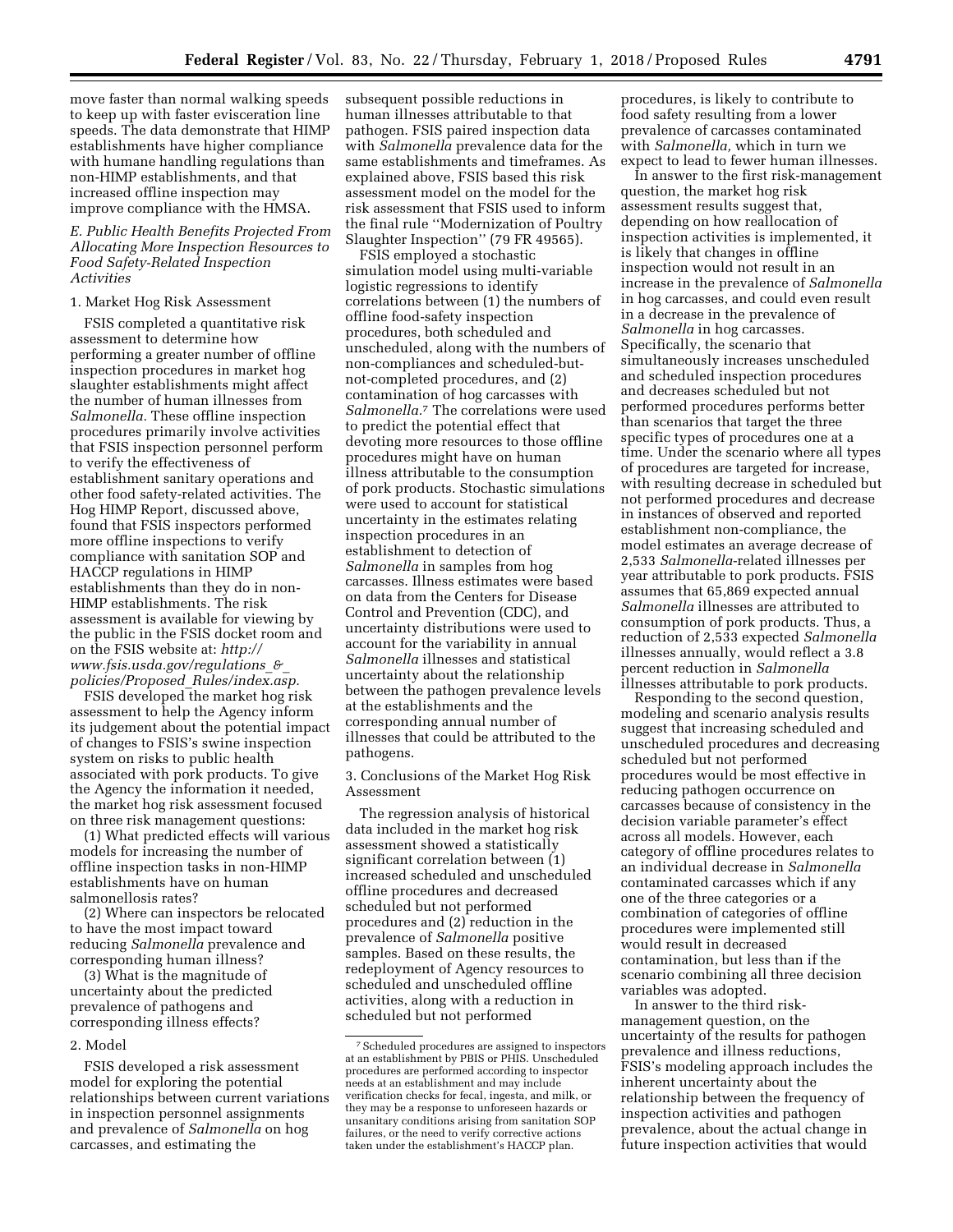likely be observed, and about the representativeness of the rates of human *Salmonella* illnesses attributable to pork products.

### **III. Proposed NSIS**

FSIS is proposing to create a new swine slaughter inspection system, the NSIS, informed by the Agency's experiences under HIMP and NPIS. All establishments that slaughter market hogs would be permitted to operate under the proposed NSIS. Establishments that slaughter classes of swine other than market hogs would be permitted to operate under NSIS under a waiver through the SIP. FSIS would consider the data collected in swine slaughter establishments operating under a SIP waiver to determine whether to expand NSIS to other classes of swine. Establishments that slaughter market hogs and other classes of swine, and that do not want to slaughter other classes of swine under NSIS under a waiver through the SIP, would be permitted to slaughter market hogs under NSIS and to slaughter the other classes of swine under traditional inspection. FSIS would staff such establishments to NSIS and would not add additional staff for traditional inspection; therefore, establishments would need to operate traditional inspection under slower line speeds than they are currently operating to accommodate for the reduced number of inspectors. FSIS seeks comment on the impact of staffing at establishments that slaughter market hogs and other classes of swine and how it will impact their decision to participate in NSIS.

### *A. Live Market Hog Sorting by Establishment Personnel*

Under the proposed NSIS, establishment personnel would be required to sort market hogs and remove for disposal animals unfit for slaughter before they are presented to FSIS PHVs for inspection and final disposition. Establishment personnel would sort animals that appear to be healthy into ''Normal'' pens and animals that appear to have diseases or abnormal conditions into ''Subject'' pens. Establishment personnel may also sort and remove animals with localized conditions (*e.g.,*  animals with arthritis or abscesses) or animals that do not meet establishment specifications (*e.g.,* hogs that are the wrong size or underweight) to be diverted to another official establishment for slaughter. Establishment personnel would remove and properly dispose of dead and moribund animals and animals suspected of having CNS conditions or pyrexia. Under the proposed NSIS, FSIS

inspectors would inspect all animals found by the establishment to be normal at rest, and five to ten percent of those animals in motion. If any animals exhibit signs of condemnable conditions, FSIS inspectors would direct establishment employees to move the animals to the ''U.S. Suspect'' pens for final disposition by the FSIS PHV. The FSIS PHV would inspect all animals in the ''Subject'' and ''U.S. Suspect'' pens and render a final disposition decision. FSIS inspectors would observe establishment employees performing sorting procedures at least twice per shift. During this time, FSIS inspectors would verify that animals that are intended to be disposed of are humanely euthanized and that animals that are intended to be diverted to another official establishment are eligible for transport. FSIS inspectors also would conduct HACCP verification tasks in PHIS at least twice per shift to verify that establishments meet the regulatory requirements found in 9 CFR 417 for implementation, monitoring, recordkeeping, prerequisite programs (when applicable), and corrective actions. Under the proposed rule, if any market hogs become non-ambulatory disabled after ante-mortem inspection, establishments would be required to move them to the ''Subject'' pens for reinspection by FSIS PHVs. All sorting would be a function of the establishment's HACCP plan or prerequisite program. Because establishments operating under the proposed NSIS would be required to sort and remove market hogs that are unfit for slaughter before FSIS antemortem inspection, FSIS is proposing that establishments under the proposed NSIS address, as part of their HACCP system, procedures for sorting animals showing signs of diseases or abnormalities from healthy animals. These procedures must cover establishment sorting activities for dead and moribund swine and swine suspected of having CNS conditions or pyrexia.

FSIS also is proposing to require that establishments immediately notify FSIS inspectors in the rare circumstance that they suspect animals of having notifiable or foreign animal diseases during sorting activities. For example, establishments may suspect that market hogs have notifiable or foreign animal diseases if they observe animals with abnormal lesions or behavior, or an abnormal change in the amount of animals that arrive to the establishment dead. Notifiable diseases are those that are designated by the World Animal Health Organization (Office

International des Epizooties or OIE). The list of notifiable diseases includes anthrax, cysticercosis, scabies, bovine tuberculosis, myiasis (screwworm), and vesicular diseases. Of these diseases, anthrax, cysticercosis, and bovine tuberculosis are transmissible to humans. The complete list is available on OIE's website at *[http://www.oie.int/](http://www.oie.int/en/animal-health-in-the-world/oie-listed-diseases-2016/)  [en/animal-health-in-the-world/oie](http://www.oie.int/en/animal-health-in-the-world/oie-listed-diseases-2016/)[listed-diseases-2016/.](http://www.oie.int/en/animal-health-in-the-world/oie-listed-diseases-2016/)* FSIS would report any animal disease issues to the USDA Animal and Plant Health Inspection Service (APHIS).

Under the proposed NSIS, FSIS would maintain its zero tolerance for market hogs exhibiting signs of moribundity, CNS conditions, and pyrexia. Market hogs exhibiting signs of these generalized diseases or conditions, if not sorted and removed by the establishment before ante-mortem inspection, would be condemned by FSIS PHVs, as under the existing regulations (9 CFR 309.3). FSIS PHVs would issue an NR for every animal exhibiting signs of moribundity, CNS conditions, or pyrexia found by the FSIS inspector after the establishment sorting step is completed.

Additionally, under the proposed NSIS, FSIS would maintain its zero tolerance for violative levels of chemical residues. Establishments would be required to address chemical hazards through their HACCP program including preventing animals with violative levels of chemical residues from being presented for slaughter. FSIS inspectors would continue to select animals at post-mortem and perform chemical residue sample collection and testing procedures in accordance with FSIS Directive 10,800.1, Residue Sampling, Testing and Other Verification Procedures under the National Residue Program for Meat and Poultry Products (available on FSIS's website at *[http://](http://www.fsis.usda.gov/wps/wcm/connect/147066f0-564c-4590-b36f-97ffc5ab9797/10800.1.pdf?MOD=AJPERES) [www.fsis.usda.gov/wps/wcm/connect/](http://www.fsis.usda.gov/wps/wcm/connect/147066f0-564c-4590-b36f-97ffc5ab9797/10800.1.pdf?MOD=AJPERES) [147066f0-564c-4590-b36f-97ffc5ab9797/](http://www.fsis.usda.gov/wps/wcm/connect/147066f0-564c-4590-b36f-97ffc5ab9797/10800.1.pdf?MOD=AJPERES)  [10800.1.pdf?MOD=AJPERES](http://www.fsis.usda.gov/wps/wcm/connect/147066f0-564c-4590-b36f-97ffc5ab9797/10800.1.pdf?MOD=AJPERES)*).

Under the proposed NSIS, establishment personnel would be required to identify carcasses of market hogs sorted and removed by establishment employees before FSIS inspection and intended for disposal and destruction with a unique tag, tattoo, or similar device. Establishment personnel also would be required to immediately denature all carcasses and parts removed as unacceptable by plant sorters on-site, even if establishments have tanking facilities, to ensure that the carcasses and parts are properly disposed of and never enter commerce. Under the proposed NSIS, establishment personnel would be required to maintain records to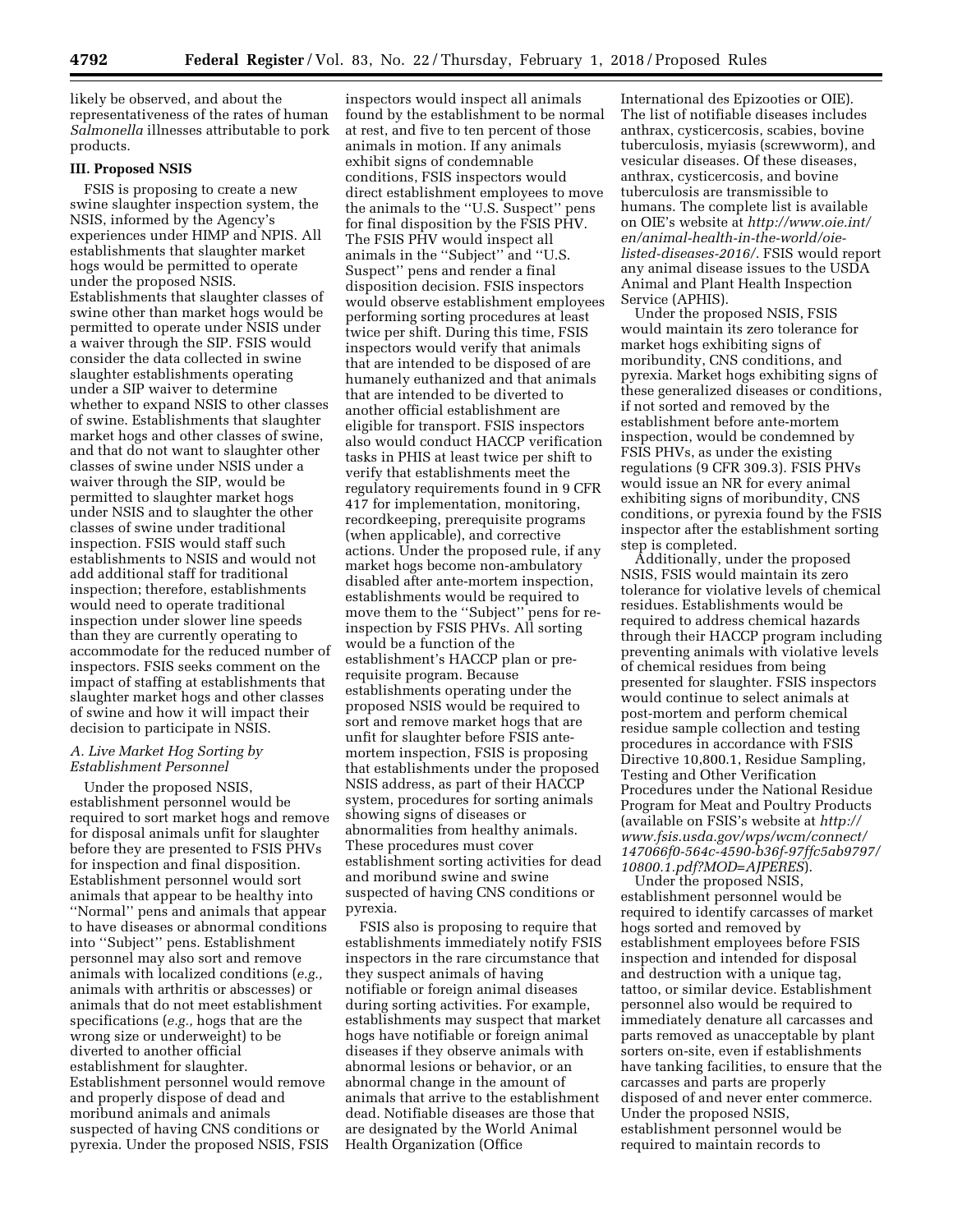document the number of animals and carcasses and parts sorted and removed by establishment personnel per day. These records and procedures would be subject to daily review by FSIS inspectors. Under NSIS, FSIS inspectors would document in PHIS the total number of animals that the establishment employees have sorted and removed per day. Under the proposed rule, FSIS would still direct the application and removal of ''U.S. Condemned'' tags to animals condemned during ante-mortem inspection. FSIS would also continue to enter each and every ''U.S. Condemned'' tag into PHIS. However, FSIS inspectors should be able to complete these tasks faster because they would be presented animals that have been sorted by establishment employees and are thus more likely to pass ante-mortem inspection and not have condemnable conditions.

In addition to the total number of animals sorted and removed by establishment personnel per day before FSIS ante-mortem and post-mortem inspection, FSIS is requesting comments on whether or not the Agency should require establishments under NSIS to specify in their records the reason that the animals were removed from slaughter, including animals sorted and removed because they were dead on arrival or suspected of having CNS conditions, pneumonia, pyrexia, septicemia, erysipelas, or tuberculosis (*e.g.,* 20 sorted and removed; 10 pneumonia, 10 dead on arrival) and how this information should be collected. Under traditional inspection, FSIS inspectors record similar condemnation information into PHIS for APHIS' swine slaughter condemnation monitoring system; however, this information is not being collected under HIMP. APHIS Veterinary Services (VS) uses this type of data to monitor changes in the rate or count of swine condemnations by swine type (market, roaster, sow, and boar) and by selected condemnation categories (*e.g.,* central nervous system disorders, dead on arrival, pneumonia, pyrexia, septicemia, erysipelas, and tuberculosis). APHIS conducts weekly monitoring to compare baseline (expected) condemnation counts by condemnation category to current weekly counts to identify noteworthy increases (signals) in condemnations in near-real time. APHIS produces a weekly report, and shares it with the National Pork Board to identify any noteworthy increases in condemnations which could indicate the emergence of disease and may warrant further investigation. FSIS and

APHIS recognize that ''presumptive diagnoses'' by establishment personnel under the NSIS may not be as accurate as condemnation information entered by an FSIS PHV under traditional inspection. However, FSIS and APHIS believe that the self-reported information may still be useful and significant in monitoring disease conditions in the United States.

#### *B. Post-Mortem Carcass Sorting by Establishment Employees and Online Carcass Inspection*

Under the proposed NSIS, establishment personnel would be required to sort carcasses and parts and trim dressing defects and contamination (*e.g.,* hair, bruises, feces, ingesta, and milk) before the carcasses and parts are presented to an FSIS online inspector for post-mortem inspection. Establishment personnel also would be required to mark with ink, or otherwise identify, localized pathological defects intended for removal under FSIS supervision (*e.g.* localized nephritis and localized arthritis) and carcasses and parts intended for disposal under FSIS supervision (*e.g.,* carcasses and parts with malignant lymphoma). Under the proposed NSIS, the head, and viscera of each hog must be handled in a way as to identify them with the rest of the carcass and as being derived from the particular animal involved, until FSIS's post-mortem inspection of the carcass and parts thereof have been complete. FSIS would not complete an inspection of the carcass if the head or viscera were missing before the final rail, unless the head or viscera were properly disposed of under FSIS supervision. Consistent with traditional inspection, only FSIS inspectors would be authorized to condemn carcasses and parts.

Carcasses and parts contaminated with fecal material, ingesta, or milk or that exhibit signs of septicemia, toxemia, pyemia, or cysticercosis during post-mortem examination are likely to contain infectious agents, such as bacteria, virus, richettsia, fungus, protozoa, or helminth organisms, which can be transmitted to humans. For this reason, they present a food safety risk if they are permitted to enter the cooler. Therefore, FSIS is proposing that establishments under the new system address, as part of their HACCP systems, procedures for ensuring that carcasses and parts contaminated with fecal material, ingesta, or milk or affected by septicemia, toxemia, pyemia, or cysticercosis are trimmed or identified by the establishment before they are presented to the FSIS carcass inspector and disposed of under FSIS supervision. These procedures must cover

establishment sorting activities for these conditions.

Under this proposal, FSIS would maintain its zero tolerance for carcasses and parts contaminated by fecal material, ingesta, or milk, or affected by septicemia, toxemia, pyemia, or cysticercosis. If FSIS online inspectors discover a carcass contaminated by fecal material, ingesta, or milk, they would stop the line for carcass reexamination and trimming by the establishment unless the establishment elected to provide a rail-out loop to rail contaminated carcasses offline for reexamination, trimming, and positioning back on the line for reinspection, consistent with the existing regulations (9 CFR 310.17 and 310.18) and FSIS Directive 6420.2, *Verification of Procedures for Controlling Fecal Material, Ingesta, and Milk in Slaughter Operations* (available on FSIS's website at *[http://www.fsis.](http://www.fsis.usda.gov/wps/wcm/connect/478aca76-37c5-4dc3-9925-1556402d8daf/PHIS_6420.2.pdf?MOD=AJPERES) [usda.gov/wps/wcm/connect/478aca76-](http://www.fsis.usda.gov/wps/wcm/connect/478aca76-37c5-4dc3-9925-1556402d8daf/PHIS_6420.2.pdf?MOD=AJPERES) [37c5-4dc3-9925-1556402d8daf/PHIS](http://www.fsis.usda.gov/wps/wcm/connect/478aca76-37c5-4dc3-9925-1556402d8daf/PHIS_6420.2.pdf?MOD=AJPERES)*\_ *[6420.2.pdf?MOD=AJPERES](http://www.fsis.usda.gov/wps/wcm/connect/478aca76-37c5-4dc3-9925-1556402d8daf/PHIS_6420.2.pdf?MOD=AJPERES)*). An NR would be issued by the FSIS offline inspector at or after the final rail for every carcass contaminated by fecal material, ingesta, or milk. FSIS online inspectors would also stop the line if they discover carcasses exhibiting septicemia, toxemia, pyemia, or cysticercosis, as under the existing regulations (9 CFR 311.16 and 311.17). The carcasses would be retained for FSIS PHV disposition. An NR would be issued by the PHV for every carcass affected by septicemia, toxemia, pyemia, or cysticercosis that reaches the online carcass inspection station. Moreover, because establishments would be required to address these food safety hazards in their HACCP systems, the Agency continuously would assess the effectiveness of an establishment's procedures for ensuring that carcasses are prevented from becoming contaminated with fecal material, ingesta, or milk, and that carcasses affected by septicemia, toxemia, pyemia, or cysticercosis do not reach the final FSIS inspection station.

FSIS is not proposing to prescribe specific sorter training or certification to give establishments operating under the NSIS the flexibility to select the training program that would best assist them to meet the requirements of this proposed rule. However, the Agency has developed a draft guidance document to assist establishments in training their sorters should this rule become final. The draft guidance is based on the training that FSIS provides to online inspection personnel that are responsible for identifying these nonfood safety defects on carcasses and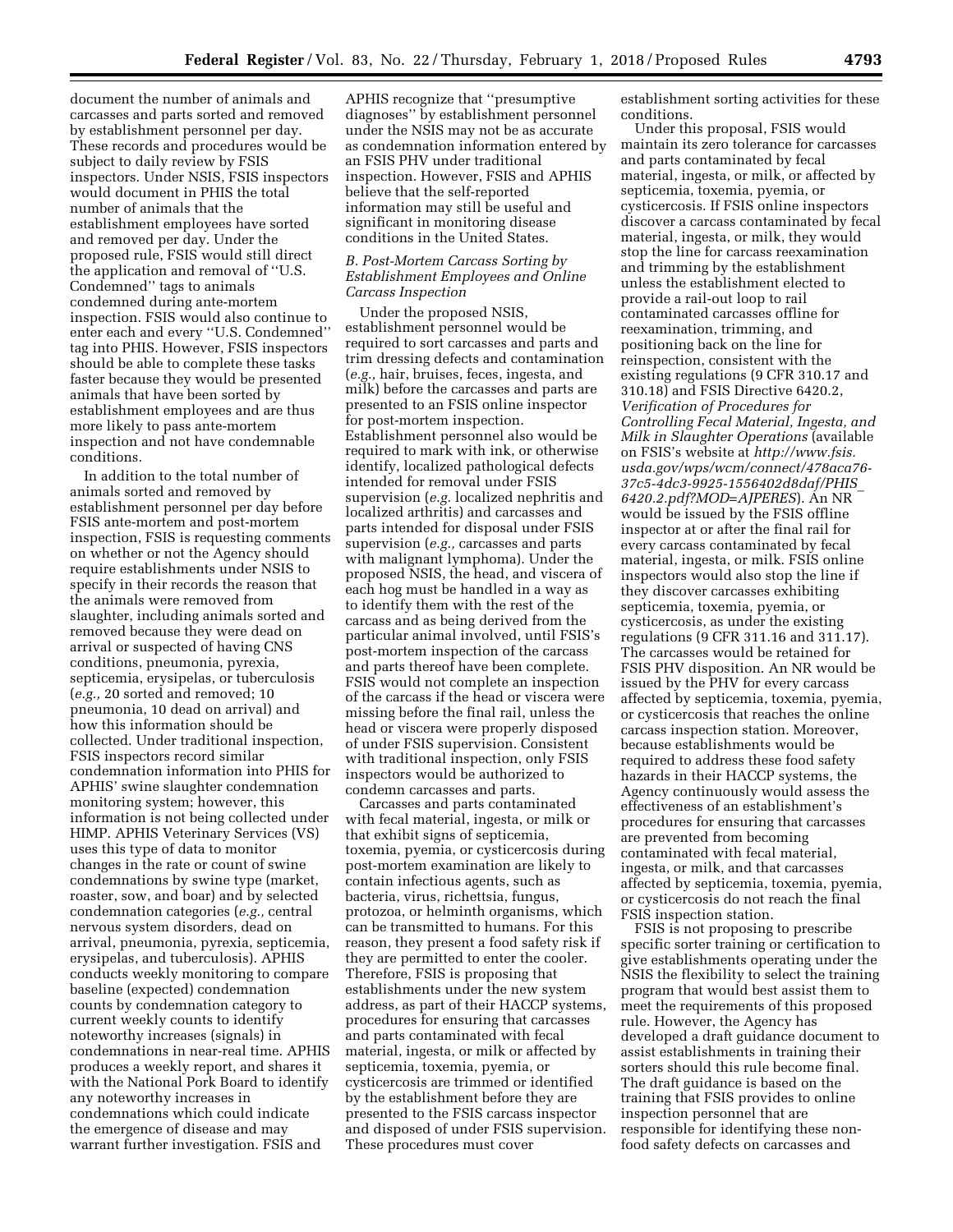parts under traditional inspection. FSIS has posted this draft compliance guide on its web page (*[http://www.fsis.usda.](http://www.fsis.usda.gov/wps/portal/fsis/topics/regulatory-compliance/compliance-guides-index) [gov/wps/portal/fsis/topics/regulatory](http://www.fsis.usda.gov/wps/portal/fsis/topics/regulatory-compliance/compliance-guides-index)[compliance/compliance-guides-index](http://www.fsis.usda.gov/wps/portal/fsis/topics/regulatory-compliance/compliance-guides-index)*) and is requesting comments on the guidance.

FSIS believes that training of sorters is important to ensure that they are able to properly perform their duties. Proper training is necessary if sorters are to make accurate decisions on how to address animal disease conditions and trim and dressing defects. Under the proposed NSIS, if sorters do not make these decisions correctly, FSIS inspection personnel would take appropriate action such as stopping the line, issuing NRs, and directing the establishment to reduce the line speed. FSIS would thereby ensure that the establishment is able to maintain process control as evidenced by preventing fecal contamination and meeting microbial performance measures, that the establishment sorters are able to successfully perform their duties, and that the FSIS online inspectors are able to conduct a proper food safety inspection.

Establishments that operate under the proposed NSIS would have greater flexibility over their production process. For example, establishments operating under the proposed NSIS would have the flexibility to reconfigure lines if they decided to change the way that the head, viscera, and carcasses are presented to FSIS inspectors to improve ergonomics and process control and to maintain optimum line speed. FSIS would still inspect the head, viscera, and carcass of each animal. However, under the proposed NSIS, establishments may reconfigure their lines so that they present a ready-toinspect head, viscera, and carcass for FSIS post-mortem inspection in one location or separately in two or three locations. FSIS would assign one to three inspectors to conduct online inspection activities, depending on need and line configuration. These inspectors would also rotate to conduct offline inspection activities. FSIS would assign one online inspector only if the Agency had the data and experience (including processes and procedures) to ensure that one inspector is able to conduct all online post-mortem inspection activities. Under the proposed NSIS, all establishments with fewer than three inspection stations would be required to provide a mirror at the carcass inspection station in accordance with 9 CFR 307.2 (m)(6) so that the inspector standing at the inspection station can readily view the back of the carcass for evidence that could impact food safety.

Under NSIS, as under HIMP, establishment sorters would be required to incise mandibular lymph nodes and palpate the viscera to detect the presence of animal diseases (*e.g.,*  Mycobacterium Avium) as part of their sorting activities before FSIS postmortem inspection. FSIS is requesting comments on whether or not the Agency should allow establishments that operate under the proposed NSIS to use discretion when deciding, on a lot-bylot basis, whether or not to incise mandibular lymph nodes and palpate the viscera to detect the presence of animal diseases (*e.g., M. Avium*) if they submit documentation to FSIS supporting that the presence of M. Avium is not likely to occur, such as records documenting their on-farm controls. In the last 10–15 years, industry led initiatives like the Pork Quality Assurance Plus certification program (*[http://www.pork.org/pqa-plus](http://www.pork.org/pqa-plus-certification)[certification](http://www.pork.org/pqa-plus-certification)*) and the Common Industry Audit (*[http://www.pork.org/common](http://www.pork.org/common-industry-audit)[industry-audit](http://www.pork.org/common-industry-audit)*) have improved biosecurity practices which not only reduce disease spread but also address risk factors for *M. Avium* such as exposure to birds.8 9 Because on-farm practices have improved, the prevalence of *M. Avium* in U.S. swine is very low. After reviewing PHIS condemnation data from 21 large market hog establishments from 2012 through 2015, FSIS found that only 0.9 percent of all condemnations are due to *M. Avium.*  The animal disease *M. Avium* does not present a food safety concern, and can be detected visually by inspectors.

Moreover, Denmark and the Netherlands already conduct alternative post-mortem visual inspections and allow establishments to use discretion when determining, on a lot-by-lot basis, whether or not to incise lymph nodes and palpate the viscera. Under the FMIA and the regulations that implement it, meat and meat products imported into the United States must be produced under standards for safety, wholesomeness, and labeling accuracy that are equivalent to those of the United States (21 U.S.C. 620). FSIS has

reviewed Denmark's and the Netherlands' market hog slaughter inspection systems and found them to be equivalent to the United States' market hog slaughter inspection system. FSIS determined that visual postmortem inspection will still allow veterinary inspectors to palpate and incise lymph nodes and organs (as occurs in traditional inspection) at their discretion. Each herd of hogs that arrives at establishments to be slaughtered is accompanied by historical ''Supply-Chain Information,'' which consists of paperwork that documents the health status and history of each herd, complete traceback information, as well as details about the originating farm (*e.g.,* history of disease, use of medications, and on-farm practices that contribute to maintenance of the herd's health.) FSIS concluded that this documentation, as well as any ante-mortem inspection observances, will be sufficient to inform the veterinary inspector's decision whether or not to perform visual inspection or traditional inspection. Importantly, because lymphatic tissue may be contaminated with pathogens, not incising the lymphatic tissue may reduce contamination of food contact surfaces and other carcasses.

FSIS also is proposing to require establishment personnel to maintain records to document the number of carcasses and parts disposed of by establishment personnel per day as part of their sorting activities. The records would not need to include the number of carcasses condemned by FSIS. These records would be subject to review by FSIS inspectors. Under NSIS, FSIS inspectors would document in PHIS the total number of carcasses and parts sorted and disposed of by plant employees per day. FSIS inspectors would continue to enter dispositions for each and every carcass condemned by FSIS into PHIS.

#### *C. Offline Verification Inspection*

In addition to the online inspectors performing carcass inspection, FSIS is proposing that up to two inspectors be assigned for each evisceration line per shift to conduct offline verification activities in establishments operating under the proposed NSIS. Inspectors conducting offline inspection activities would rotate with the inspectors conducting online inspection activities. FSIS is also proposing to assign one PHV to make carcass and parts dispositions.

As in HIMP, offline inspectors under the new inspection system would conduct food safety related inspection activities and would continuously

<sup>8</sup>United States Department of Agriculture, Animal and Plant Health Inspection Service. (2008). National Animal Health Monitoring System Swine 2006, Part IV: Changes in the U.S. Pork Industry, 1990–2006. Retrieved from *[https://](https://www.aphis.usda.gov/animal_health/nahms/swine/downloads/swine2006/Swine2006_dr_PartIV.pdf) [www.aphis.usda.gov/animal](https://www.aphis.usda.gov/animal_health/nahms/swine/downloads/swine2006/Swine2006_dr_PartIV.pdf)*\_*health/nahms/swine/ [downloads/swine2006/Swine2006](https://www.aphis.usda.gov/animal_health/nahms/swine/downloads/swine2006/Swine2006_dr_PartIV.pdf)*\_*dr*\_*PartIV.pdf.* 

<sup>9</sup>United States Department of Agriculture, Animal and Plant Health Inspection Service. (2015). National Animal Health Monitoring System Swine 2012, Part 1: Baseline Reference of Swine Health and Management in the United States, 2012. Retrieved from *[https://www.aphis.usda.gov/](https://www.aphis.usda.gov/animal_health/nahms/swine/downloads/swine2012/Swine2012_dr_PartI.pdf) animal*\_*[health/nahms/swine/downloads/](https://www.aphis.usda.gov/animal_health/nahms/swine/downloads/swine2012/Swine2012_dr_PartI.pdf)  [swine2012/Swine2012](https://www.aphis.usda.gov/animal_health/nahms/swine/downloads/swine2012/Swine2012_dr_PartI.pdf)*\_*dr*\_*PartI.pdf.*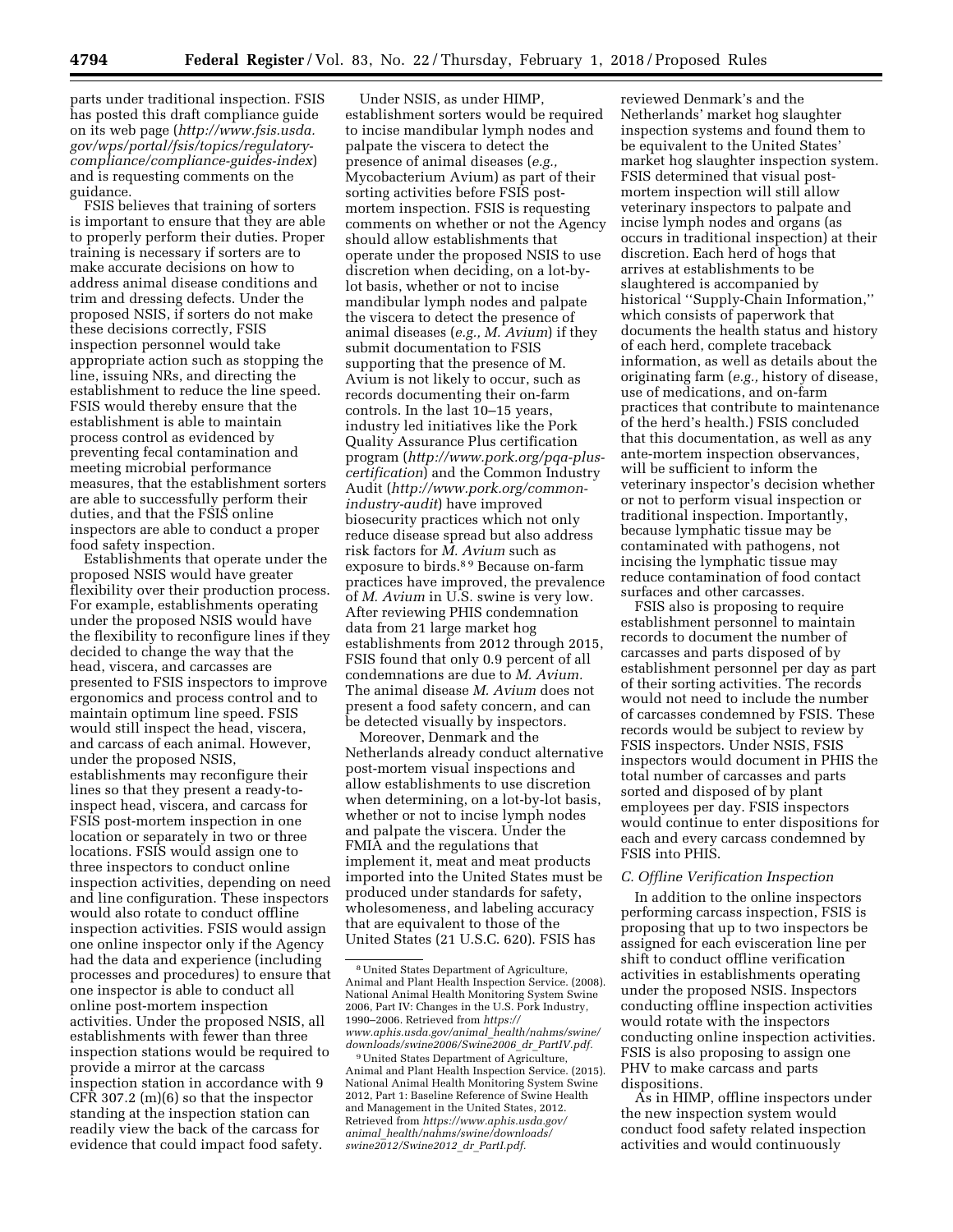monitor and evaluate establishment process control. Offline inspectors would conduct inspection activities including HACCP, sanitation SOP, and other prerequisite program verification procedures; verification checks for septicemia, toxemia, pyemia, cysticercosis, fecal material, ingesta, or milk contamination; checks to verify and ensure that sanitary dressing requirements are being met; and antemortem inspection. Under this proposed rule, offline inspectors would also conduct more humane handling verification tasks than are conducted under traditional inspection. The offline verification inspectors would work with the Inspector-In-Charge (IIC) to ensure that food safety related or non-foodsafety related conditions do not impair the online carcass inspectors' ability to conduct the inspection of each head, viscera, and carcass or would notify the IIC whenever circumstances indicate a loss of process control. When circumstances indicate a loss of process control, the IIC will be authorized to require that the establishment slow the evisceration line speed.

#### *D. RTC Pork Product*

As discussed above, under HIMP, OCP standards are non-food safety standards concerned primarily with diseases of no public health significance and carcass processing defects. Data collected from market hog establishments operating under HIMP show that from CY 2012 through 2013, HIMP establishments maintained OCP defect levels that average about half the corresponding OCP performance standards derived from the performance of non-HIMP establishments. Thus, the data show that establishments operating under the HIMP system do exceptionally well in controlling OCP defects.

Accordingly, FSIS is not proposing OCP requirements as a condition for establishments to participate in the proposed NSIS. Under this proposal, establishments operating under NSIS would be allowed to implement the process controls that they have determined will best allow them to produce an RTC pork product that is wholesome and not adulterated. The new proposed definition of RTC pork product is any slaughtered pork product free from bile, hair, scurf, dirt, hooves, toe nails, claws, bruises, edema, scabs, skin lesions, icterus, foreign material, and odor which is suitable for cooking without need of further processing.

Under the proposed NSIS, establishments would have the flexibility to design and implement measures to address OCP defects that are best suited to their operations. They would also be responsible for determining the type of records that will best document that they are meeting the RTC pork product definition. The records would be subject to review and evaluation by FSIS inspectors.

For their record reviews, FSIS inspectors would verify that establishments operating under the proposed NSIS have written criteria for determining whether carcasses meet the RTC definition and that they are documenting that the pork products resulting from their slaughter operations meet these criteria before packaging or further processing that would conceal a defect. Records that would meet the proposed requirements include:

• The records system that the establishment uses to document that it is producing RTC pork. For example, an establishment may use statistical process control charts, HACCP records, or other documentation.

• The points in the operation where the establishment monitors carcasses to determine whether they meet the RTC definition and records the results of its monitoring activities. For example, an establishment may conduct monitoring and record the results at a preevisceration and a post-chill station.

• The frequency with which the establishment conducts monitoring activities. The records should specify how often the establishment monitors carcasses per line per shift. For example, an establishment may conduct and document its monitoring activities at least every two hours per line per shift at the pre-evisceration location and at least twice per shift per line for postchill location.

• The definitions of the OCP nonconformances or processing and trim defects for which the establishment is monitoring. For example, the establishment may be monitoring carcasses for processing and trim nonconformances as specified for trim and processing OCP defects specified under the HIMP OCP performance standards, or defects as defined in a published study or a study that the establishment conducted itself. If the establishment references a study, it should give a brief description of the study and have the supporting information on file.

• The criteria that the establishment would use to determine that the products resulting from its slaughter operation meet the RTC definition. For example, an establishment may follow the subgroup limits for nonconformances and defects in the trim and processing defect levels for the HIMP OCP performance standards, or it may determine the upper limits for nonconformances using a statistical process control program.

• The corrective actions that the establishment would take if the levels of defects and non-conformances exceed its evaluation criteria for RTC pork.

Under this proposed rule, pork carcasses that meet the OCP performance standards under HIMP would be considered ''suitable for cooking without the need for further processing,'' and as such, meet the RTC pork product definition. Therefore, establishments operating under the NSIS that adopt the OCP HIMP performance standards as their criteria for determining whether they are producing RTC pork product would meet the regulatory requirements if: (1) They can document that the products resulting from their slaughter operations consistently meet these standards, and (2) FSIS inspectors do not observe persistent, unattended defects on the products resulting from the establishment's slaughter operations. Establishments that adopt criteria other than the HIMP OCP standards would be required to have documentation to demonstrate how they will use these criteria to demonstrate that the products resulting from their slaughter operations meet the RTC pork product definition.

In addition to record reviews, FSIS inspectors would verify that establishments operating under the NSIS are producing RTC pork product by visually observing carcasses as part of their inspection activities. The presence of persistent, unattended trim and dressing defects on carcasses at the end of the process would indicate that the establishment is not producing RTC pork product. It may also indicate a general lack of control in an establishment's overall slaughter and dressing process. Thus, if inspectors observe persistent, unattended defects, FSIS would require that the establishment take appropriate actions to ensure that its process is under control and that it is operating under conditions necessary to produce safe, wholesome, and unadulterated RTC products. If inspection personnel through their record review or direct observation of carcasses find evidence that an establishment is producing pork that does not meet the RTC definition, the IIC would be authorized to take appropriate action to ensure that the establishment remedies the defects, including requiring that the establishment slow the evisceration line speed.

#### *E. Line Speeds Under NSIS*

Based on FSIS's experience under HIMP, the Agency is proposing to allow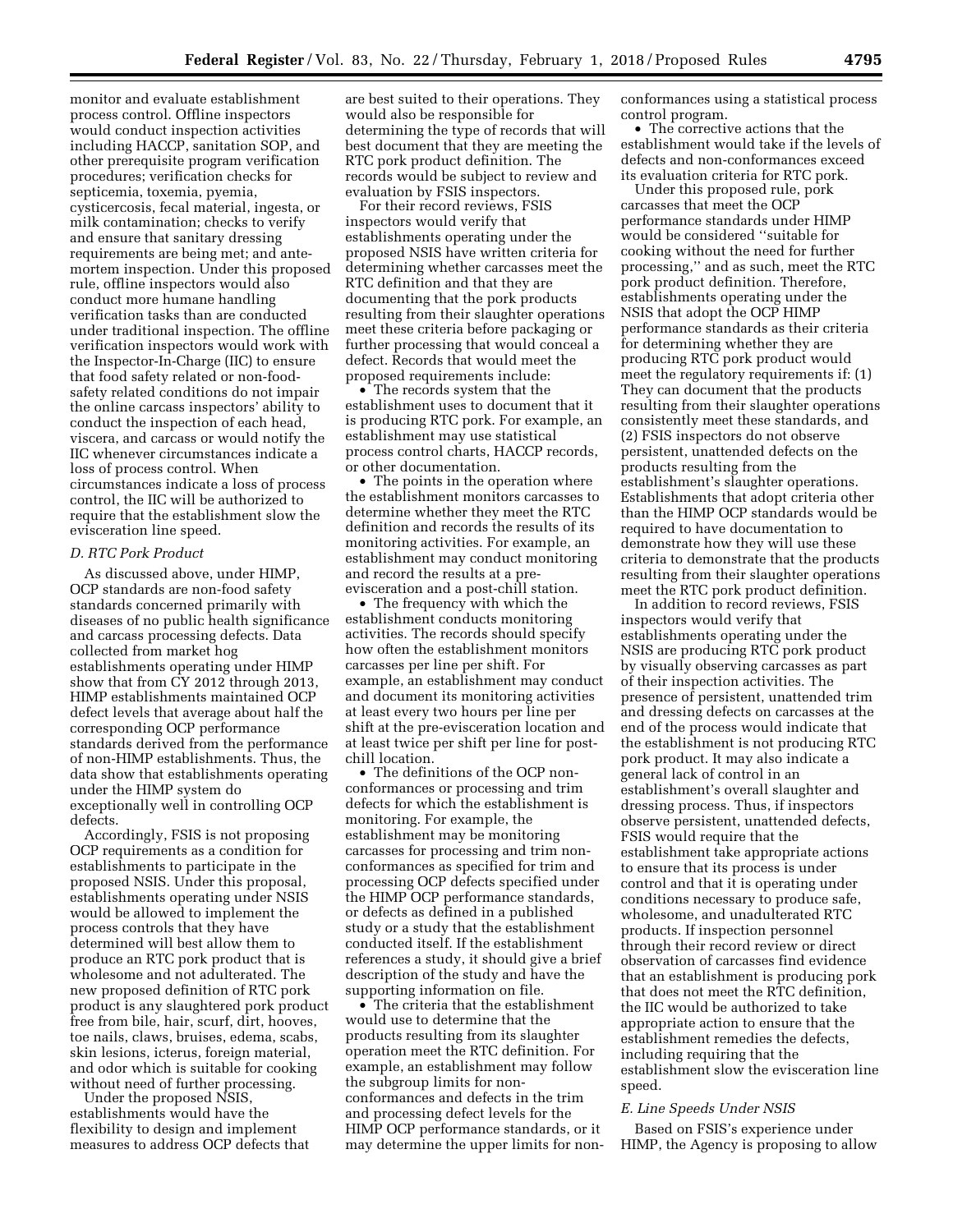establishments operating under NSIS to determine their own evisceration line speeds if Agency personnel verify that process control is maintained. The maximum line speed under the existing regulations for market hogs is 1,106 head per hour (hph) with seven online inspectors. Experience from the HIMP pilot shows that HIMP establishments operate with an estimated average line speed of 1,099 hph, and that the line speeds varied from 885 hph to 1,295 hph (under waiver). Thus, although they are authorized to do so, market hog HIMP establishments do not operate at line speeds that are significantly faster than the current maximum line speeds for market hogs. Establishments determine their line speeds based on their equipment, animal size and herd condition, and their ability to maintain process control when operating at a given line speed. In addition, line speeds under HIMP depend on the number of employees the establishments hire and train to perform sorting activities. If FSIS finalizes the proposed NSIS, establishments choosing to operate under the NSIS will likely determine their line speeds based on the same factors that establishments considered when setting line speeds under HIMP for the past 16 years.

Establishments operating under HIMP have demonstrated that they are capable of consistently producing safe, wholesome, and unadulterated pork products while operating at these line speeds. Moreover, they have consistently met pathogen reduction and other performance standards when operating at the line speeds they established under HIMP. The proposed new inspection system was informed by the Agency's experience under HIMP and, as discussed later in this document, also incorporates additional measures that will apply to all swine slaughter establishments. These measures, which include testing for microbial organisms at pre-evisceration and post-chill, are designed to ensure that establishments maintain process control.

FSIS recognizes that evaluation of the effects of line speed on food safety should include the effects of line speed on establishment employee safety. FSIS compared in-establishment injury rates between HIMP and traditional establishments from 2002 to 2010. The preliminary analysis shows that HIMP establishments had lower mean injury rates than non-HIMP establishments. The analysis uses injury rate data by occupational injury estimates that are derived from the BLS annual Survey of Occupational Injuries and Illnesses (SOII) *<http://www.bls.gov/iif/data.htm>*).

The survey captures data from Occupational Safety and Health Administration (OSHA) logs of workplace injuries and illnesses maintained by employers. Fifty-six FSIS inspected market hog slaughter establishments voluntarily submitted injury rate data to OSHA (approximately nine percent of all market hog slaughter establishments). From these 56 establishments, 27 low volume establishments were excluded, leaving 29 plants (5 HIMP and 24 Traditional). The low volume plants were excluded to provide a better comparison group of traditional plants because all HIMP plants are high volume plants. The results showed HIMP plants had a lower mean number of injuries using three OSHA injury rate measures: Total Case Rate (TCR), Days Away Transferred Restricted (DART), and Days Away From Work (DAFW). However, FSIS realizes that factors other than line speed may affect injury rates (*e.g.,*  automation and number of sorters per line).

FSIS is requesting comments on the effects of faster line speeds on worker safety. Specifically, FSIS is requesting comments on whether line speeds for the NSIS should be set at the current regulatory limit of 1,106 hph or some other number. The Agency is also interested in comments on the availability of records or studies that contain data that OSHA or the National Institute for Occupational Safety and Health (NIOSH) may be able to use in analyzing the effects of increased line speed on the safety and health of employees throughout the establishment, including effects prior to and following the evisceration line. FSIS is also requesting comments on whether the Agency should maintain the 1,106 hph maximum line speed for establishments operating under NSIS but grant waivers from the maximum line speed to establishments that agree to work with the National Institute for Occupational Safety and Health NIOSH to evaluate the effects of waivers of line speed restrictions on employee health. FSIS is requesting comments on best practices and other measures that establishments can take to protect workers throughout the plant, including possible protective factors such as increasing the size of the workforce, rotating assignments, increased automation, or improved tools and techniques.

FSIS is proposing to require each establishment that operates under the NSIS to provide an annual attestation to the management member of the local FSIS circuit safety committee stating that the establishment maintains a

program to monitor and document any work-related conditions that arise among establishment workers. The elements of this program would include:

(1) Policies to encourage early reporting of symptoms of work-related injuries and illnesses, and assurance that the establishment has no policies or programs intended to discourage the reporting of injuries and illnesses.

(2) Notification to employees of the nature and early symptoms of occupational illnesses and injuries, in a manner and language that workers can understand, including by posting in a conspicuous place or places where notices to employees are customarily posted, a copy of the FSIS/OSHA poster encouraging reporting and describing reportable signs and symptoms.

(3) Monitoring on a regular and routine basis of injury and illness logs, as well as nurse or medical office logs, workers' compensation data, and any other injury or illness information available.

FSIS is also proposing to create a new severability clause (proposed 9 CFR 310.28), which would state that should a court of competent jurisdiction hold any provision of the proposed worker safety attestation requirement (proposed 9 CFR 310.27) to be invalid, such action would not affect any other provision of 9 CFR parts 309 and 310.

As OSHA is the Federal agency with statutory and regulatory authority to promote workplace safety and health, FSIS would forward the annual attestations to OSHA for further review. OSHA, in turn, may use the information in the attestations in its own enforcement program. FSIS employees would not be responsible for determining the merit of the content of each establishment's monitoring program or enforcement of noncompliance with this section. FSIS would work with OSHA to develop the poster that establishments must display providing information on the signs and symptoms of occupational injuries and illnesses experienced by market hog slaughter workers, and about workers' rights to report these conditions without fear of retaliation.

### **IV. Other Proposed Changes That Affect All Swine Slaughter Establishments**

### *A. Procedures To Address Enteric Pathogens, Fecal Material, Ingesta, and Milk Contamination as Hazards Reasonably Likely to Occur*

In 1997, FSIS published a **Federal Register** document entitled ''Notice on complying with food safety standards under the HACCP system regulations'' (62 FR 63254, November 28, 1997). The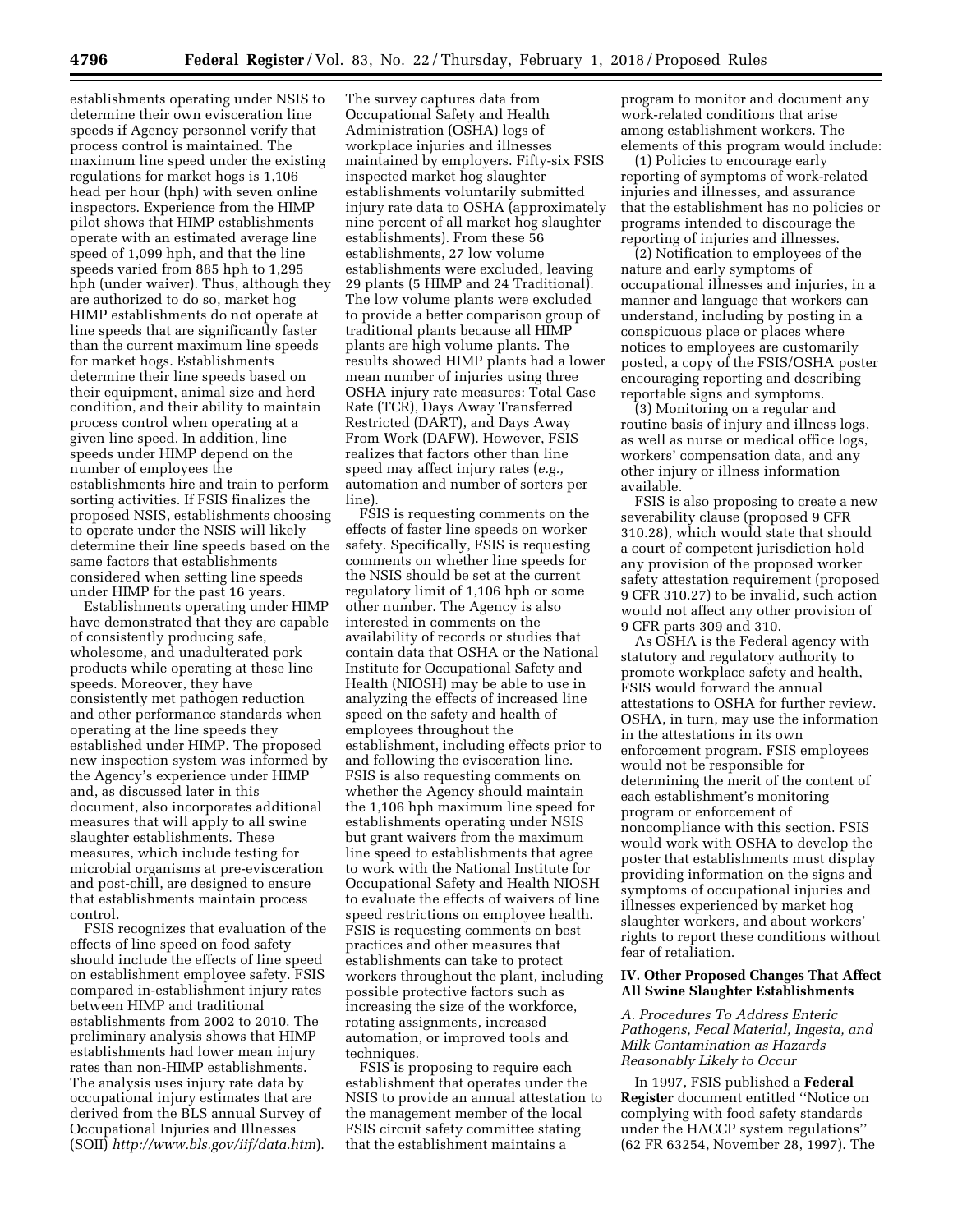purpose of the document was to ensure that establishments understood the Agency's zero tolerance policy for visible fecal material as food safety hazards, as establishments prepared to comply with the then newly enacted HACCP system regulations. The document explained that under 9 CFR 310.18, establishments must handle livestock carcasses and carcass parts to prevent contamination with fecal material and promptly remove contamination if it occurs. Based on this regulation, FSIS enforces a zero tolerance policy for visible fecal contamination. Then, the document explained that ''to meet the zero tolerance standard, an establishment's [HACCP] controls must (among other things) include limits that ensure that no visible fecal material is present by the point of post-mortem inspection of livestock carcasses'' (citing 9 CFR 417.2(c)). Finally, the document explained that ''Under the HACCP system regulations, critical control points to eliminate contamination with visible fecal material are predictable and essential components of all slaughter establishments' HACCP plans.'' As a result, all swine slaughter establishments' HACCP plans currently include critical control points (CCPs) for preventing carcasses contaminated with visible fecal material at or after the final rail.

FSIS also enforces a zero tolerance policy for contamination by ingesta and milk because the microbial pathogens associated with ingesta and milk contamination are likely sources of potential food safety hazards in slaughter establishments. As mentioned above, the regulations require establishments to handle livestock carcasses and carcass parts to prevent contamination and promptly remove contamination if it occurs (9 CFR 310.18) The regulations also require that lactating mammary glands and diseased mammary glands of swine be removed without opening the milk ducts or sinuses because if pus or other objectionable material is permitted to come in contact with the carcass, the parts of the carcass are contaminated and must be removed and condemned (9 CFR 310.17). Because such contamination is largely preventable, most slaughter establishments already have in place procedures designed to prevent and remove ingesta and milk.

FSIS is now proposing to amend 9 CFR 310.18 to require swine slaughter establishments to develop, implement, and maintain as part of their HACCP systems, written procedures to ensure that no visible fecal material, ingesta, or milk is present by the point of postmortem inspection of swine carcasses. Such a requirement would ensure that establishments maintain the records to verify that they have implemented the necessary measures and, when necessary, have taken appropriate corrective actions to prevent carcasses contaminated with visible fecal material, ingesta, or milk at or after the final rail.

Although the existing requirements for establishments to prevent visible fecal material, ingesta, or milk at or after the final rail, and the proposed requirement described above that establishments must have procedures addressing how they do so, are important safeguards, those safeguards would not be fully effective if an appropriate effort is not made to prevent contamination from occurring throughout the slaughter and dressing operation. Fecal material is a major vehicle for spreading pathogenic microorganisms, such as *Salmonella,* to raw pork products, and therefore, it is vital for establishments to maintain sanitary conditions and to prevent, to the maximum extent possible, contamination from occurring before slaughter and throughout the slaughter and dressing process.

Under HACCP, establishments are responsible for identifying food safety hazards that are reasonably likely to occur in the production process and for implementing preventive measures to control those hazards. Failure to implement preventive measures throughout the slaughter and dressing process can lead to the creation of insanitary conditions in the establishment and increases the potential for carcasses and parts to become contaminated with enteric pathogens, fecal material, ingesta, and milk. Interventions with chemical antimicrobials applied at the end of the process are less likely to be fully effective on carcasses that contain high levels of pathogens, and these chemical treatments are not effective in preventing insanitary conditions throughout the slaughter establishment.

To ensure that establishments implement appropriate measures to prevent carcasses from becoming contaminated with pathogens, and to ensure that both FSIS and establishments have the documentation they need to verify the effectiveness of these measures on an on-going basis, FSIS is proposing to require that all swine slaughter establishments develop, implement, and maintain written procedures to prevent contamination of carcasses and parts by enteric pathogens, fecal material, ingesta, and milk throughout the entire slaughter and

dressing operation. FSIS is proposing that establishments incorporate these procedures into their HACCP systems and that they maintain records sufficient to document the implementation and monitoring of these procedures. These proposed requirements are necessary to fully implement the existing HACCP regulations.

Information that FSIS has collected from investigations it has conducted in establishments that have received a Notice of Intended Enforcement due to *Salmonella* serotypes linked to human illness demonstrate the need for establishments to adopt preventive measures to control contamination throughout the entire production process, as well as the need to maintain documentation to verify the effectiveness of those measures on an ongoing basis.

For example, FSIS conducted an investigation at a swine slaughter establishment that resulted in a Notice of Intended Enforcement after a State department of health conducted sampling and found the presence of *Salmonella* serotypes linked to human illness, and after FSIS requested a voluntary recall in 2015. FSIS reviewed the establishment's controls, and records associated with the establishment's sanitary dressing procedures and microbial interventions, and observed the establishment's implementation of these controls and procedures. The Agency's review found that the establishment had contamination of *Salmonella*  throughout the slaughter process, including carcasses, environmental samples and pre-operational swabs. The cross contamination and failure to maintain sanitary procedures appeared to have overwhelmed any subsequent in-process interventions. FSIS determined that the establishment's HACCP system was inadequate due to multiple or recurring noncompliance (see 9 CFR 500.4(a)). If this rule becomes final, establishments may choose to incorporate measures to address the prevention of contamination by enteric pathogens and contaminants (*e.g.,* fecal, ingesta, and milk) into their procedures addressing how they prevent contamination from occurring during slaughter and dressing operations. Examples of such measures include: Sanitary dressing protocols, statistical process control programs, and sampling.

Under this proposed rule, establishments will be required to incorporate these procedures into HACCP systems, and to maintain ongoing documentation to demonstrate that the procedures are effective. FSIS is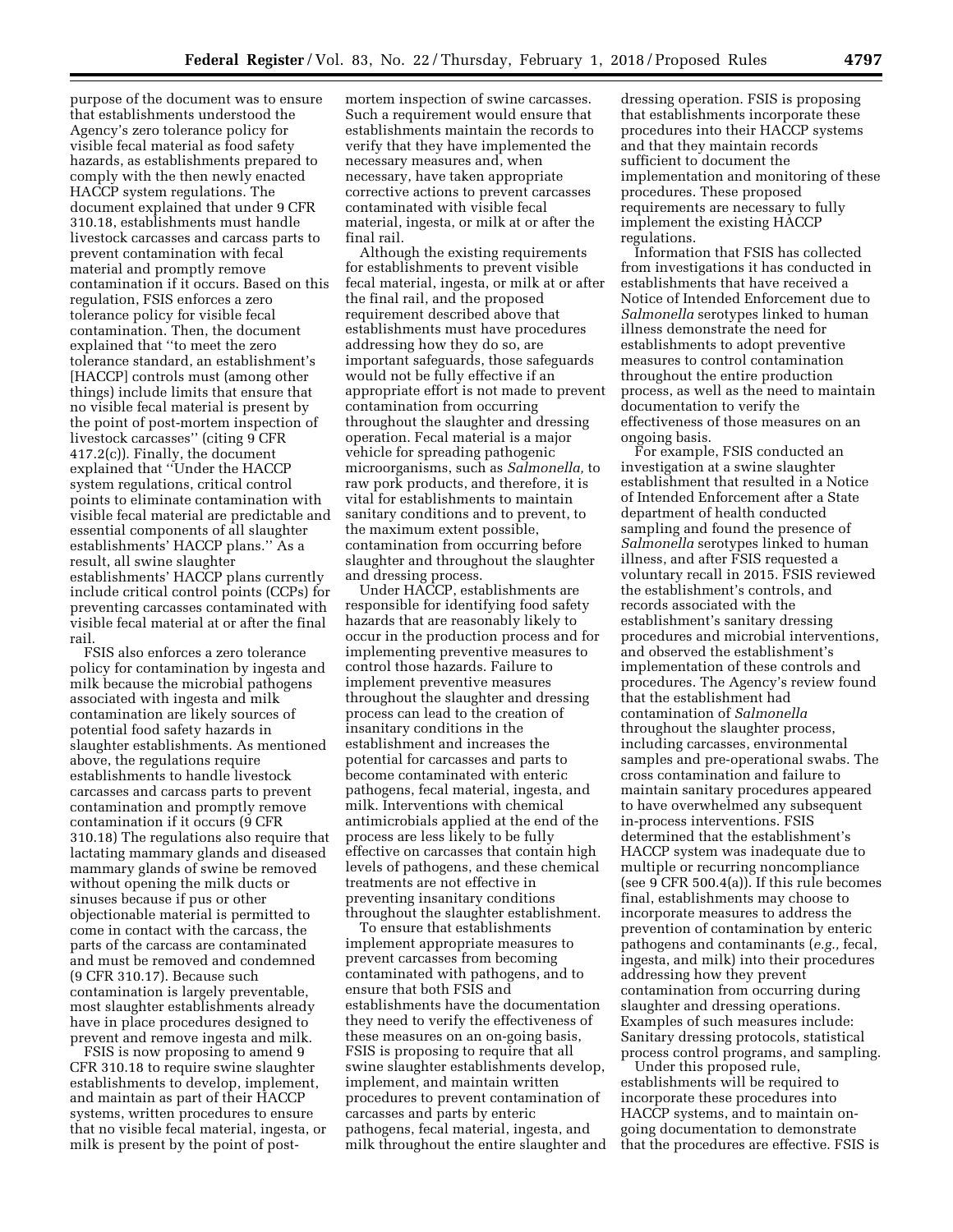not proposing to prescribe the specific procedures that establishments must follow to prevent carcasses from becoming contaminated by enteric pathogens, fecal material, ingesta, or milk because the Agency believes that establishments should have the flexibility to implement the most appropriate measures that will best achieve the requirements of this proposed rule. However, on-going verification and documentation to demonstrate that an establishment's process controls are effective in preventing food safety hazards are critical components of the food safety system. FSIS believes that microbiological test results that represent levels of microbial contamination at key steps in the slaughter process are necessary for establishments to provide comprehensive, objective evidence to demonstrate that they are effectively preventing carcasses from becoming contaminated with pathogens before and after they enter the cooler.

In light of these changes, FSIS is proposing to rescind the generic *E. coli*  testing requirements in 9 CFR 310.25 and to replace them with a new testing requirement that would provide establishments the flexibility to sample for other, potentially more useful indicator organisms. Under this proposal, establishments would continue to conduct sampling and analysis of carcasses for microbial organisms at the post-chill location, but in addition the Agency is proposing a second testing location at the preevisceration position in order to ensure establishments would be able to monitor the effectiveness of process control for enteric pathogens throughout the slaughter and dressing operation.

Under this proposed rule, instead of following a prescribed microbiological testing program, each establishment would be responsible for developing and implementing its own microbiological sampling plan, which would be required to include carcass sampling at pre-evisceration and postchill. FSIS considers the microbial load of hog carcasses at pre-evisceration to be a valuable source of data about how well an establishment is taking into account the sanitary condition of live hogs coming to slaughter and the processing steps (*i.e.,* washing, dehairing) they implement to reduce the external contamination of the carcass prior to evisceration. Following a similar logic, FSIS considers the microbial characteristics of hog carcasses post-chill (after all processing steps have taken place) to be a valuable source of data about how well an

establishment is minimizing contamination during chilling as well as the overall effectiveness of all process control interventions the establishment has chosen to apply throughout its production process. Because most establishments apply one or more interventions between the preevisceration and post-chill sampling points to help control microbiological hazards, FSIS would expect that a reduction in microbiological contamination between these two sampling points to be an indication of the effectiveness of those controls. The establishment would be responsible for determining which microbiological organisms would best help it to monitor the effectiveness of its process control procedures.

Because FSIS is proposing that establishments' microbiological sampling plans be part of their HACCP systems, all swine slaughter establishments would be required to provide scientific or technical documentation to support the judgments made in designing their sampling plans (see 9 CFR 417.4(a)). Under this proposal, establishments could develop sampling plans to test carcasses for enteric pathogens, such as *Salmonella,* at pre-evisceration and post chill, or they could test for an appropriate indicator organism. FSIS has developed draft sampling guidance to assist small and very small establishments in developing sampling plans that meet the Agency's expectations for testing designs and sampling frequency should this rule become final. FSIS has posted this draft compliance guide on its web page (*[http://www.fsis.usda.gov/wps/portal/](http://www.fsis.usda.gov/wps/portal/fsis/topics/regulatory-compliance/compliance-guides-index) [fsis/topics/regulatory-compliance/](http://www.fsis.usda.gov/wps/portal/fsis/topics/regulatory-compliance/compliance-guides-index) [compliance-guides-index](http://www.fsis.usda.gov/wps/portal/fsis/topics/regulatory-compliance/compliance-guides-index)*) and is requesting comments on the guidance.

FSIS is proposing to prescribe a minimum frequency with which establishments would be required to collect two samples, one at preevisceration and one at post-chill, or, for very small and very low volume establishments, a single post-chill sample. Under the proposed rule, establishments, except for very small and very low volume establishments 10, would be required to collect samples at a frequency of once per 1,000 carcasses. Very small and very low volume establishments would be required to collect at least one sample during each

week of operation each year. FSIS is proposing to allow very small and very low volume establishments to collect and analyze samples for microbial organisms at the post-chill point in the process only because these establishments typically are less automated and run at slower line speeds than larger establishments. The lower level of automation and the slower line speeds require less complicated measures for maintaining and monitoring process control on an ongoing basis. If, after consecutively collecting 13 weekly samples, very small and very low volume establishments can demonstrate that they are effectively maintaining process control, they can modify their sampling plans to collect samples less frequently. These proposed frequencies reflect the frequencies prescribed under the existing regulations for generic *E. coli*  testing. In light of these changes, FSIS is proposing to remove the current requirement that swine establishments test carcasses for generic *E. coli* to monitor process control. FSIS is also proposing to eliminate the pathogen performance standards for market hogs in 9 CFR 310.25(b) because, as explained above, the codified standards are no longer in use.

FSIS is proposing to allow establishments to substitute alternative sampling locations if they are able to demonstrate that the alternative sampling locations provide a definite improvement in monitoring process control than at pre-evisceration and post-chill. FSIS is also proposing to allow establishments to substitute alternative sampling frequencies if they are able to demonstrate that the alternative is an integral part of the establishments' verification procedures for their HACCP plans.

This proposed rule does not mandate that establishments meet specific performance standards for microbial testing. Because establishments would be required to incorporate their procedures for preventing contamination by enteric pathogens and other contamination (*e.g.,* fecal material, ingesta, and milk) into their HACCP plans, or sanitation SOPs, or other prerequisite programs, establishments would be required to take appropriate corrective action when either the establishment or FSIS determines that the establishment's procedures are not effective in preventing carcass contamination throughout the entire slaughter and dressing process. Establishments would also need to routinely evaluate the effectiveness of their procedures in preventing carcass contamination.

<sup>10</sup> Very small establishments are establishments with fewer than 10 employees or annual sales of less than \$2.5 million. Very low volume establishments annually slaughter no more than 20,000 swine, or a combination of swine and other livestock not exceeding 6,000 cattle and 20,000 total of all livestock.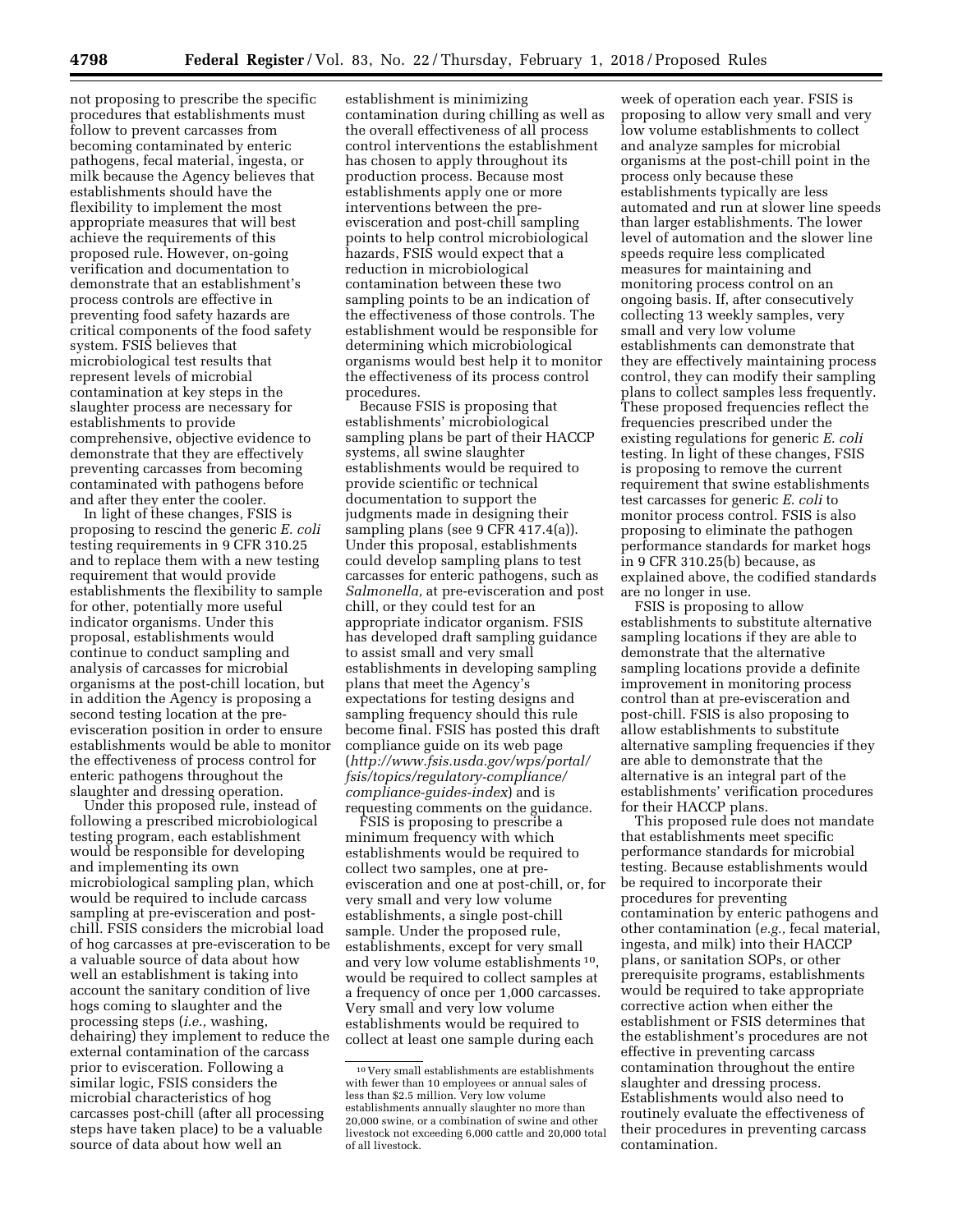Under this proposed rule, FSIS would verify the effectiveness of establishments' process control procedures in preventing carcasses from becoming contaminated with enteric pathogens, fecal material, ingesta, and milk by reviewing the establishments' monitoring records, including the establishments' microbial testing results, observing establishments implementing their procedures, and inspecting carcasses and parts for visible fecal, ingesta, and milk contamination when conducting both online carcass inspection and offline verification inspection procedures.

If inspection personnel determine that an establishment's process control procedures are not effective in preventing contamination by enteric pathogens, fecal material, ingesta, and milk, the Agency would take appropriate regulatory action to ensure that the establishment's production process is in control, and that product is not being adulterated. Such action could include performing additional visual inspections of products or equipment and facilities, increasing offline verification inspections, initiating Food Safety Assessments (FSAs), conducting hazard analysis verification procedures, and retaining or condemning product.

Finally, FSIS is proposing to require that all official swine slaughter establishments develop, implement, and maintain in their HACCP systems written procedures to prevent contamination of the pre-operational environment by enteric pathogens. These procedures must include sampling and analysis of food-contact surfaces, reuse water, and equipment, including knives, in edible food production departments in the preoperational environment for microbial organisms to ensure that the surfaces are sanitary and free of enteric pathogens. The sampling frequency must be adequate to monitor the establishment's ability to maintain sanitary conditions in the pre-operational environment. FSIS is proposing this environmental sampling requirement because in 2015, 152 people became ill after consumption of product produced at an establishment where FSIS found evidence during an investigation of insanitary conditions, including, but not limited to, tables and knives in the preoperational environment that were contaminated with *Salmonella.* The proposed environmental sampling requirement would reduce the risk of cross-contamination from insanitary conditions in the pre-operational environment. FSIS is requesting comments on this proposed

environmental sampling requirement. The proposed environmental sampling does not specifically include lairage (*e.g.,* holding pens for live swine) although scientific literature conclusively shows that contamination occurs in this area of the establishment. FSIS is also asking for comments on how to ensure that lairage does not contribute to insanitary conditions.

#### **V. Implementation**

If this proposed rule becomes final, establishments interested in NSIS would need to notify FSIS in writing of their intent to operate under the new inspection system. The Agency is also considering establishing separate applicability dates for large, small, and very small establishments to comply with the proposed regulations that prescribe procedures for controlling visible fecal, ingesta, and milk contamination; the regulations that prescribe procedures for controlling contamination throughout the slaughter and dressing process; and the regulations that prescribe recordkeeping requirements. The applicability dates would provide additional time for small and very small establishments to comply with these provisions. The Agency is requesting comments on its proposed implementation plan, especially the phased in applicability dates for the proposed provisions in the rule that prescribe requirements for all swine slaughter establishments.

#### **VI. Executive Orders 12866 and 13563**

Executive Orders 12866 and 13563 direct agencies to assess all costs and benefits of available regulatory alternatives and, if regulation is necessary, to select regulatory approaches that maximize net benefits (including potential economic, environmental, public health and safety effects, distributive impacts, and equity). Executive Order 13563 emphasizes the importance of quantifying both costs and benefits, of reducing costs, of harmonizing rules, and of promoting flexibility. This proposed rule has been designated a ''significant'' regulatory action under section 3(f) of Executive Order 12866. Accordingly, the rule has been reviewed by the Office of Management and Budget under Executive Order (E.O.) 12866.

### *A. Request for Comments Summary*

FSIS is requesting comments on:

1. Whether or not the Agency should require establishments under NSIS to specify in their records the reason that the animals were removed from

slaughter and how this information should be collected.

2. The draft compliance guides.

3. Whether or not the Agency should allow establishments that operate under the proposed NSIS to use discretion when deciding, on a lot-by-lot basis, whether or not to incise mandibular lymph nodes and palpate the viscera to detect the presence of animal diseases (*e.g.,* M. Avium) if they submit documentation to FSIS supporting that the presence of M. Avium is not likely to occur, such as records documenting their on-farm controls.

4. The effects of faster line speeds on worker safety.

a. Whether line speeds for the NSIS should be set at the current regulatory limit of 1,106 hph or some other number.

b. The availability of records or studies that contain data that FSIS may be able to use in analyzing the effects of increased line speed on the safety and health of employees throughout the establishment, including effects prior to and following the evisceration line.

c. Whether the Agency should maintain the 1,106 hph maximum line speed for establishments operating under NSIS but grant waivers from the maximum line speed to establishments that agree to work with the National Institute for Occupational Safety and Health to evaluate the effects of waivers of line speed restrictions on employee health.

5. The proposed sampling requirements, especially the environmental sampling requirement.

6. The proposed implementation plan, especially the phased in applicability dates for the proposed provisions in the rule that prescribe requirements for all swine slaughter establishments.

In addition, FSIS is requesting the following data to further inform its consideration of the proposed rule. Further discussions of these requests are provided in their corresponding sections.

1. Are very small establishments that exclusively slaughter market hogs likely to convert to the NSIS?

2. How soon do establishments plan on adopting the NSIS?

3. Depending on establishment size, how many additional establishment employees would the NSIS system require?

4. What are the capital costs for establishments associated with the NSIS?

5. How long will it take establishment personnel such as a quality technician to collect, record, and analyze data required to verify that an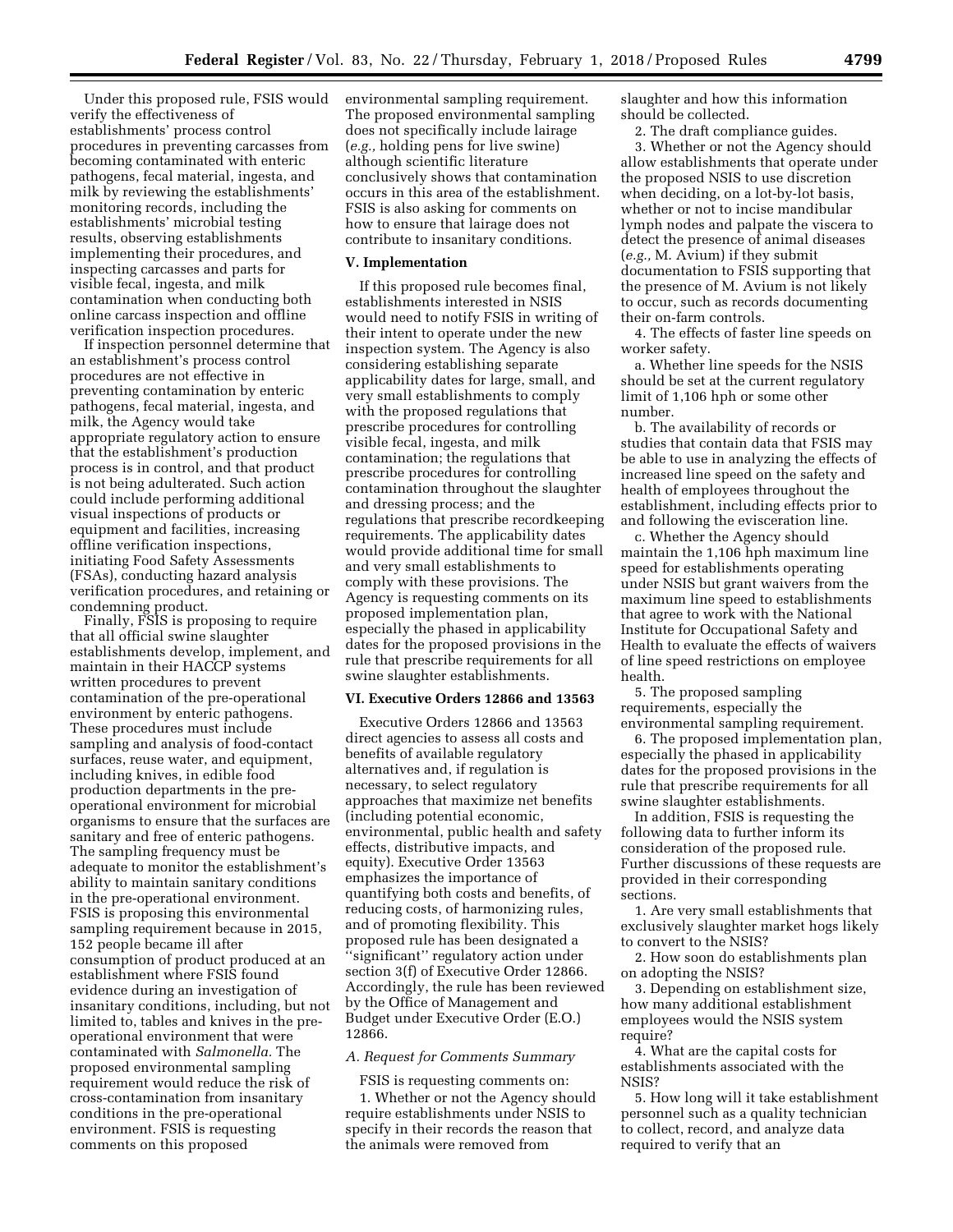establishment's products meet the definition of RTC?

6. How many swine establishments have written sanitary dressing plans?

7. How many establishment employees perform sanitary dressing tasks in a swine slaughter establishment?

8. How many establishments conduct generic *E. coli* sampling at an alternative frequency?

9. What are the alternative frequencies at which establishments are conducting process control sampling?

10. How will changes in line speeds affect market hog prices, establishment hours of production, consumer prices, and export volumes?

#### *B. Need for the Rule*

The swine slaughter industry in the U.S. has evolved since the advent of the current swine inspection regulations

used by the FSIS. Many of today's producers have invested in farm to table quality and food safety controls that effectively address health risks and consumer quality issues.<sup>11</sup> For these producers, the prescriptive nature of some FSIS regulations inhibits efficient production, and the adoption of improved production methods, and restricts their ability to adopt new technologies. Further, adherence to current regulations at large and high volume establishments that exclusively slaughter market hogs prevents FSIS from efficiently allocating resources, which inhibits food safety improvements and humane handling hazard prevention. Therefore, while traditional inspection is generally sufficient for low volume establishments and for establishments that slaughter classes of swine other

than market hogs, a modernized swine slaughter inspection system, one that is less prescriptive, creates incentives for establishments to develop and invest in food quality controls and safety procedures, and allows FSIS to improve inspection methods, is needed.

#### Baseline

### *C. Overview of the Market*

U.S. pork production has increased at a moderate pace as seen in Table 2. Much of the additional growth in domestic production has been used to satisfy increasing export demands, which increased 88 percent between 2005 and 2015.12 According to the Food and Agricultural Organization, pork is consistently ranked as the top meat in per-capita consumption worldwide 13 and is ranked third in the United States.14

| TABLE 2-U.S. PORK SUPPLY AND DEMAND |  |
|-------------------------------------|--|
|                                     |  |

| Year | production * | Imports | Exports* | Domestic<br>consumption <sup>3</sup> | Per capita<br>consumption |
|------|--------------|---------|----------|--------------------------------------|---------------------------|
| 2005 | 20.705       | .024    | 2.666    | 19.093                               | 65                        |
| 2006 | 21.074       | 990     | 2.995    | 19.055                               | 64                        |
| 2007 | 21.962       | 968     | 3.141    | 19.763                               | 66                        |
| 2008 | 23.367       | 832     | 4.651    | 19.431                               | 64                        |
| 2009 | 23.020       | 834     | 4.094    | 19.869                               | 65                        |
| 2010 | 22.456       | 859     | 4.223    | 19.077                               | 62                        |
| 2011 | 22.775       | 803     | 5.196    | 18.382                               | 59                        |
| 2012 | 23,268       | 802     | 5.379    | 18.607                               | 59                        |
| 2013 | 23,204       | 880     | 4.986    | 19.105                               | 60                        |
| 2014 | 22,858       | .011    | 5.092    | 18.836                               | 59                        |
| 2015 | 24.517       | 1.116   | 5.009    | 20.593                               | 64                        |

\* Measured in carcass weight, million pounds.

\*\* Measured in carcass weight, pounds.

Source: USDA ERS Livestock and Meat Domestic Data. *<http://www.ers.usda.gov/data-products/livestock-meat-domestic-data.aspx#26105>* accessed on 11/29/16. Last updated on 10/27/16.

In 2016, there were approximately 612 swine slaughter establishments under Federal Inspection, Table 3.15 Combined, these establishments process

roughly 118 million hogs annually. FSIS divides these swine into the following production categories for data collection: Roaster swine, market hog,

sow, and boar/stag. Today, the majority (96%) of the pork products available in the market are derived from market hogs.16

| TABLE 3-NUMBER OF SWINE SLAUGHTER ESTABLISHMENTS BY SIZE, 2016 |  |  |  |  |
|----------------------------------------------------------------|--|--|--|--|
|----------------------------------------------------------------|--|--|--|--|

| HACCP processing size         | Number of<br>establishments | Total swine<br>slaughter<br>(head count) | Total market<br>hog slaughter<br>(head count) | Percent<br>market hog   |
|-------------------------------|-----------------------------|------------------------------------------|-----------------------------------------------|-------------------------|
| Large<br>Small<br>Very Small* | 28<br>105<br>479            | 105,678,519<br>11,862,341<br>903.009     | 105,321,950<br>8,497,891<br>625.863           | 99.66<br>71.64<br>69.31 |
| Total                         | 612                         | 118.443.869                              | 114,445,704                                   | 96.62                   |

Source: Public Health Information System (PHIS)

\* Two establishments classified as N/A were included in the category total for Very Small establishments.

15USDA, FSIS, Public Health Information System (PHIS).

<sup>16</sup> Source: PHIS.

<sup>11</sup> Key, Nigel and William McBride. 2007. The Changing Economics of U.S. Hog Production. USDA

<sup>&</sup>lt;sup>12</sup> USDA ERS Livestock and Meat Domestic Data. *[http://www.ers.usda.gov/data-products/livestock](http://www.ers.usda.gov/data-products/livestock-meat-domestic-data.aspx#26105)[meat-domestic-data.aspx#26105](http://www.ers.usda.gov/data-products/livestock-meat-domestic-data.aspx#26105)*. Accessed on 12/2/ 15. Last updated on 11/30/15.

<sup>13</sup>FAO Livestock commodities. *[http://](http://www.fao.org/docrep/005/y4252e/y4252e05b.htm) [www.fao.org/docrep/005/y4252e/y4252e05b.htm](http://www.fao.org/docrep/005/y4252e/y4252e05b.htm)*.

<sup>&</sup>lt;sup>14</sup> USDA ERS Livestock and Meat Domestic Data. *[http://www.ers.usda.gov/data-products/livestock](http://www.ers.usda.gov/data-products/livestock-meat-domestic-data.aspx#26105)[meat-domestic-data.aspx#26105](http://www.ers.usda.gov/data-products/livestock-meat-domestic-data.aspx#26105)*. Accessed on 11/ 29/16. Last updated on 10/27/16.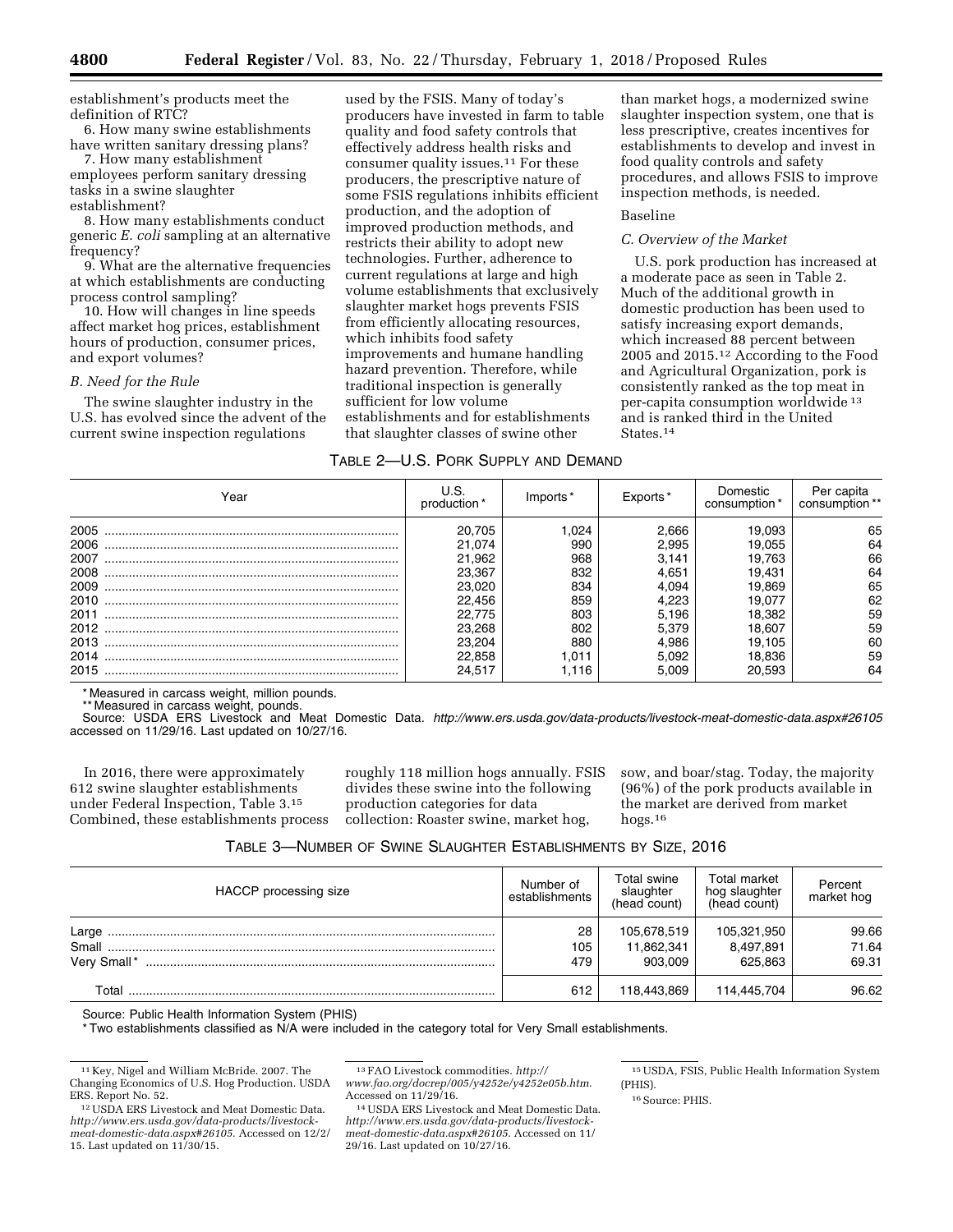As shown below in Table 4, many establishments now exclusively slaughter market hog, a species sub class which due to technological and managerial improvements, such as improved genetics, nutrition, and medical services, generally presents fewer food safety and quality issues.17

### *D. Overview of the Proposed Rule's NSIS*

Eight of the proposed rule's provisions apply to only those establishments that voluntarily participate in the NSIS. Meeting these provisions will likely increase an

establishment's labor and training costs. Additionally, only market hogs are eligible to participate in the NSIS. Due to these economic constraints discussed above, we expect that only large and small high volume establishments that exclusively slaughter market hogs would voluntarily participate in the NSIS. In 2016 there were 40 high volume establishments that exclusively slaughter market hogs, 27 large 18 (5  $HIMP + 22$  non- $HIMP$ )<sup>19</sup> and 13 small establishments, Table 4. These establishments account for 92 percent of total swine slaughter, Table 4. Given their large share of the market and the

ability to slaughter a sufficient amount of market hogs to justify the likely costs associated with NSIS, these establishments are expected to voluntarily implement the proposed NSIS. Therefore, this analysis calculates the costs and benefits associated with the voluntary provisions for these 40 market hog establishments. However, because the 5 HIMP establishments are already practicing the proposed NSIS methods, they are not expected to incur any additional new costs nor contribute to any increase in quantified benefits associated with adopting the NSIS.

### TABLE 4—HEAD COUNT DISTRIBUTION ACROSS TYPES OF ESTABLISHMENTS, 2016

| Type of establishment                | <b>HACCP</b> size | Number of<br>establishments | Total swine<br>slaughter<br>(head count) | Percent<br>of total<br>head count |
|--------------------------------------|-------------------|-----------------------------|------------------------------------------|-----------------------------------|
|                                      |                   | 5                           | 17.517.254                               | 14.79                             |
|                                      |                   | 22                          | 87,746,770                               | 74.08                             |
|                                      |                   | 13                          | 4,617,680                                | 3.90                              |
| Low Volume Market Hog Only           |                   | 71                          | 32.360                                   | 0.03                              |
| Mix of Species and Swine Sub Classes |                   | 93                          | 7.659.156                                | 6.47                              |
|                                      |                   | 408                         | 870.649                                  | 0.74                              |
|                                      |                   | 612                         | 118.443.869                              |                                   |

\* HACCP sizes were combined so as to not reveal proprietary information.

Source: PHIS.

### *E. Overview of the Proposed Rule's Mandatory Components*

All swine slaughter establishments would need to comply with the three mandatory provisions of the proposed rule, which are described in more detail in section *IV. A.* 

### 1. Written Sanitary Dressing Plans

FSIS is proposing to amend 9 CFR 310.18 to require swine slaughter establishments to develop, implement, and maintain as part of their HACCP systems, written procedures to ensure that no visible fecal material, ingesta, or milk is present by the point of postmortem inspection of swine carcasses. This requirement would address a weakness of the current inspection system, which is that verification checks performed at the end of the slaughter and chilling process encourage industry to focus its activities on post-process interventions to reduce contamination rather than prevention throughout the slaughter process. Prevention throughout the slaughter process is preferred because it promotes containing contamination close to its origin, which reduces cross

contamination of multiple carcasses. The existing regulations require that establishments prevent swine carcasses contaminated with visible fecal contamination from entering the cooler. While preventing swine carcasses contaminated with visible fecal material from entering the chiller is an important safeguard for reducing the prevalence of pathogens on swine carcasses, this result generally cannot be effectively accomplished unless establishments implement appropriate measures to prevent contamination from occurring throughout the slaughter and dressing operation and implement process controls for them. Requiring establishments to keep daily written records to document the implementation and monitoring of their process control procedures is a positive step forward for public health. This ongoing documentation will allow both the establishment and FSIS to identify specific points in the production process where a lack of process control may have resulted in product contamination or insanitary conditions. This will allow the establishment to take the necessary corrective action to

prevent further product contamination. FSIS seeks comment on the extent to which written sanitary dressing plans are necessary for ensuring that existing process controls are effective.

While many establishments may already have written sanitary dressing plans, due to data limitations, this analysis assumes that every establishment will need to develop a written sanitary dressing plan. This assumption will help ensure a conservative estimate. Ongoing sanitary dressing documentation will allow both the establishment and FSIS to identify specific points in the production process where a lack of process control may have resulted in product contamination or insanitary conditions.

2. Process Control Sampling and Analysis for Microbial Organisms

Under this proposed rule, instead of following a prescribed microbiological testing program, each establishment would be responsible for developing and implementing its own microbiological sampling plan, which would be required to include carcass sampling at pre-evisceration and postchill. Current microbiological standards

<sup>17</sup> Key, Nigel and William McBride. 2007. The Changing Economics of U.S. Hog Production. USDA ERS. Report No. 52.

<sup>18</sup>HACCP size: Very Small Establishment—Less than 10 employees or less than \$2.5 million in annual sales; Small Establishment—10–499

employees; Large Establishment—500 or more employees.

<sup>19</sup> In 2016 there was 1 large establishment that did not exclusively slaughter market hogs.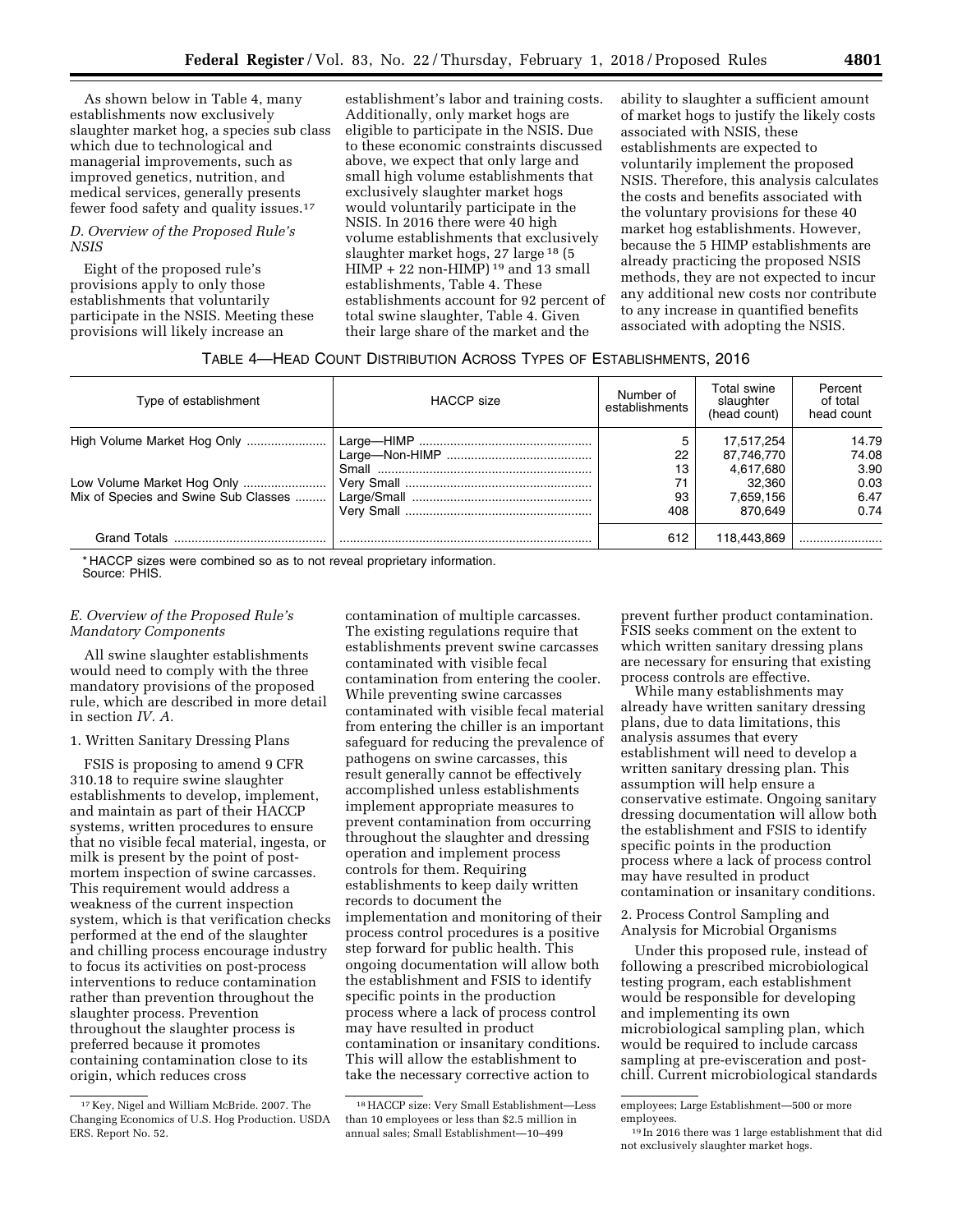prescribe that all establishments monitor process control by sampling for generic *E. coli.* High volume establishments are required to take one sample per 1,000 carcasses, or request an alternative rate. The Agency is seeking comment on both the number of establishments conducting alternative sampling rates and approved alternative sampling rates. Very low volume establishments are required to take 1 sample per week of operation up to 13 times a year. An industry survey found that many establishments elect to perform other microbiological tests in addition to testing for generic *E. coli.*20

### 3. Environmental Sampling

FSIS is proposing to require that all official swine slaughter establishments develop, implement, and maintain in their HACCP systems written procedures to prevent contamination of the pre-operational environment by enteric pathogens.

Such procedures must be incorporated into an establishment's HACCP, sanitation SOP, or other prerequisite program. This analysis assumes an establishment will incorporate its procedures for controlling contamination in the preoperational environment into its sanitation SOP. These procedures must include sampling and analysis of food contact surfaces in the pre-operational environment at a frequency adequate to monitor the establishment's ability to maintain sanitary conditions in the preoperational environment.

### *F. Overview of the Proposed Rule's Agency Impact*

This analysis also takes into consideration potential impacts to the Agency's budget, which is expected to be impacted by changes in staffing and training requirements. Under traditional inspection, each slaughter line requires up to 11 full time positions. Generally, these positions include both a supervisory and non-supervisory Public Health Veterinarian, PHV (OPM

Veterinary Medical Science Series, 0701), a supervisory and nonsupervisory consumer safety inspector, CSI (OPM Consumer Safety Inspection Series, 1862), and up to 7 Food Inspectors, FI (OPM Food Inspection Series, 1863). There are currently 418 full time equivalent units (FTE) assigned to slaughter inspection at the 22 large non-HIMP (27 large—5 HIMP) and 13 small establishments expected to convert to NSIS, Table 5. When these establishments convert to NSIS, Agency personnel will require NSIS training. Additionally, the number of Agency personnel required to inspect the slaughter process will likely change, see Agency Staffing section for details.

TABLE 5—CURRENT FSIS SLAUGHTER LINE POSITIONS AT NON-HIMP FA-CILITIES THAT SLAUGHTER EXCLU-SIVELY MARKET HOGS

| OPM job code | Number of<br>positions |
|--------------|------------------------|
| 701          | 120<br>245<br>53       |
| Total        |                        |

Source: PHIS.

*G. Expected Cost of the Proposed Rule* 

1. Associated With the NSIS Components of the Rule

This analysis estimates the cost associated with the proposed rule's NSIS components. The Agency assumes that 22 large high volume and 13 small high volume establishments, that have a history of exclusively slaughtering market hogs, will adopt the NSIS portions of the rule. These 35 establishments have similar characteristics as the 5 HIMP establishments, such as volume and sub species slaughtered. Given the successful participation of the 5 HIMP establishments in the pilot program and industry's continued interest in increasing the number of establishments

participating in the HIMP pilot, the benefits from adopting NSIS are expected to outweigh the costs. This analysis assumes that very small establishments that exclusively slaughter market hogs do not have a high enough production volume to justify incurring the costs of converting to the NSIS. The Agency is seeking comment on this assumption. While the 5 HIMP establishments are expected to adopt the NSIS, they have already implemented the proposed changes associated with the NSIS by their participation in the HIMP program and are not expected to incur any new or additional expenses. As such, they are not included in the group of establishments expected to incur an increase in costs associated with NSIS. This analysis excludes further consideration in the Preliminary Regulatory Impact Analysis of the costs of submitting an attestation of work related conditions due to its small expected cost.21 Costs examined generally fall under three categories: Labor, capital expenses, and developing written procedures.

In the following sections, this analysis presents the costs and benefits that would be generated over a range of assumptions with respect to how much of the industry chooses to adopt the NSIS within five years. As was done with the NPIS, this analysis assumes a 5-year adoption period with roughly consistent annual adoption rates. These estimates are scaled for an illustrative calculation and assume that 35 of the 40 establishments which are likely to adopt the NSIS will incur additional costs associated with adoption. The Agency is seeking comment on this assumption. Note, the 5 HIMP establishments are not expected to incur any additional costs associated with adopting the NSIS and are therefore excluded from this portion. Also, based on actual NPIS adoption rates thus far, the assumptions presented in this analysis may be an overestimate of adoption of NSIS.

### TABLE 6—NSIS ADOPTION RATE

| Year                    | Total number of<br>establishments |       |          |
|-------------------------|-----------------------------------|-------|----------|
|                         |                                   | Small |          |
| c<br><u>.</u><br>3<br>4 | 12<br>、                           |       | 34<br>54 |

20 Viator C. et al. 2015. (a) Meat Industry Survey in Support of Public Health Risk-Based Inspection. P5–42. Question 3.1.

21 It was estimated that submitting such an attestation would require a Quality Control Technician with a labor compensation rate of \$68.52 per hour, 2 minutes per year. Combined,

submitting an annual attestation would cost all 28 large and 13 small establishments approximately \$93.64 annually (2 minutes \* \$68.52 per hour \* 41).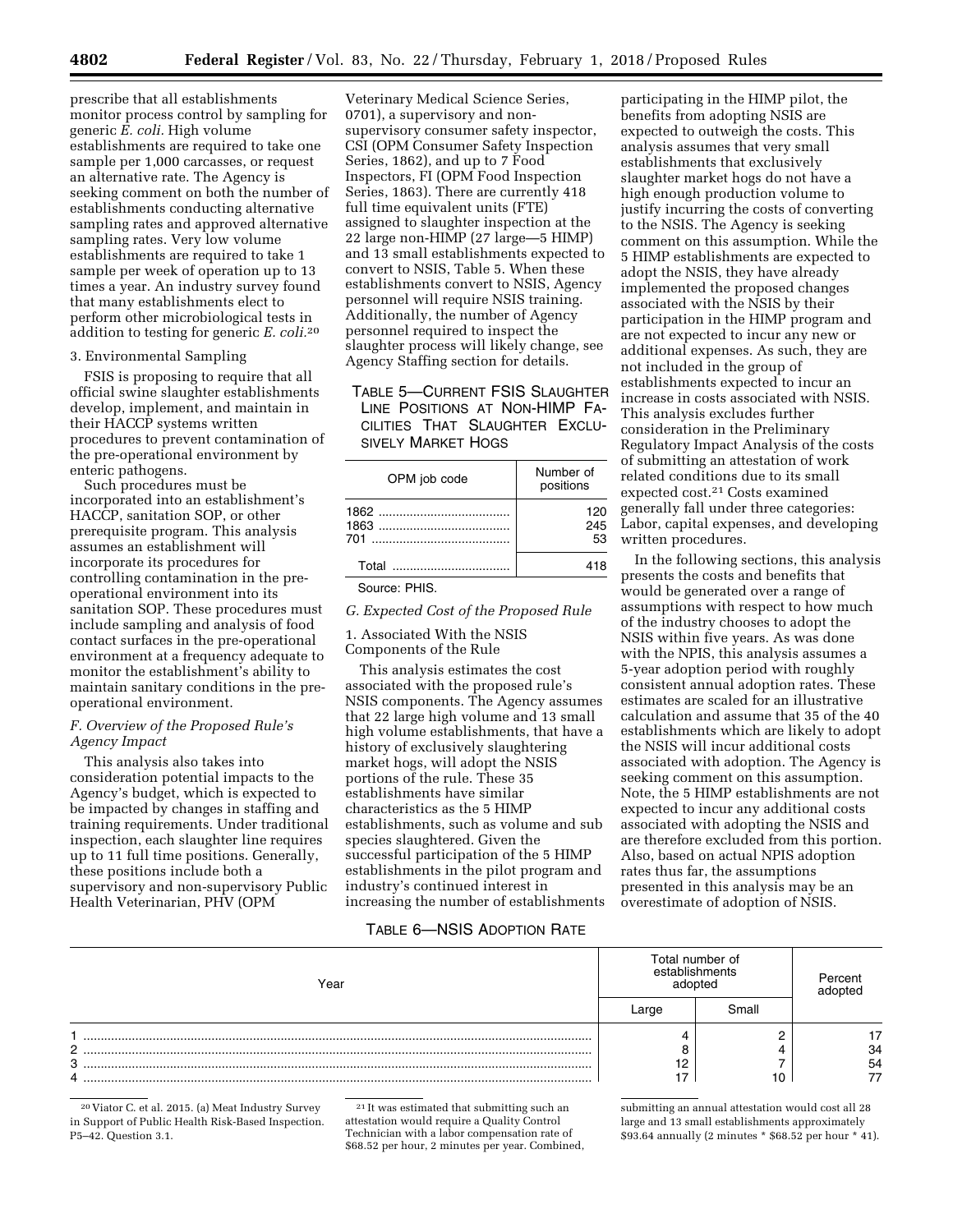### TABLE 6—NSIS ADOPTION RATE—Continued

| Year | Total number of<br>establishments<br>adopted | Percent<br>adopted |     |
|------|----------------------------------------------|--------------------|-----|
|      | Large                                        | Small              |     |
| 5    | 22                                           | 13                 | 100 |

#### a. Costs of Additional Establishment Workers

This analysis expects establishments operating under NSIS to experience an increase in labor costs. Under NSIS, establishments will be required to dedicate labor to sort and remove unfit animals before ante-mortem inspection and trim; identify defects, such as dressing defects, contamination, and pathology defects, on carcasses and parts before post-mortem inspection; ensure product is presented to Agency inspectors in an appropriate manner; identify carcasses condemned on antemortem inspection; denature all major portions of condemned carcasses onsite; maintain records to document the number of animals condemned on antemortem inspection; and notify Agency inspectors if they suspect that an animal or carcass has a reportable or foreign animal disease, while conducting sorting activities. Based on observations 22 of HIMP establishments, this increase in work is expected to require an increase in labor demand ranging from 6–10 additional workers per line per shift at large establishments. This analysis assumes each large establishment that converts to the NSIS will require 9 additional workers per line per shift. Due to data limitations, this analysis assumes small establishments that convert to the NSIS will require 1 additional worker per line per shift. The Agency seeks comment on the number of additional employees each establishment will require due to the NSIS. Costs associated with this labor fall into 3 categories: Wages and benefits, training, and continuing education.

### Establishment Labor Wage Increases

Many of the 22 large and 13 small non-HIMP market hog establishments that are assumed will adopt NSIS operate multiple lines and shifts. Taking these multiple lines and shifts into consideration, the number of industry positions is expected to increase by 383.

The majority of these, 369, are attributable to the large establishments (41 (number of lines)  $\times$  9),<sup>23</sup> Table 7. The remaining 14 positions are attributable to the small establishments (14 (number of lines)  $\times$  1),<sup>24</sup> Table 7. According to the Bureau of Labor Statistics (BLS) the expected hourly wage for a Slaughter and Meat Packer occupation (''production employee'') is \$13.00.25 A benefits and overhead factor of two was then used to estimate the total labor costs. The total hourly labor costs to industry for a production employee including benefits and overhead, is \$26.00 per hour (\$13.00  $\times$ 2).26 Based on data obtained through PHIS, the average large establishment slaughters swine 269 days annually. Assuming workers work 8 hour shifts, the total annual remuneration cost to these 22 large establishments is approximately \$20.65 million,  $(369 \times$  $$26.00 \times 269 \times 8$$ , Table 7. The average small establishment slaughters on 244 days annually. Again, assuming workers work 8 hour shifts, the total annual remuneration cost to these 13 small establishments is approximately \$0.71 million,  $(14 \times $26.00 \times 244 \times 8)$ , Table 7. These cost estimates take into consideration the fact that some establishments operate multiple lines and multiple shifts.

Training Online Sorters and Carcass-Inspection Helpers

Establishments are expected to incur costs associated with initially training employees to fill these positions, annual replacement training, and continuing education training. This analysis assumes the cost to train online sorters and carcass-inspection helpers are similar to the costs of training production employees in HACCP, which range from \$274 to \$823 with a midpoint average of \$549 per new

employee.27 To ensure a conservative estimate and account for employee rotation patterns as well as leave, FSIS assumes that establishments will train 4 employees for each new position. Under these assumptions, large establishments will need to train approximately 1,476  $(369 \times 4)$  employees, while small establishments will need to train approximately 56 ( $14 \times 4$ ) employees. The cost of this training ranges from \$419,768 to \$1,260,836, with a midpoint estimate of \$0.84 million (1,532 \* \$549), Table 7.

To account for expected turnover of establishment employees, FSIS projects that establishments will have to train approximately 452  $(1,532 \times 0.295)$ replacement employees annually, 435 at the large and 17 at the small establishments.28 The additional annual training cost for new employees is expected to also be similar to the costs of HACCP training. Therefore, FSIS estimates the combined annual training costs due to turnover to be approximately \$0.25 million (452 × \$549), with large establishments accounting for approximately \$0.24 million  $(435 \times $549)$  and small establishments accounting for approximately  $$9,333$  ( $17 \times $549$ ), Table 7.

FSIS assumes that 1,080 (1,532  $\times$ 0.705) retained employees, 1,041 at the large and 39 at the small establishments, will require annual continuing education. This analysis assumes annual continuing education costs to be similar to annual HACCP refresher training costs, which range from \$12 to \$36, with a mid-point of \$24.29 Using the mid-point value, this analysis estimates the combined average recurring cost for continuing education is \$25,920 (1,080  $\times$  \$24), with large establishments accounting for

29 Viator. C. *et al.* 2015. (b) Table 4–4. Training Costs for Management and Production Employees.

<sup>22</sup>Observations were obtained through a survey conducted, in February 2016, through the Salmonella Initiative Program and conversations with industry at a meeting, which took place in February 2016, with the North American Meat Institute.

<sup>23</sup>Source: PHIS.

<sup>&</sup>lt;sup>24</sup> Source: PHIS.

<sup>25</sup>BLS Occupational Employment Statistics, Occupational Employment and Wages, May 2016. 51–3023 Slaughters and Meat Packers *[http://](http://www.bls.gov/oes/current/oes513023.htm) [www.bls.gov/oes/current/oes513023.htm](http://www.bls.gov/oes/current/oes513023.htm)* accessed on 7/24/17. Last modified 3/31/17.

<sup>26</sup>To be consistent with analyses done by the Department of Health and Human Services, this analysis accounts for fringe benefits and overhead by multiplying wages by a factor of 2.

<sup>27</sup> Viator. C. et al. 2015. (b) Costs of Food Safety Investments. Table 4–4. Training Costs for Management and Production Employees. 28This estimate was rounded up. This analysis

uses the industry turnover rate for non-durable manufactured goods to estimate separations. Source: BLS Economic News Release Table 16. Annual total separations rates by industry and region, not seasonally adjusted. *[http://www.bls.gov/](http://www.bls.gov/news.release/jolts.t16.htm) [news.release/jolts.t16.htm.](http://www.bls.gov/news.release/jolts.t16.htm)* Accessed on 7/21/17. Last updated on 3/16/17.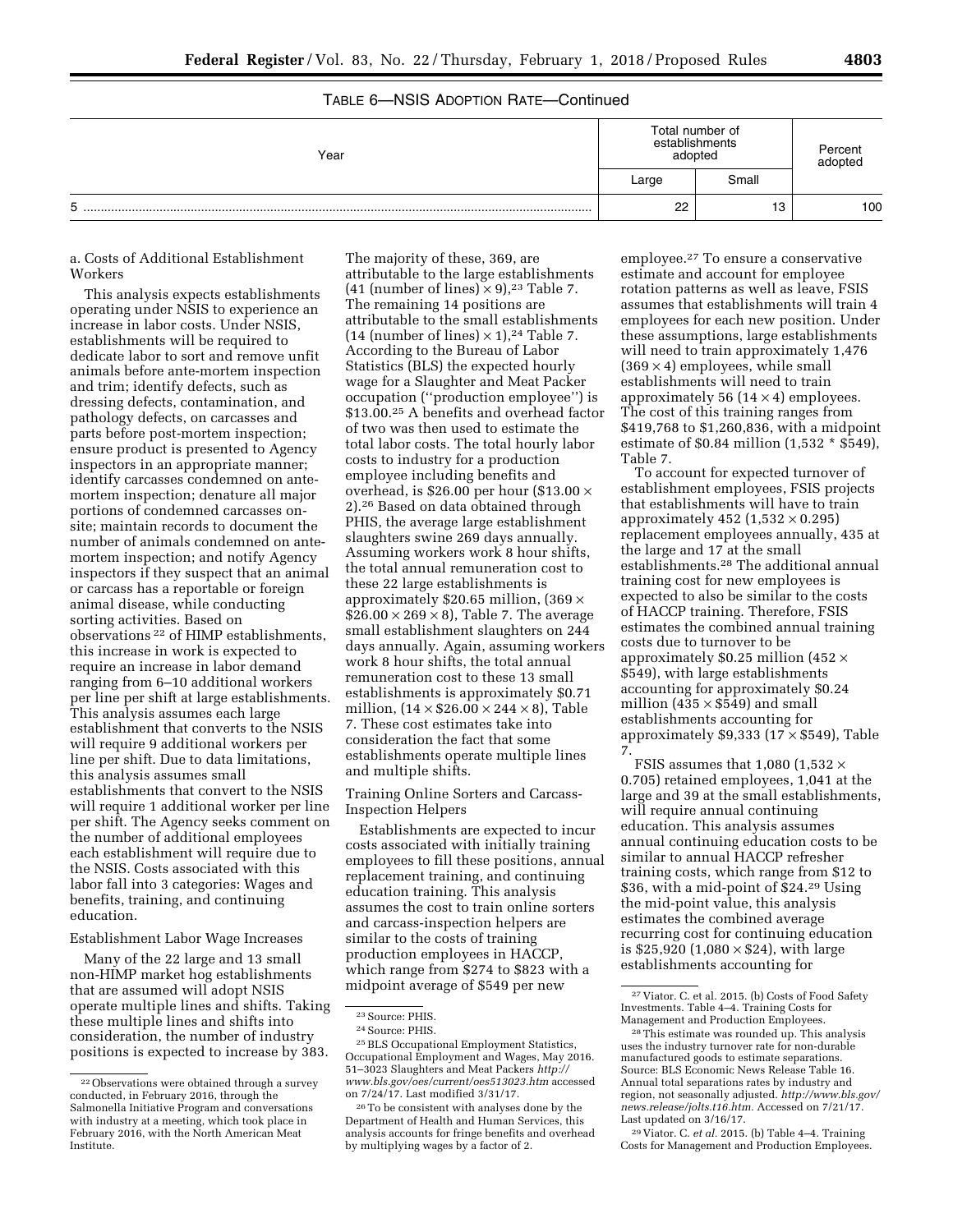approximately  $$24,984$   $(1,041 \times $24)$ and small establishments accounting for approximately \$936 (39  $\times$  24).

Under the assumed adoption rate as set forth in Table 6, annualized wages

and training cost to industry for staffing additional online personnel is approximately \$16.45 million, applying a 3 percent discount rate over 10 years, Table 7. The majority of this cost is

attributed to wages and benefits, Table 7.

#### TABLE 7—ESTABLISHMENT LABOR COSTS

[M\$]

| Type of establishment | Type of expense                                                  | Number of<br>personnel                               | One-Time<br>cost         | Recurring<br>cost                                |
|-----------------------|------------------------------------------------------------------|------------------------------------------------------|--------------------------|--------------------------------------------------|
| Large<br>Small        | Training Due to Labor Turnover<br>Training Due to Labor Turnover | 369<br>1.476<br>435<br>1.041<br>14<br>56<br>17<br>39 | 0.81<br><br><br>0.03<br> | \$20.65<br>0.24<br>0.02<br>0.71<br>0.009<br>0.03 |
| Totals:               |                                                                  |                                                      |                          | 0.84<br>21.66<br>16.62<br>15.99                  |

b. Costs of Capital Improvements: Line Configuration and Inspection Stations

As proposed, participating in NSIS does not necessitate capital improvements. As such, this analysis does not include capital expenditures. However, if establishments believe that capital expenditures would result in a benefit they may voluntarily reconfigure or update their facilities so as to fully capture all the potential production efficiencies offered through participation in NSIS. Examples of such changes include line reconfiguration, which can cost between \$10,000 to \$250,000,<sup>30</sup> and the creation of an inspection station, which can cost between \$5,000 and \$6,000.31 Establishments may reduce these costs by coordinating these facility updates with previously planned establishment renovations. The Agency is seeking comment on both the required and voluntary capital costs associated with the NSIS.

c. Costs of Developing Ante-Mortem Written Procedures

Under the proposed rule, establishments operating under NSIS are required to develop and maintain in

their HACCP systems (HACCP plans, Sanitation Standard Operating Procedures, sanitation SOPs, or other prerequisite programs) written procedures for the segregation, identification, and disposition of animals suspected of having one of the condemnable generalized diseases or conditions listed in 9 CFR 309. This analysis assumes establishments will coordinate this work and costs with the development of written procedures to prevent the contamination of carcasses and parts by enteric pathogens, fecal material, ingesta, and milk throughout the entire slaughter and dressing operation, a mandatory component of the proposed rule. Details of these costs can be found in the sanitary dressing costs section VI.2.a.

#### d. Ready-To-Cook Pork Standards

As proposed, establishments operating under NSIS are required to collect, record, and analyze documentation to demonstrate that the products resulting from their slaughter operation meet the proposed definition of RTC pork products. While the Agency is seeking comment on this requirement, this analysis estimates the labor costs to

conduct such documentation under two assumptions. First, FSIS assumes that establishments would assign the task to a quality control technician, QC, with an hourly compensation rate, which included wages, benefits, and overhead, of \$68.52.32 Second, FSIS assumes that this work would take 1 hour at a large establishment and 1⁄2 hour at a small establishment. The Agency is seeking comment on this assumption. Based on information obtained through PHIS, the average large establishment operates 269 days per year. This equates to an annual cost of approximately \$18,432 (268 \* 1 \* \$68.52), or approximately \$0.41 million for all 22 establishments (\$18,432 \* 22). Similarly, the cost to an average small establishment, which based on data obtained through PHIS operates 244 days a year, is approximately \$8,359 (244 \* 0.5 \* \$68.52), or approximately \$0.11 million for all 13 small establishments (\$8,359 \* 13). Combined, under the assumed adoption rate as set forth in Table 6, these costs are expected to increase NSIS establishments' annual labor costs by approximately \$0.39 million, applying a 3 percent discount rate over 10 years, Table 8.

<sup>30</sup> In a May 2004 study, ERS estimated the cost of compliance per establishment with PR/HACCP rule. Capital expenditures in Hog Slaughter establishments were estimated to be \$251,800.

Ollinger, Michael, Danna Moore, Ram Chandran (2004). Meat and Poultry Establishments' Food Safety Investments. USDA, Economic Research. 31Modernization of Poultry Slaughter Inspection;

Final Rule, 79 FR. 49566 (2014).

<sup>32</sup>To be consistent with analyses done by the Department of Health and Human Services, this analysis accounts for fringe benefits and overhead by multiplying wages by a factor of 2.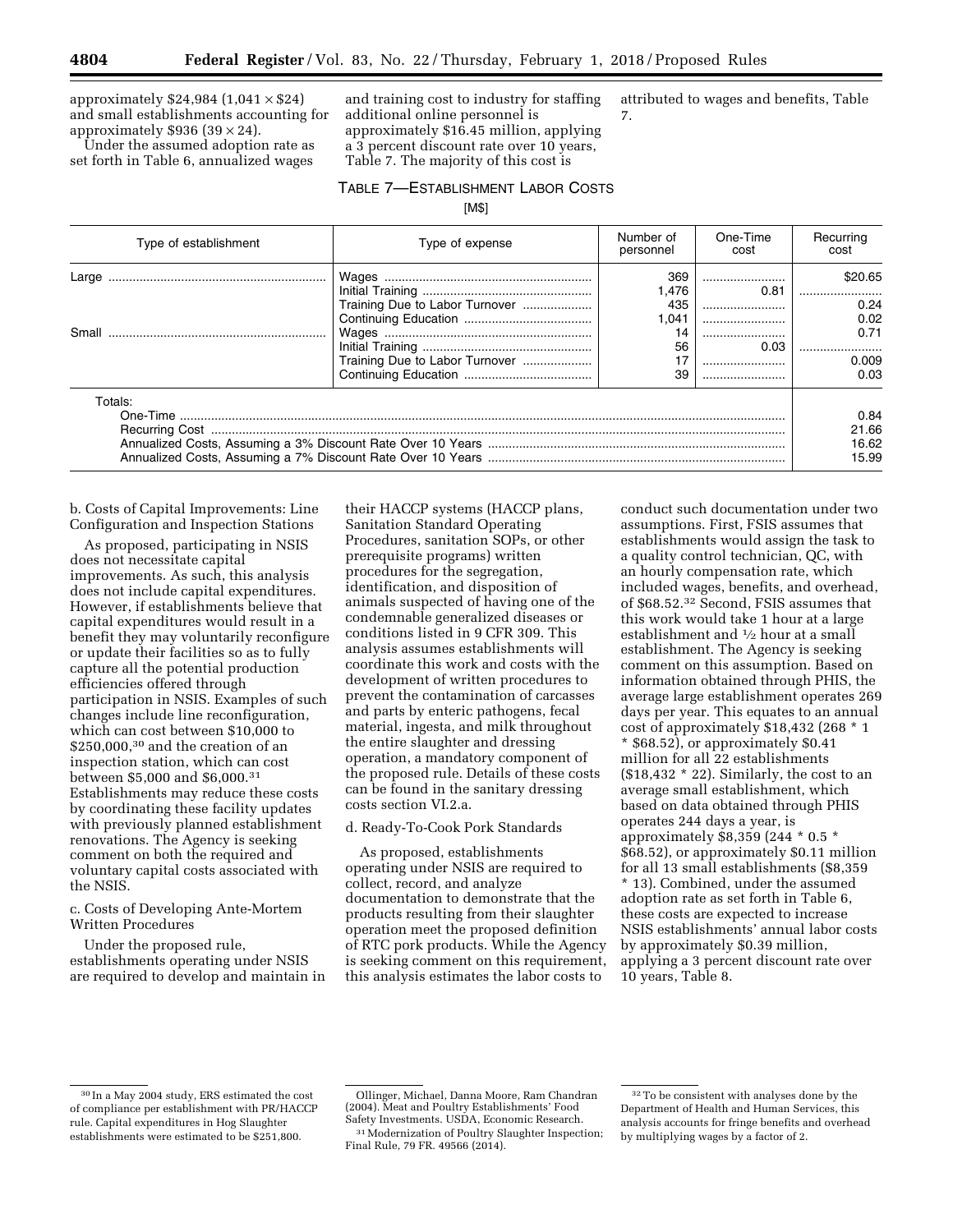# TABLE 8—COST OF RTC REQUIREMENTS

[M\$]

| Type of market hog only establishment | Number of<br>establishments | Recurring |
|---------------------------------------|-----------------------------|-----------|
|                                       |                             | ah∩i      |
| Large                                 | n                           | SO 41     |
| Small                                 |                             |           |
| Totals:                               |                             |           |
|                                       |                             | 0.51      |
|                                       |                             | 0.39      |
|                                       |                             | 0.38      |

2. Costs Associated With the Mandatory Components of the Rule

The mandatory costs of the proposed rule are expected to apply to all 612 swine slaughter establishments and begin within the first year after the rule is finalized. These costs are associated with (a) establishing and implementing written sanitary dressing plans to prevent contamination of carcasses and parts by enteric pathogens, fecal material, ingesta, and milk, throughout the entire slaughter and dressing operation; (b) modernizing process control sampling programs for microbial organisms; and (c) sampling the slaughter environment for microbiological contamination.

a. Costs of Developing, Composing, Training, Monitoring, Recording, and Verifying Written Sanitary Dressing Plans

Under the mandatory portion of the proposed rule affecting all federally

inspected establishments that slaughter swine, FSIS is proposing to require that all official swine slaughter establishments develop, implement, and maintain in their HACCP systems written procedures to prevent the contamination of carcasses and parts by enteric pathogens, fecal material, ingesta, and milk throughout the entire slaughter and dressing operation. This cost component includes: (1) Developing these procedures into their food safety system, (2) training, and (3) monitoring, recordkeeping, and verification.

#### Developing and Composing

FSIS assumes incorporating written sanitary dressing plans into an establishment's HACCP system will result in a one-time HACCP plan reassessment cost. According to the Research Triangle Institute's (RTI) Costs of Food Safety Investments report,<sup>33</sup> the mid-point costs of a HACCP plan

reassessment for large establishments is \$730, the mid-point costs for small and very small establishments is \$365.34 To ensure a conservative cost estimate, this analysis assumes all 612 swine establishments will incur this cost. The Agency is seeking comment on this assumption. The cost to all large establishments is approximately \$20,440 (28 \* \$730), small establishments is approximately \$38,325 (105 \* \$365), and very small establishments is approximately \$174,835 (479 \* \$365). The annualized costs to industry with a 3 percent discount rate for all 612 swine slaughter establishments is approximately \$0.03 million, Table 9.

### TABLE 9—WRITTEN SANITARY DRESSING PLAN DEVELOPMENT

[M\$]

| <b>HACCP</b> size            | Number of<br>plants | One-time<br>cost      |
|------------------------------|---------------------|-----------------------|
| Large<br>Small<br>Very Small | 28<br>105<br>479    | \$0.02.<br>0.04       |
| Totals:                      |                     | 0.23.<br>0.03<br>0.03 |

### Training

Training programs should be utilized to ensure that establishment personnel understand and can execute the sanitary dressing plan. This training includes a one-time initial training cost to the

establishment, a recurring cost of training new hires due to separations, and the cost of conducting annual refresher training. This portion of the model is informed by the RTI Costs of Food Safety Investments Report.35 As is noted in the RTI report, these costs are

based on the amount of time a panel of experts recommends establishments spend on training, which may exceed the amount of time establishments actually spend on training. Due to data limitations, this analysis assumes the number of establishment employees

<sup>33</sup> Viator. C. et al. 2015. (b) RTI International collected data on the cost of food safety investments for the production of meat and poultry products at the pre-harvest and slaughter and processing stages. This data was provided to FSIS in a final report

titled 'Costs of Food Safety Investments' and was prepared by Catherine L. Viator, Mary K. Muth, and Jenna E. Brophy. The contract number is No. AG– 3A94–B–3–0003. The order number is AG–3A94– K–14–0056.

<sup>34</sup> Viator. C. et al. 2015. (b) Table 4–2. Costs of Sanitation SOP Plan Development, Validation and Reassessment.

<sup>35</sup> Viator, C. et al. 2015. (b).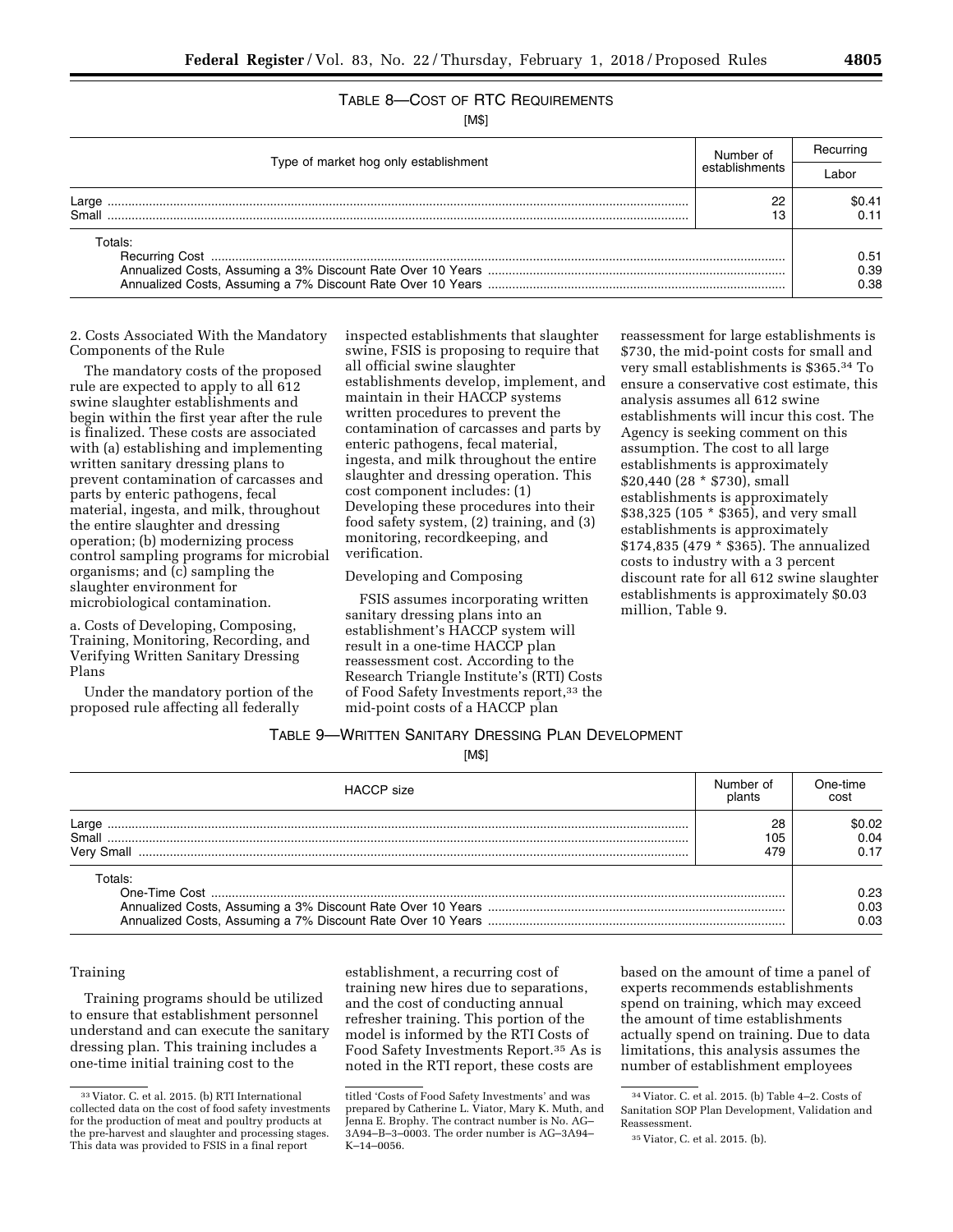conducting sanitary dressing tasks at swine establishments is equal to the number of employees conducting sanitary dressing tasks at beef slaughter establishments.36 This is likely an overestimate because unlike beef, the majority of swine are scalded, de-haired, and polished prior to opening the carcass, which decreases the need for employees to conduct sanitary dressing

tasks. The Agency is seeking comment on this assumption.

As seen in Table 10, costs are shared across HACCP sizes, with large establishments incurring higher costs. The rate of new hires, 29.5 percent, is derived from the Bureau of Labor Statistics', BLS, 2016 turnover rate for non-durable manufacturing goods.37 Likewise, the retention rate for the

refresher training is one minus the turnover rate. The total one-time cost to train the employees for all 612 establishments is roughly \$1.13 million, while the total recurring costs is roughly \$0.49 million, Table 10. The annualized costs with a 3 percent discount rate over 10 years for Sanitary Dressing task related training is \$0.62 million, Table 10.

# TABLE 10—SANITARY DRESSING TRAINING COSTS

[M\$]

|                   | Number of<br>establishments | Average<br>number of | Training costs         |                        |                              |  |
|-------------------|-----------------------------|----------------------|------------------------|------------------------|------------------------------|--|
| <b>HACCP</b> size |                             |                      | One-time               | Recurring              |                              |  |
|                   |                             | employees            | Initial                | New hires              | Refresher                    |  |
| Large<br>Small    | 28<br>105<br>479            | 179<br>25            | \$0.61<br>0.32<br>0.20 | \$0.18<br>0.09<br>0.06 | \$0.09<br>0.04<br>0.03       |  |
| Totals:           |                             |                      |                        |                        | 1.13<br>0.49<br>0.62<br>0.64 |  |

Monitoring, Recordkeeping, and Verification

This analysis also measures the annual monitoring, recordkeeping and verification costs associated with maintaining sanitary dressing procedures. Similar to the Modernization of Poultry Slaughter

Inspection Final Rule,38 this analysis assumes it will take a production employee 5 minutes to monitor and 5 minutes to maintain records for the sanitary dressing procedures, for a total of 10 minutes. Establishments are expected to verify the plan each day of production. In addition, this analysis

assumes it will take a QC manager 15 minutes to perform a verification task and that such task will be completed each week that slaughter takes place. Combined, these tasks are estimated to cost the entire industry roughly \$0.85 million annually, applying a 3 percent discount rate over 10 years, Table 11.

TABLE 11—MONITORING, RECORD KEEPING AND VERIFICATION COSTS

[M\$]

| Recurring costs   |                           |                        |                        |                        |
|-------------------|---------------------------|------------------------|------------------------|------------------------|
| <b>HACCP Size</b> | Monitorina                | Record<br>keeping      | Verification           | Combined               |
| Large             | \$0.016<br>0.038<br>0.070 | \$0.02<br>0.04<br>0.07 | \$0.04<br>0.12<br>0.44 | \$0.07<br>0.20<br>0.58 |
| Totals:           |                           |                        |                        | 0.85<br>0.85<br>0.85   |

### Summary Cost of Written Sanitary Dressing Procedures

Table 12 provides an overview of the one-time and recurring costs associated with requiring all establishments to develop written sanitary dressing procedures. Combined, these tasks are expected to cost the industry \$1.50

million annualized, assuming a 3 percent discount rate over 10 years, Table 12.

*STEC*\_*Survey*\_*Comments*\_*[Summary.pdf](http://www.fsis.usda.gov/wps/wcm/connect/6d37a1fc-a3e1-40b6-90cc-719bdb391522/STEC_Survey_Comments_Summary.pdf?MOD=AJPERES) [?MOD=AJPERES\].](http://www.fsis.usda.gov/wps/wcm/connect/6d37a1fc-a3e1-40b6-90cc-719bdb391522/STEC_Survey_Comments_Summary.pdf?MOD=AJPERES)* 

<sup>36</sup>The Survey is at *[http://www.fsis.usda.gov/wps/](http://www.fsis.usda.gov/wps/wcm/connect/184a3baa-2f73-4651-8aba-68124580f4e0/Pathogen_Controls_in_Beef_Operations_Survey.pdf?MOD=AJPERES) [wcm/connect/184a3baa-2f73-4651-8aba-](http://www.fsis.usda.gov/wps/wcm/connect/184a3baa-2f73-4651-8aba-68124580f4e0/Pathogen_Controls_in_Beef_Operations_Survey.pdf?MOD=AJPERES)[68124580f4e0/Pathogen](http://www.fsis.usda.gov/wps/wcm/connect/184a3baa-2f73-4651-8aba-68124580f4e0/Pathogen_Controls_in_Beef_Operations_Survey.pdf?MOD=AJPERES)*\_*Controls*\_*in*\_*Beef*\_ *Operations*\_*[Survey.pdf?MOD=AJPERES.](http://www.fsis.usda.gov/wps/wcm/connect/184a3baa-2f73-4651-8aba-68124580f4e0/Pathogen_Controls_in_Beef_Operations_Survey.pdf?MOD=AJPERES)* The survey report is at: *[[http://www.fsis.usda.gov/wps/wcm/](http://www.fsis.usda.gov/wps/wcm/connect/6d37a1fc-a3e1-40b6-90cc-719bdb391522/STEC_Survey_Comments_Summary.pdf?MOD=AJPERES) [connect/6d37a1fc-a3e1-40b6-90cc-719bdb391522/](http://www.fsis.usda.gov/wps/wcm/connect/6d37a1fc-a3e1-40b6-90cc-719bdb391522/STEC_Survey_Comments_Summary.pdf?MOD=AJPERES)* 

 $^{\rm 37}$  This analysis uses the industry turnover rate for non-durable manufactured goods to estimate. Source: BLS Economic News Release Table 16.

Annual total separations rates by industry and region, not seasonally adjusted. *[<http://](http://www.bls.gov/news.release/jolts.t16.htm) [www.bls.gov/news.release/jolts.t16.htm>](http://www.bls.gov/news.release/jolts.t16.htm)* Accessed on 7/21/17. Last updated on 3/16/17.

<sup>38</sup> 79 FR 49566–49637, August 21, 2014.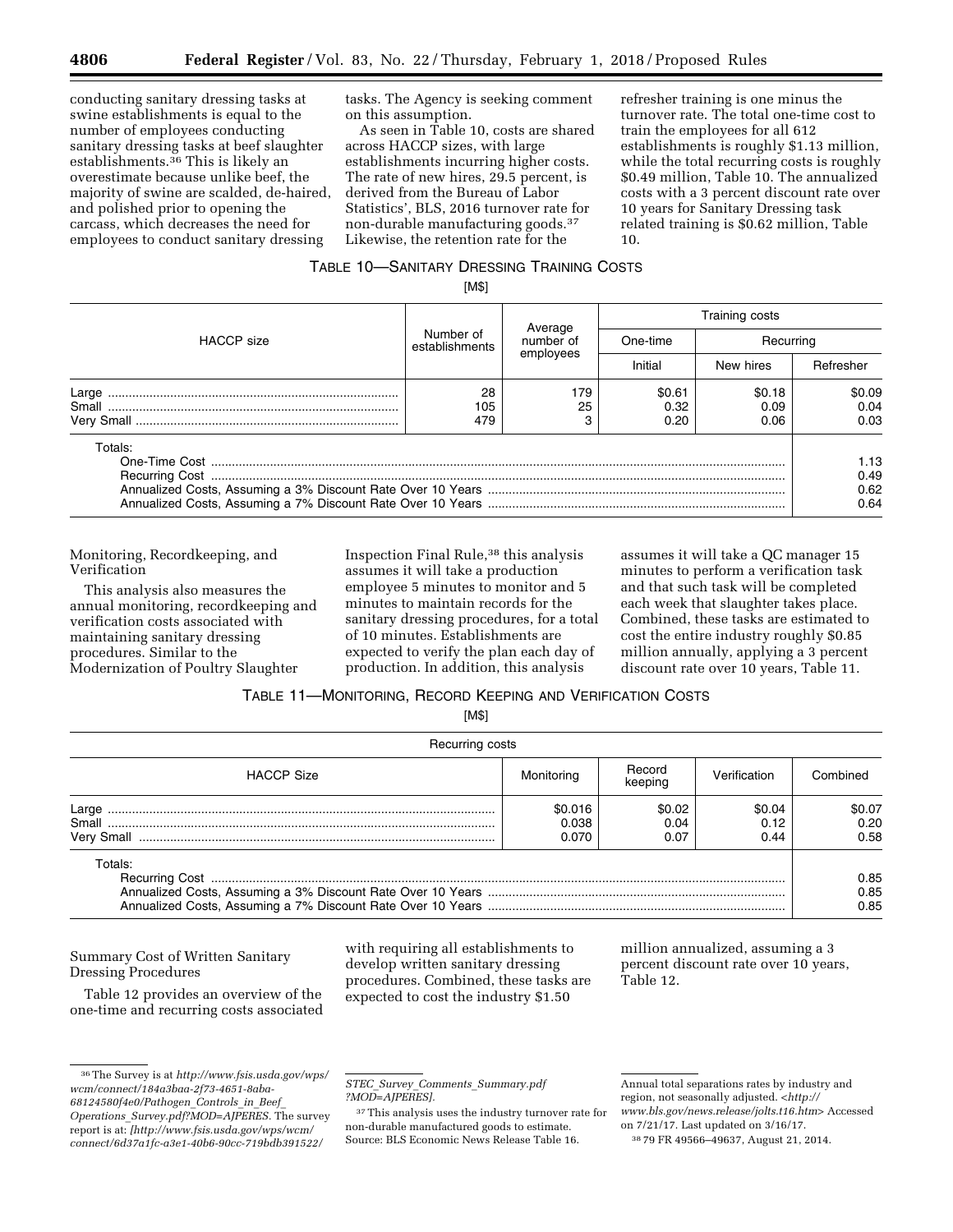TABLE 12—SUMMARY OF COSTS ASSOCIATED WITH REQUIRING WRITTEN SANITARY DRESSING PROCEDURES

[M\$]

|                                                                                                                                       |                             | One-time costs         |                        | Recurring costs        |                                         |
|---------------------------------------------------------------------------------------------------------------------------------------|-----------------------------|------------------------|------------------------|------------------------|-----------------------------------------|
| <b>HACCP</b> size                                                                                                                     | Number of<br>establishments | Development            | Initial training       | Training               | Monitoring,<br>recording,<br>validating |
| Large<br>Small                                                                                                                        | 28<br>105<br>479            | \$0.02<br>0.04<br>0.17 | \$0.61<br>0.32<br>0.20 | \$0.27<br>0.14<br>0.09 | \$0.07<br>0.20<br>0.58                  |
| Totals:<br>Annualized Costs, Assuming a 3% Discount Rate Over 10 Years<br>Annualized Costs, Assuming a 7% Discount Rate Over 10 Years |                             | <br><br>               | <br><br><br>           | <br><br><br>           | 1.36<br>1.34<br>1.50<br>1.53            |

b. Process Control Sampling and Analysis for Microbial Organisms

This section reviews the expected changes in costs associated with the proposed alterations to microorganism process control verification. These costs are limited to the changes associated with removing the requirement that swine establishments test carcasses for generic *E. coli* and replacing them with new testing requirements described above. While the proposed rule also removes the codified *Salmonella*  pathogen reduction performance standards for swine, because the codified standards are already no longer in use, there are no expected costs or

benefits to industry. Such changes fall under four categories: Sampling plan reassessment, transferring from prescriptive to process testing requirements, sampling rates, and sample recordkeeping. This analysis uses results from the RTI International Meat Industry Survey in Support of Public Health Risk-Based Inspection report 39 and Costs of Food Safety Investments report.40 Each of these categories is explained in detail below.

Process Control Sampling Plan Reassessment

This analysis assumes establishments will incur one-time costs of conducting a process control sample plan

reassessment under the proposed 9 CFR 310.25(a)(2)(i). The RTI Costs of Food Safety Investment report estimates the costs of reassessing a microbiological sampling plan. For large establishments, these costs include labor, consultant fees, and travel expenses, which combined range from \$27,320 to \$81,960, with a midpoint of \$54,640 per establishment. Costs to small and very small establishments are limited to labor expenses and range from \$122 to \$365, with a midpoint of \$243 per establishment.41 The annualized reassessment cost to industry is roughly \$0.19 million, assuming a 3 percent discount rate over 10 years, Table 13.

### TABLE 13—COSTS OF PROCESS CONTROL SAMPLING PLAN REASSESSMENT

[M\$]

| <b>HACCP</b> size            | Number of<br>establishments | Per<br>establishment<br>(mid-point<br>estimate) | Total one-<br>time costs |
|------------------------------|-----------------------------|-------------------------------------------------|--------------------------|
| Large<br>Small<br>Very Small | 28<br>105<br>479            | \$0.05<br>243<br>243                            | \$1.53<br>0.03<br>0.12   |
| Totals:<br>$One-Time Cost$   |                             |                                                 |                          |

\* The values for Small and Very Small Establishments are in dollars.

### Transferring From Prescriptive To Process Testing Requirements

Current regulation prescribes that each slaughter facility will test for generic *E. coli.*42 In addition to mandated generic *E. coli* testing, many

establishments voluntarily conduct additional microbiological testing to verify process control. Common microbiologic tests include aerobic plate count (APC), total plate count (TPC), and total coliforms. Based on the meat

slaughter survey conducted by RTI, roughly 71 percent of very small, 80 percent of small, and 100 percent of large establishments conduct microbiological testing in addition to testing for generic *E. coli.*43

<sup>39</sup> Viator C. et al. 2015. (a) RTI International designed and conducted surveys on industry practices to control pathogens and promote food safety. The sample design, administration procedures, analysis and results were provided to FSIS in a final report titled 'Meat Industry Survey in Support of Public Health Risk-Based Inspection'

and was prepared by Catherine Viator, Sheri C. Cates, Shawn A. Karns, Peter Siegel, Ariana Napier, and Mary K. Muth. The contract number is No. AG– 3A94–B–13–0003. The order No. is AG–3A94–K– 13–0053.

<sup>40</sup> Viator C. et al. 2015. (b).

<sup>41</sup>The report classifies establishments as either large or small. Given this data limitation, this analysis assumes very small and small establishments have similar reassessment costs.

<sup>42</sup> 9 CFR 310.25.

<sup>43</sup> Viator C. *et al.* 2015. (a) P5–42. Question 3.1.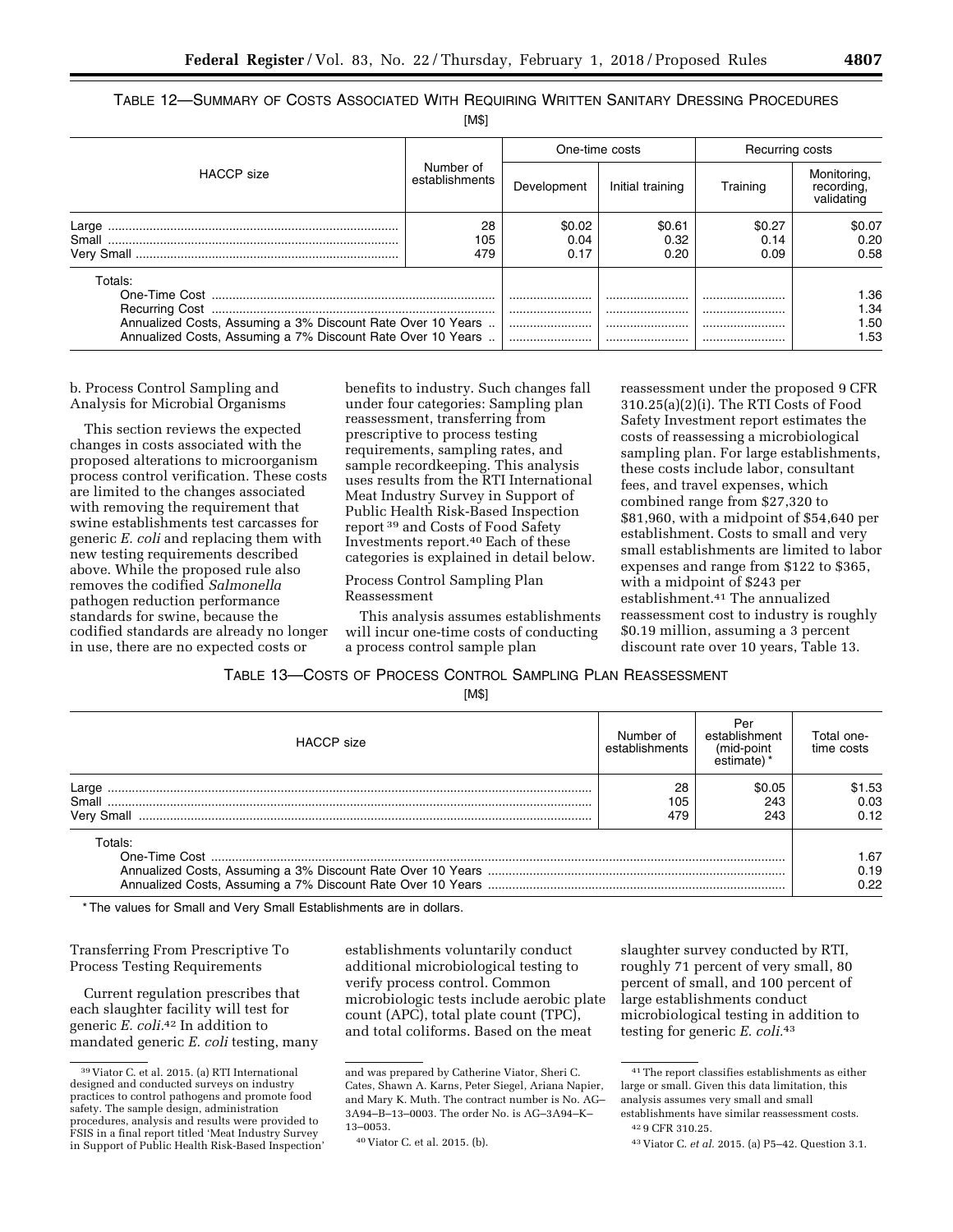Establishments voluntarily conducting additional testing are an indication that the generic *E. coli* testing is not the best means to verify process control in their respective establishments.

This analysis assumes that, if permitted to choose a microbiological test to ensure process control, establishments would select the single best test that demonstrates process control at their establishment. Under these assumptions, establishments that currently test for generic *E. coli* and conduct at least one other type of microbiological test will stop testing for generic *E. coli.* As a result, the 28 large  $(28 * 1.00), 41$  small high volume  $(51 *$ .80), 43 small low volume (54 \* .80) and 342 very small (479 \* .714)

establishments that currently test for generic *E. coli* and at least one other microbial or pathogen indicator 44 would experience a cost reduction. Given the similarity in laboratory testing costs and costs associated with switching sampling programs, this analysis assumes the remaining 158 establishments that exclusively test for generic *E. coli* will continue to do so.

Calculating the cost reductions is a function of estimating the testing rate and testing costs. This analysis assumes all large and small high volume establishments conduct 1 test, every 1,000 carcasses, and all small low volume and very small establishments conduct 13 tests annually.45 The Agency is seeking comment on this

assumption. To calculate testing costs, this analysis estimates the associated labor expenses, laboratory fees, and shipping costs. The mean cost to an establishment to test a single generic *E. coli* sample in house is \$24.92.46 To have the sample tested at a contracted lab, the cost is \$48.76.47 Based on survey results, this analysis assumes 79 percent of large, 28 percent of small and 5 percent of very small establishments test in house.48 For these 454 establishments, the combined reduction in testing costs of no longer being required to test for generic *E. coli* is expected to reduce annual testing costs by approximately \$3.92 million, assuming a 3 percent discount rate over 10 years, Table 14.

TABLE 14—RECURRING COSTS (SAVINGS) FROM NO LONGER REQUIRING GENERIC *E. coli* TESTING

[M\$]

| <b>HACCP</b> size   | Number of<br>establishments | (Savinɑs)                              |
|---------------------|-----------------------------|----------------------------------------|
| Large<br>Very Small | 28<br>342                   | (\$3.28)<br>(0.40)<br>(0.02)<br>(0.22) |
| Totals:             |                             | (3.92)<br>(3.92)<br>(3.92)             |

### Process Control Sampling Rates

The proposed rule would require large and small high volume establishments to take samples at preevisceration and post-chill, which would increase the number of samples taken from 1 sample per 1,000 carcasses to 2 samples per 1,000 carcasses for large and small high volume establishments. The proposed rule does not require small low volume and very small establishments to increase their sampling rates. Under the proposed regulations, large establishments annual process control sampling costs are expected to increase by roughly \$2.34 million, which is roughly \$83,639 per establishment (\$2.34 million/28), Table 15. Small high volume establishments annual process control sampling costs are expected to increase by roughly \$0.29 million, which is roughly \$5,740

(\$0.29 million/51) per establishment, Table 15.

#### Process Control Sample Recordkeeping

This analysis takes into consideration the increase in record keeping costs associated with an increase in the sampling rate from 1 to 2 samples per 1,000 head. According to PHIS data, the average large establishment slaughters approximately 3.77 million swine per year. As such, this analysis estimates that a large establishment currently takes approximately 3,774 samples annually (3,774,223/1,000). The average small high volume swine establishment slaughters 0.23 million swine per year and requires approximately 229 samples (228,784/1,000) annually. Assuming it takes 2.5 minutes to record the results of each sample, the average large establishment currently requires 9,435 minutes (2.5 \* 3,774) per year and the average small high volume

establishment currently requires 573 minutes (2.5 \* 229) per year. Requiring establishments to increase their sampling rates from 1 to 2 samples per 1,000 head would increase the average large establishment's annual number of samples to 7,548 samples annually (3,774,223/1,000 \*2), which would require approximately 18,870 minutes  $(2.5 * 7,548)$  annually. The same requirement would increase a small high volume establishment's annual sampling to 458 (228,784/1,000 \* 2), which would require approximately 1,145 minutes (2.5 \* 458) annually. As such, the expected additional time required for recordkeeping is approximately 9,435 minutes (18,870– 9,435) for large establishments and 572 minutes (1,145–573) for small high volume establishments. Assuming a quality control technician with a compensation rate of \$68.52 per hour 49 conducts this work, the additional costs

<sup>44</sup>Question 3.1 from the Meat Industry Survey in Support of Public Health Risk-Based Inspection Report asks ''In addition to the generic *E. coli*  testing of carcasses and Listeria testing of ready-toeat (RTE) products required by FSIS regulation, does this establishment conduct microbiological testing?''; 28.6% of very small, 20% of small, and 0% of large establishments responded no, meaning

<sup>71.4%</sup> of very small, 80% of small and 100% of

 $459$  CFR 310.25(a)(2)(iii) (B). The current regulation (9 CFR  $310.25(a)(2)(v)$ ) defines very low volume swine slaughter establishments as slaughtering 20,000 head annually or fewer. For the purposes of this analysis, FSIS has labeled swine establishments that annually slaughter more than 20,000 head per year as high volume.

<sup>46</sup> Viator C. et al. 2015. (b) Table 5–1.

<sup>47</sup> Viator C. et al. 2015. (b) Table 5–1.

<sup>48</sup> Viator, C. et al. 2015. (b).

<sup>49</sup>To be consistent with analyses done by the Department of Health and Human Services, this analysis accounts for benefits and overhead by multiplying wages by a factor of 2.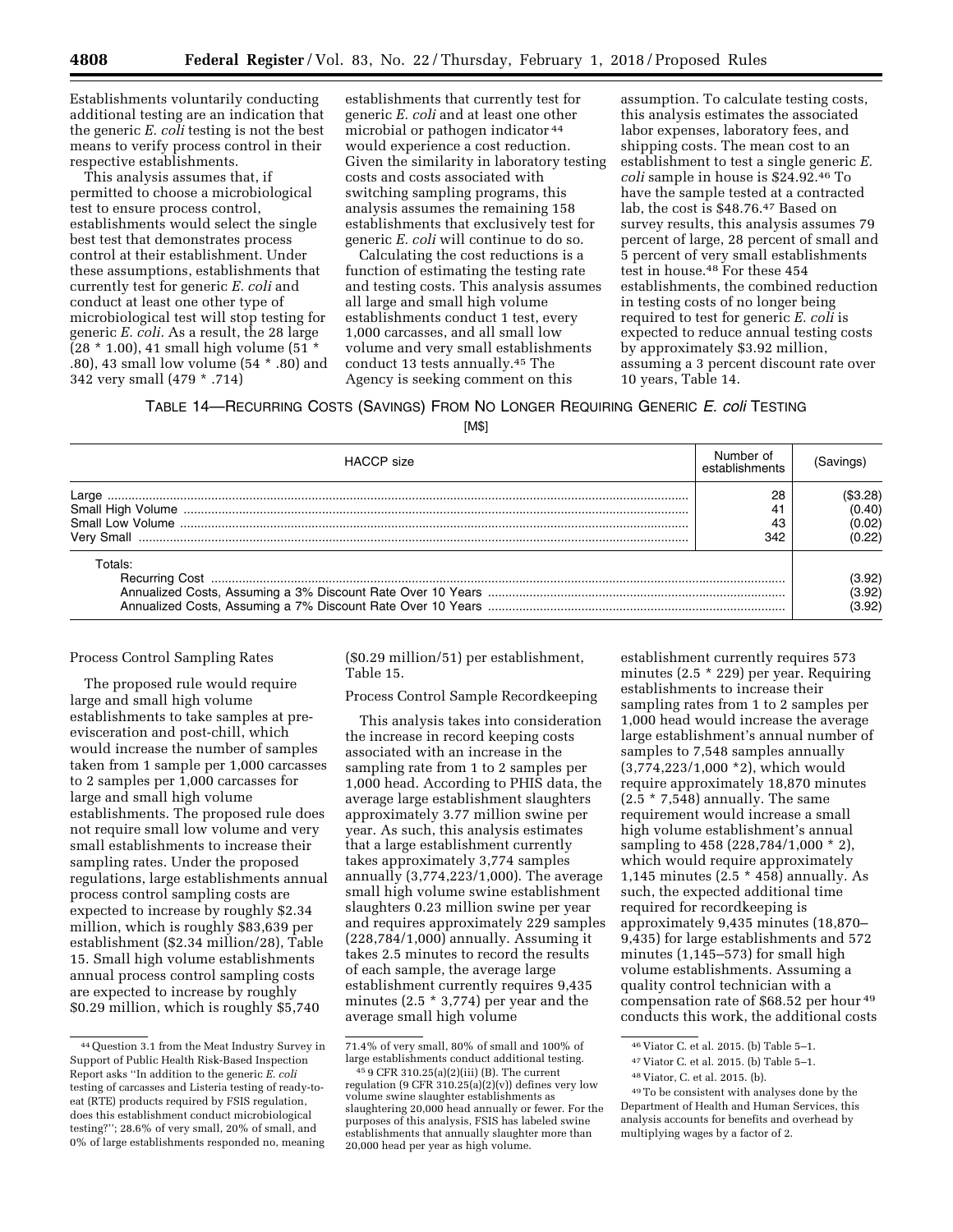to the average large establishment is approximately \$10,775 (9,435/60 \* \$68.52). Similarly, the additional cost to the average small high volume establishment is approximately \$653 (572/60 \* 68.52). Scaling this up to all establishments, the total increase in

costs to all large establishments is approximately \$0.30 million (\$10,775 \* 28) and \$0.03 million (\$653 \* 51) for small high volume establishments, Table 15.

The combined annualized sampling and recordkeeping cost to all large and small high volume establishments is roughly \$2.97 million, applying a 3 percent discount rate over 10 years. Large establishments are expected to incur the majority of this cost.

### TABLE 15—COSTS CHANGES ASSOCIATED WITH INCREASE SAMPLING RATES

[M\$]

|         | Number of      |                | Costs          |                      |  |
|---------|----------------|----------------|----------------|----------------------|--|
|         | establishments | Samnling       | Recordkeeping  | Combined             |  |
| Large   | 28<br>51       | \$2.34<br>0.29 | \$0.30<br>0.03 | \$2.64<br>0.33       |  |
| Totals: |                |                |                | 2.97<br>2.97<br>2.97 |  |

Summary of Process Control Sampling Costs Changes

Overall, the changes in sampling requirements under the proposed rule are expected to reduce industry wide sampling costs by about \$0.76 million annualized over 10 years, applying a 3 percent discount rate, Table 16. However, only the 454 establishments that currently conduct multiple types of microbiological tests are expected to experience a reduction in cost. The remaining establishments, roughly 158 small and very small establishments, are

expected to incur a portion of the onetime costs associated with plan reassessment, Table 16. Cost increases associated with testing and recordkeeping will be exclusively borne by large and small high volume establishments.

### TABLE 16—SUMMARY OF CHANGES TO PROCESS CONTROL SAMPLING

[M\$]

|                | Cost (savings) |                                    |
|----------------|----------------|------------------------------------|
| Type of change | One-time       | Recurring                          |
|                | \$1.67         | (\$3.92)<br>2.63<br>0.33           |
| Totals:        |                | 1.67<br>(0.95)<br>(0.76)<br>(0.72) |

#### c. Environmental Sampling

As proposed, all swine slaughter establishments will be required to control for enteric pathogen contamination in the pre-operational environment. Such controls will have to be included in an establishment's HACCP system, requiring a plan reassessment. This analysis assumes establishments will coordinate this work with the HACCP plan reassessment required by the development of written sanitary dressing procedures. As such the cost of incorporating pre-operational environment sampling plans into an establishment's HACCP system is included in the reassessment costs

associated with written sanitary dressing procedures.

While establishments will set sampling frequency so as to ensure effective control, this analysis assumes each large establishment will take 4 samples per 30 days of operation per line, while each small high volume establishment will take 2 samples per 30 days of operation per line, and small low volume and very small establishments will take 1 sample per 30 days of operation per line.50 Under this

assumption, the annual number of tests required by the entire industry is approximately 3,266. The Agency is seeking comment on this assumption. Establishments are permitted to conduct a variety of tests, including testing for Aerobic Plate Count, APC, Coliforms, Generic *E. coli,* Total Plate Count, TPC, and *Salmonella.* The laboratory testing

<sup>50</sup> In absence of other data we assumed establishments would conduct environmental sampling similar to the recommended frequencies described on Page 91 in: FSIS Compliance Guidelines: Controlling *Listeria monocytogenes* in Post-lethality Exposed Ready-to-Eat Meat and Poultry Products. January 2014. Accessed on 12/3/

<sup>15.</sup> Available at *[http://www.fsis.usda.gov/wps/wcm/](http://www.fsis.usda.gov/wps/wcm/connect/d3373299-50e6-47d6-a577-e74a1e549fde/Controlling-Lm-RTE-Guideline.pdf?MOD=AJPERES)  [connect/d3373299-50e6-47d6-a577-e74a1e549fde/](http://www.fsis.usda.gov/wps/wcm/connect/d3373299-50e6-47d6-a577-e74a1e549fde/Controlling-Lm-RTE-Guideline.pdf?MOD=AJPERES)  [Controlling-Lm-RTE-Guideline.pdf?MOD=AJPERES.](http://www.fsis.usda.gov/wps/wcm/connect/d3373299-50e6-47d6-a577-e74a1e549fde/Controlling-Lm-RTE-Guideline.pdf?MOD=AJPERES)*  Industry is familiar with this methodology for sampling food-contact-surfaces in the post-lethality environment to ensure that the surfaces are sanitary and free of Listeria monocytogenes or an indicator organism. We assumed industry would take a similar approach in sampling food-contact-surfaces in market hog establishments to meet the proposed environmental sampling requirements.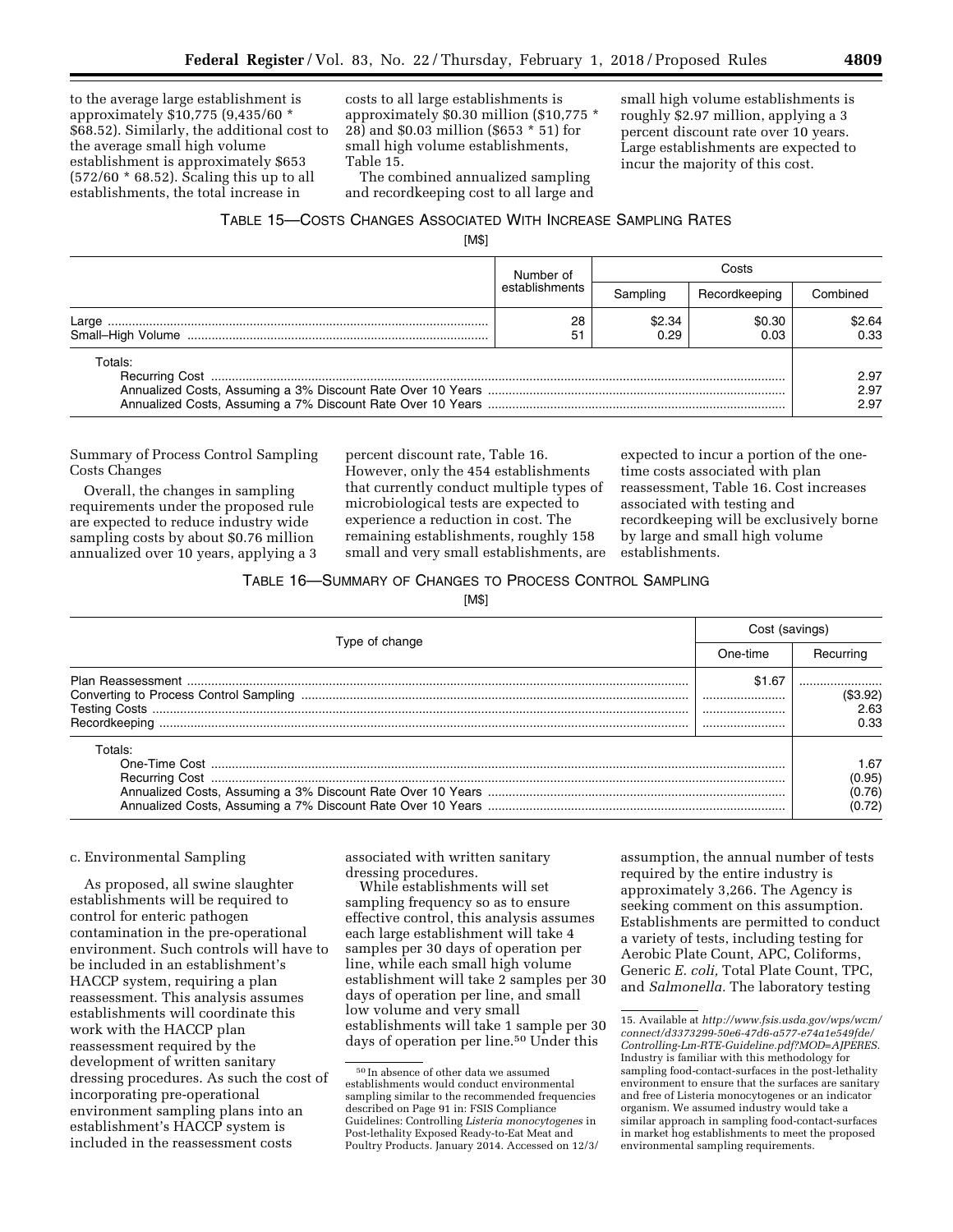costs for these test range from \$15 to \$32, with an average mean testing cost of \$19, Table 17.51

\$32, with an average mean testing cost of \$19, Table 17.51

### TABLE 17—LABORATORY TESTING COSTS

| Геst       | Minimum | <i>l</i> lean |      |
|------------|---------|---------------|------|
| <b>APC</b> | \$16    |               | \$20 |
| Coliforms  |         |               | 22   |
| E. coli    |         |               | 22   |
| Salmonella |         | ۷E            | 32   |
| <b>TPC</b> | 16      |               |      |
|            | 16      |               |      |

Source: Viator. C. et al. 2015. Costs of Food Safety Investments. Table 5–1. Laboratory Testing Costs.

To ensure a conservative estimate this analysis assumes establishments will test for *Salmonella,* which is the most expensive option, Table 17. Under these

assumptions, the combined total annual environmental sampling cost is approximately  $$0.08$  million (3,266  $\times$ \$25). The annualized cost of these

combined expenditures is roughly \$0.08 million, assuming a 3 percent discount rate over 10 years, Table 18.

TABLE 18—COSTS OF ENVIRONMENTAL SAMPLING

[M\$]

| <b>HACCP</b> size | Number of<br>establishments | Sampling                      |
|-------------------|-----------------------------|-------------------------------|
|                   | 28<br>54<br>479             | 0.03<br>0.02<br>0.004<br>0.03 |
| Totals:           |                             | 0.08<br>0.08<br>0.08          |

### *Summary of Voluntary and Mandatory Costs*

The total annualized value of all costs to industry, under the assumed five year adoption rate as shown in Table 6, is roughly \$17.84 million, assuming a 10 year annualization and a 3 percent discount rate, Table 19. Large establishments that voluntarily switch

to the NSIS incur the majority of costs. For example, the recurring labor costs associated with the NSIS is the single largest recurring cost to industry and is mostly incurred by large establishments. It should be noted that the five HIMP pilot establishments have already incurred these costs, suggesting for those five establishments, the benefits of NSIS outweigh the costs. It also suggests

that the benefits of adopting NSIS outweigh the costs for other establishments as well. Training staff accounts for the bulk of the costs associated with written sanitary dressing procedures. Sampling costs are expected to decrease for those establishments that currently conduct microbiological tests in addition to generic *E. coli.* 

### TABLE 19—COMBINED COSTS TO INDUSTRY

[M\$]

| Type of cost | Number of      | Total costs |           |
|--------------|----------------|-------------|-----------|
|              | establishments | One-time    | Recurring |
| Voluntary:   |                |             |           |
|              | 35             | \$0.84      | \$21.66   |
|              | 35             |             | 0.51      |
| Mandatory:   |                |             |           |
|              | 612            | 36. ا       | 1.34      |
|              | 612            | .67         | (0.95)    |
|              | 612            | 0.0         | 0.08      |
| Totals *:    |                |             |           |
|              |                |             | 612       |
|              |                |             | 3.88      |
|              |                |             | 22.65     |
|              |                |             | 17.84     |

<sup>51</sup> Viator. C. et al. 2015. (b) Table 5–1. Laboratory Testing Costs.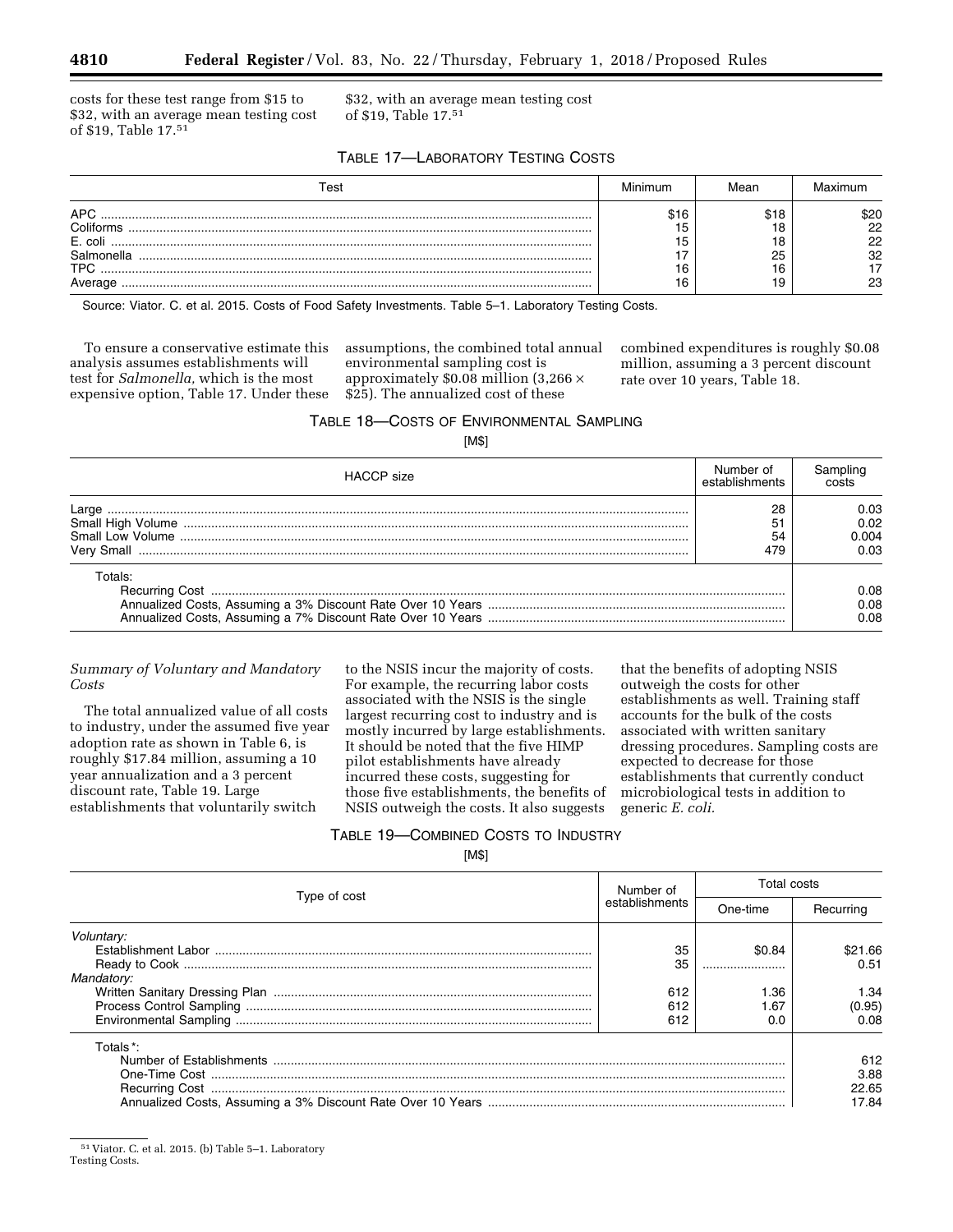# TABLE 19—COMBINED COSTS TO INDUSTRY—Continued

[M\$]

| Type of cost                             | Number of      | Total costs |                                                      |
|------------------------------------------|----------------|-------------|------------------------------------------------------|
|                                          | establishments | One-time    | Recurring                                            |
| Totals Mandatory*:<br>Totals Voluntary*: |                |             | 17.24<br>612<br>\$3.03<br>\$0.48<br>\$0.82<br>\$0.88 |
|                                          |                |             | 35<br>\$0.84<br>\$22.17<br>\$17.02<br>\$16.36        |

\* Note, some of the totals may not equal the sum due to rounding.

### *H. Expected Benefits of the Proposed Rule*

1. Expected Benefits Associated With Public Health

Switching existing FSIS inspection program personnel (IPP) activities toward more offline verification activities (*e.g.,* sanitation performance standards, sampling, fecal inspections, and other inspection requirements) is expected to reduce pathogen levels in swine slaughter establishments. This conclusion is supported by a two-part risk assessment which compares typical FSIS market swine inspection outcomes with the outcomes observed in a small subset of establishments that participated in the HACCP-based Inspection Models Project (referred to in the risk assessment as HIMP plants).

Stage 1 of the risk assessment consists of a multiple regression analysis to identify the relationships between establishment characteristics (including HIMP status) and carcass contamination prevalence. Stage 2 of the risk assessment consists of multiple scenario models in which combinations of plausible changes to inspection procedures are inserted into equations created using the coefficients computed in Stage 1. These scenarios produce estimates of change in carcass contamination prevalence under the inspection procedures of NSIS.

Changes in expected numbers of *Salmonella* illness are estimated based on a proportional relationship between carcass contamination prevalence and illnesses that has been published in the peer-reviewed literature.52 53 This

relationship was also validated internally in the risk assessment, with an analysis of variance (ANOVA) test indicating that carcasses slaughtered in establishments with relatively low prevalence of *Salmonella* did not show significantly different contamination load (measured by enumeration of *Salmonella* colony-forming units per gram) when compared with establishments with relatively high prevalence of *Salmonella.* In other words, if the proportion of carcasses with no detectable *Salmonella*  contamination increases with implementation of the NSIS, illnesses caused by consumers' exposure to these carcasses are expected to decrease proportionally.

The market hog *Salmonella* illness risk model estimates that the prevalence of *Salmonella* detected in carcasses will decline on average from an initial prevalence of 0.9407% to a final prevalence of 0.9066% if the 35 establishments identified adopt the new inspection system. The uncertainty of the final prevalence ranges from 0.8982% to 0.915%, at the 10th and 90th percentiles, respectively. This decrease in prevalence should correspond to an average decrease in illnesses due to market hog product consumption by an average of 2,533 annual cases.54

More specifically, CDC applies 14 empirical, population-adjusted, and Pert uncertainty distributions multiplicatively modeled as Monte Carlo distributions with repeated sampling and Bayesian characteristics to the data collected at their surveillance sites. CDC states that the illness estimates are robust but likely underestimates due to extrapolation from surveillance and outbreak data with underreporting not captured in the CDC uncertainty estimates based ultimately on laboratory confirmed cases. CDC's modeling approach used to estimate total uncertainty of illnesses is designed to capture multiple sources of uncertainty that were not explicitly modeled—that is, the uncertainty in CDC illness estimates captures components of consumer behavior, cross contamination and *Salmonella*  inactivation and growth between production and consumption.55 The uncertainty surrounding illness estimates is the largest contributor to overall uncertainty in the NSIS risk model. The total uncertainty in the case rate is estimated to be bounded at the 10th and 90th percentiles by 768 and 4,287 decreased cases, respectively. The total case uncertainty distribution is dependent on the uncertainty in the change in *Salmonella* prevalence in market hogs which has an average percent uncertainty of a 3.626% decrease and is bounded at the 10th and 90th percentiles by a decrease of 1.0989% and 6.1362%, respectively.

<sup>52</sup>Williams M. S., Ebel, E. D., Vose, D. 2011. Framework for Microbial Food-Safety Risk Assessments Amenable to Bayesian Modeling. *Risk Analysis* 31(4):548–565.

<sup>53</sup>Ebel, E. E., *et al.* 2012. Simplified framework for predicting changes in public health from performance standards applied in slaughter establishments. *Food Control* 28(2): pp. 250 257.

<sup>54</sup>The relationship between carcass contamination prevalence and human illnesses modeled as in Williams *et al.,* 2010, Estimating changes in public health following implementation of hazard analysis and critical control point in the United States broiler slaughter industry, Foodborne Pathogens and Disease, 9 and Ebel *et al.,* 2012, Simplified framework for predicting changes in

public health from performance standards applied in slaughter establishments, Food Control,28.

<sup>55</sup>CDC's surveillance and outbreak attribution data are available in Scallan, E., *et al.* 2011. Foodborne Illness Acquired in the United States— Major Pathogens. *Emerging Infectious Diseases*   $17(1): 7-15.$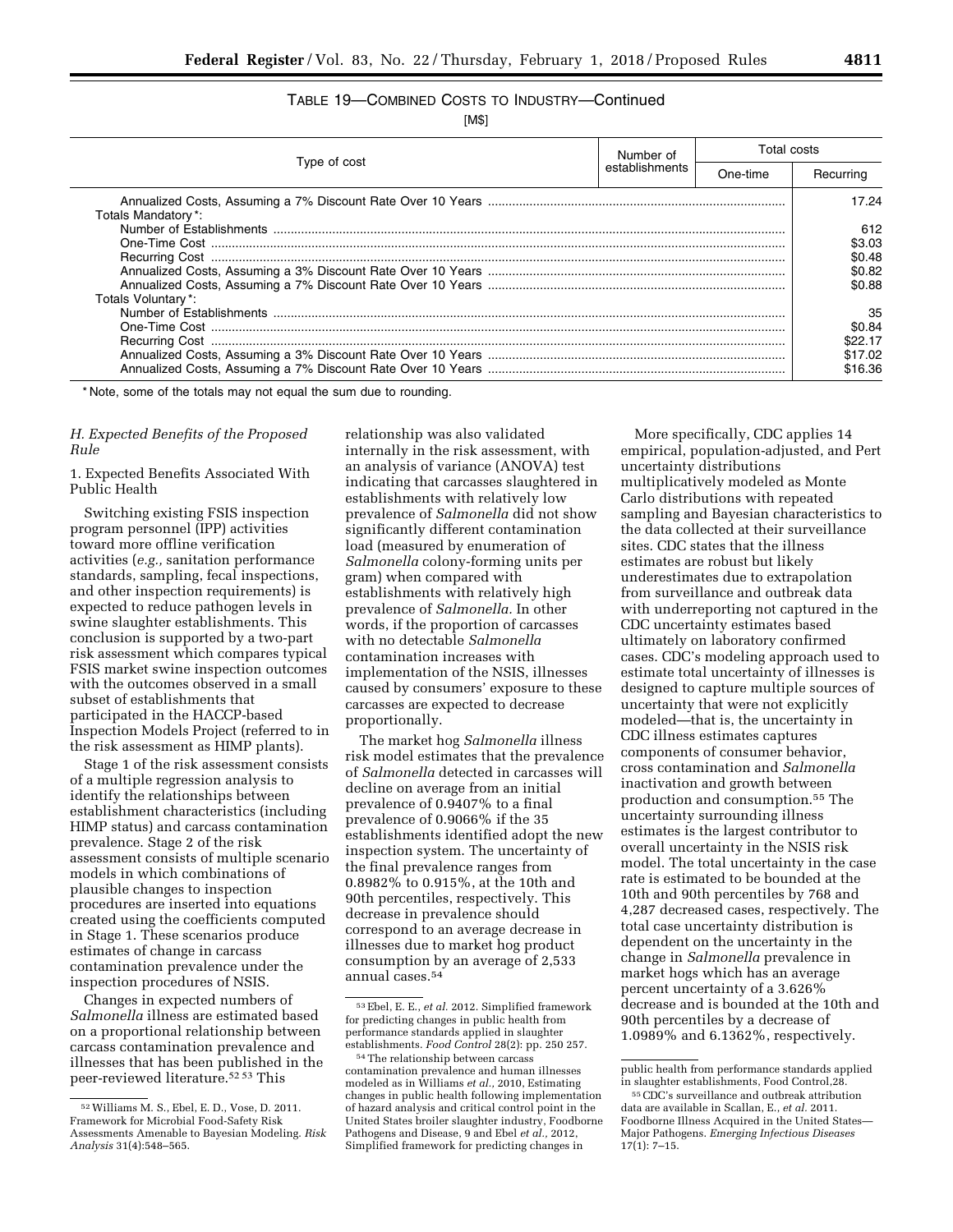The prevalence estimates are modeled with data variability and robust uncertainty components taken from sampling data and model parameter estimates. The variability and uncertainty in the market hog proportion of illnesses is modeled from FSIS market hog slaughter data and Bayesian uncertainty. As demonstrated in the 2010–2011 Market Hog Baseline Study, the market hog slaughter process resulted in 2,390,482 carcasses produced per year and a weighted *Salmonella* contamination prevalence rate of 1.66%; the 10th percentile estimate for this value is 2,218,169 carcasses and the 90th percentile estimate is 2,561,973 carcasses. This uncertainty in the carcass prevalence rate in market hogs according to the peer reviewed prevalence model corresponds to the overall uncertainty in consumer *Salmonella* cases of illnesses from market hogs with an average of 69,857 cases and 10th and 90th percentiles of 40,778 and 104,333 cases respectively, without intervention. With adoption of the new inspection system, the average number of cases is likely to decrease to 67,324 with 10th and 90th percentiles of 38,653 and 101,417 cases, respectively.

The market hog risk assessment estimates that if the 35 establishments expected to covert to the NSIS over 5 years do so, the number of human illness attributed to products derived from market hogs could reduce by an average of 2,533 *Salmonella* illnesses. The combined robust model estimate of total uncertainty in the case rate based on CDC *Salmonella* illness and FSIS market hog contamination data is estimated to be bounded at the 10th and 90th percentiles by 768 and 4,287 decreased cases, respectively. The ERS estimates of the annual per case cost of foodborne illnesses for *Salmonella*  range from roughly \$321 to \$5,820, with a mean of roughly \$3,682.56 These estimates factor in the costs of physician office, emergency room, and outpatient clinic visits, as well as hospitalizations, productivity loss, and deaths. Assuming

approximately 2,533 averted cases of *Salmonella,* potential savings range from roughly \$0.81 million to \$14.74 million, with a midpoint of \$9.33 million, Table 20. The cost savings assuming the lowest cost per illness and only 768 cases avoided, which corresponds to the 10th percentile, is \$0.25 million, Table 20. Alternatively, the cost savings assuming the highest cost per illness and 4,287 averted illnesses, which corresponds to the 90th percentile, is \$24.95 million, Table 20. Using the midpoint estimate of \$9.33 million cost decrease and applying a five year adoption rate, the annualized value is approximately \$7.09 million, at a 3 percent discount rate, Table 20. These estimated benefits may underestimate total benefits because they do not include pain and suffering costs. They may also overestimate benefits and cost savings given the uncertainty between the number of illnesses and the number of carcasses detectable with *Salmonella.* 

#### TABLE 20—HEALTH BENEFITS FROM AVERTED CASES OF SALMONELLA

|                                          | <b>Illnesses</b><br>averted by<br>scenario | Cost per illness*            |                               |                                              |  |
|------------------------------------------|--------------------------------------------|------------------------------|-------------------------------|----------------------------------------------|--|
| Percentile                               |                                            | Low                          | Mid                           | High                                         |  |
|                                          |                                            | \$321                        | \$3,682                       | \$5,820                                      |  |
|                                          |                                            |                              | Scenario costs, \$M           |                                              |  |
|                                          | 768<br>2,533<br>4.287                      | (\$0.25)<br>(0.81)<br>(1.38) | (\$2.83)<br>(9.33)<br>(15.79) | (\$4.47)<br>(14.74)<br>(24.95)               |  |
| Totals (Low)(M\$):<br>Totals (Mid)(M\$): |                                            |                              |                               | (\$0.25)<br>(\$0.19)<br>(\$0.18)<br>(\$9.33) |  |
| Totals (High)(M\$):                      |                                            |                              |                               | (\$7.09)<br>(\$6.81)                         |  |
|                                          |                                            |                              |                               | (\$24.95)<br>(\$18.97)<br>(\$18.22)          |  |

\* Source: USDA ERS, 2014, Cost Estimates of foodborne illnesses. *[http://www.ers.usda.gov/data-products/cost-estimates-of-foodborne-ill](http://www.ers.usda.gov/data-products/cost-estimates-of-foodborne-ill-nesses.aspx#48446)[nesses.aspx#48446](http://www.ers.usda.gov/data-products/cost-estimates-of-foodborne-ill-nesses.aspx#48446)* Accessed on 9/9/2011. Last Updated on 11/12/2014.

2. Other Benefits Associated With Modernizing Existing Regulations

The proposed regulation is expected to reduce the regulatory burden on establishments by shifting from prescriptive to performance based

regulation. Specifically, the proposed rule amends requirements related to slaughter line speeds,57 microbiological testing, and sorting activities. Based on the Evaluation of HACCP Inspection Models Project (HIMP) for Market Hogs report, the five HIMP establishments'

average line speed were approximately 12.49 percent faster than comparable establishments.58 This increase in line speed is synonymous with an increase in industrial efficiency. To quantify the benefit associated with this efficiency gain, this analysis used the North

<sup>56</sup>USDA ERS, 2014, Cost Estimates of foodborne illnesses. *[http://www.ers.usda.gov/data-products/](http://www.ers.usda.gov/data-products/cost-estimates-of-foodborne-illnesses.aspx#48446) [cost-estimates-of-foodborne-illnesses.aspx#48446](http://www.ers.usda.gov/data-products/cost-estimates-of-foodborne-illnesses.aspx#48446)*  Accessed on 9/9/2011. Last Updated on 11/12/2014.

<sup>57</sup>According to the Evaluation of HACCP Inspection Models Project (HIMP) for Market Hogs

Final Report, November 2014, ''In CY 2013, the estimated line speeds at the 5 HIMP market hog establishments varied from 885 to 1,285 hph, with an estimated average line speed of 1,099 hph. The 21 non-HIMP comparison establishments had estimated line speeds of 571 to 1,149 hph, with an estimated average line speed of 977 hph''.

<sup>58</sup>USDA FSIS Evaluations—HACCP Inspection Models Project (HIMP) for Market Hogs *[https://](https://www.fsis.usda.gov/wps/portal/fsis/topics/regulatory-compliance/haccp/haccp-based-inspection-models-project/evaluations-+himp) [www.fsis.usda.gov/wps/portal/fsis/topics/](https://www.fsis.usda.gov/wps/portal/fsis/topics/regulatory-compliance/haccp/haccp-based-inspection-models-project/evaluations-+himp)  [regulatory-compliance/haccp/haccp-based](https://www.fsis.usda.gov/wps/portal/fsis/topics/regulatory-compliance/haccp/haccp-based-inspection-models-project/evaluations-+himp)[inspection-models-project/evaluations-+himp](https://www.fsis.usda.gov/wps/portal/fsis/topics/regulatory-compliance/haccp/haccp-based-inspection-models-project/evaluations-+himp)*  Accessed on 1/6/2017. Last updated on 11/14/2014.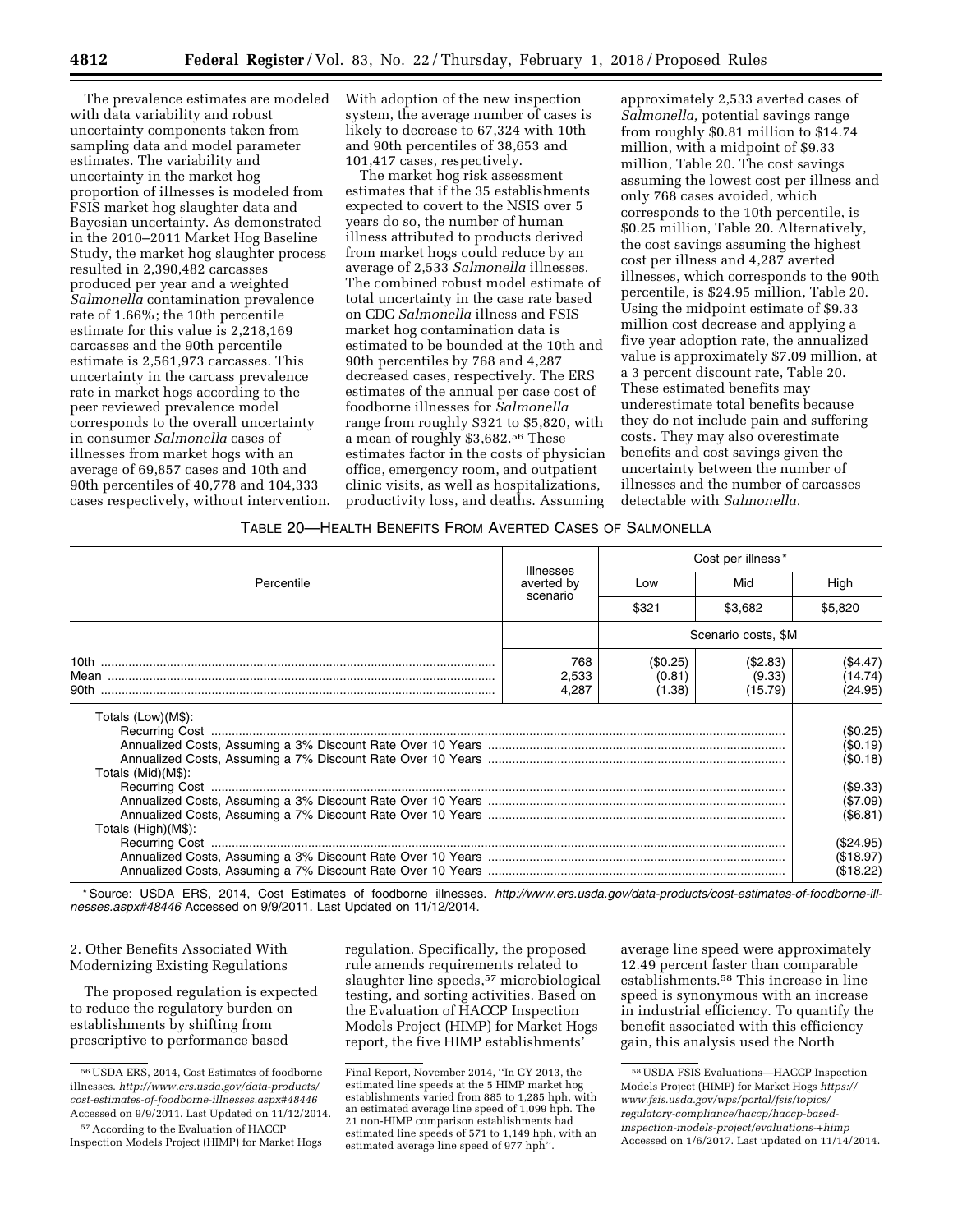American Meat Institutes' average pork packer margins for 2010–2014, which was reported to be \$4.10 per head in NAMI's 2015 Meat and Poultry Facts.59 The pork packer margin is the price the packer receives less the cost of the hog and production costs, making the packer margin an approximation for producer surplus. FSIS requests comment on refining this estimate so as to distinguish between accounting profit and economic profit—the latter being more precisely associated with producer surplus.

Assuming establishments increase their line speeds by 12.49 percent and

have a packer margin of \$4.10 per head, an average large establishment's surplus could increase by approximately \$2.04 million, while an average small high volume establishment's surplus could increase by \$0.18 million, all else being equal. Combined, such an increase in efficiency at all 35 establishments would increase producer surplus by roughly \$47.33 million  $60$  (22  $\times$  \$2.04 million  $+13 \times $0.18$  million), which has an annualized benefit of roughly \$47.33 million, assuming a 3 percent discount rate over 10 years, Table 21. This estimate takes into consideration the

assumed five year adoption rate. However, this increase in surplus may be an overestimate given that an increase in line speeds may change market hog prices, establishment production costs, retail prices, and export volumes. Additionally, consumer benefits would be conditional on how an increase in line speed affects retail prices. As such, the Agency is seeking comment on the extent to which such an increase in line speeds would affect market hog prices, establishment hours of production, consumer prices, and export volumes.<sup>61</sup>

### TABLE 21—INDUSTRIAL EFFICIENCY, (BENEFITS) M\$

|                             |                             | Change in efficiency  |                                |  |
|-----------------------------|-----------------------------|-----------------------|--------------------------------|--|
| Type of establishment       | Number of<br>establishments | Per<br>establishment  | Combined                       |  |
| Large<br>Small<br>Combined* | 22<br>13<br>35              | (S2.04)<br>(0.18)<br> | (\$44.97)<br>(2.37)<br>(47.33) |  |
| Totals:                     |                             |                       | (47.33)<br>(36.14)<br>(34.74)  |  |

\* Note, some of the totals may not equal the sum due to rounding.

The five HIMP establishments have demonstrated that establishments operating under the NSIS are able to increase their compliance with sanitation SOPs and HACCP regulations, lower their level of nonfood safety defects, achieve equivalent or better *Salmonella* verification testing rates, and lower the level of violative chemical residues.62 The five establishments that participated in the pilot project account for 15 percent of total swine production.

Additionally, NSIS inspection increases the Agency's ability to conduct more process and product verification and increase monitoring of humane handling procedures, which is expected to improve animal welfare. FSIS inspectors devoted approximately 5.33 hours per shift to verifying humane handling activities for the HATS categories in HIMP market hog establishments compared to

approximately 4.29 hours per shift in the 21 non-HIMP market hog comparison establishments.<sup>63</sup> Under NSIS, establishments sort, remove, and identify swine unfit for slaughter before FSIS ante-mortem inspection. More FSIS resources can be devoted to offline inspection activities because initial sorting and tagging functions are performed by establishment personnel. This change will provide Agency personnel with more time to conduct offline inspection activities.

#### *I. Expected Budgetary Impacts*

Under the proposed rule, the Agency would shift Agency resources from online to offline activities. This analysis estimates such a shift will reduce labor expenses by approximately \$6.67 million annually, Table 22. However, Agency personnel at NSIS establishments will require additional training, the annualized cost of which is

estimated to be approximately \$0.30 million. Both of these annualized estimates apply a 3 percent discount rate over 10 years. Details of these costs are provided below.

#### 1. Agency Staffing

The following section discusses the impact on the Agency's budget due to reassignment of the inspection staff. As discussed in section F of this document, under traditional inspection, a single slaughter line at a large establishment requires up to 11 FTEs and up to 2 FTEs at a small market hog establishment. Under NSIS, a single slaughter line at a large establishment is expected to require 6 FTEs, while a small market hog establishment is expected to require 3 FTEs. Large establishments with two slaughter lines are expected to require 10 FTEs, while a small market hog establishment with 2 slaughter lines is expected to require 4 FTEs.

<sup>59</sup>Nalivka, J.S., The 2015 Meat and Poultry Facts, *NAMI* December 2015.

<sup>60</sup>Note, some of the totals may not equal the sum due to rounding.

<sup>61</sup>The Agency further notes that marginal costs typically increase as a function of production quantity, in which case profit margins reach zero for the last unit of production; indeed, the phenomenon of rising marginal costs is consistent with the observation of HIMP line speed increases that are less than the maximum increase that is theoretically permissible. Assuming linearity of the

relevant marginal cost curve would yield a margin of \$2.05 per head, thus making producer surplus half the amount estimated here as the change in industrial efficiency. Meanwhile, if demand and supply elasticities for pork products are similar which may or may not be plausible—then consumer surplus would increase by half the industrial efficiency amount estimated here, thus making the overall efficiency change estimate a reasonable approximation for the total (consumer plus producer) surplus gain.

<sup>62</sup>USDA FSIS Evaluations—HACCP Inspection Models Project (HIMP) for Market Hogs *[https://](https://www.fsis.usda.gov/wps/portal/fsis/topics/regulatory-compliance/haccp/haccp-based-inspection-models-project/evaluations-+himp) [www.fsis.usda.gov/wps/portal/fsis/topics/](https://www.fsis.usda.gov/wps/portal/fsis/topics/regulatory-compliance/haccp/haccp-based-inspection-models-project/evaluations-+himp)  [regulatory-compliance/haccp/haccp-based](https://www.fsis.usda.gov/wps/portal/fsis/topics/regulatory-compliance/haccp/haccp-based-inspection-models-project/evaluations-+himp)[inspection-models-project/evaluations-+himp](https://www.fsis.usda.gov/wps/portal/fsis/topics/regulatory-compliance/haccp/haccp-based-inspection-models-project/evaluations-+himp)*  Accessed on 1/6/2017. Last updated on 11/14/2014.

<sup>63</sup>USDA FSIS Evaluations—HACCP Inspection Models Project (HIMP) for Market Hogs *[https://](https://www.fsis.usda.gov/wps/portal/fsis/topics/regulatory-compliance/haccp/haccp-based-inspection-models-project/evaluations-+himp) [www.fsis.usda.gov/wps/portal/fsis/topics/](https://www.fsis.usda.gov/wps/portal/fsis/topics/regulatory-compliance/haccp/haccp-based-inspection-models-project/evaluations-+himp)  [regulatory-compliance/haccp/haccp-based](https://www.fsis.usda.gov/wps/portal/fsis/topics/regulatory-compliance/haccp/haccp-based-inspection-models-project/evaluations-+himp)[inspection-models-project/evaluations-+himp](https://www.fsis.usda.gov/wps/portal/fsis/topics/regulatory-compliance/haccp/haccp-based-inspection-models-project/evaluations-+himp)*  Accessed on 1/6/2017. Last updated on 11/14/2014.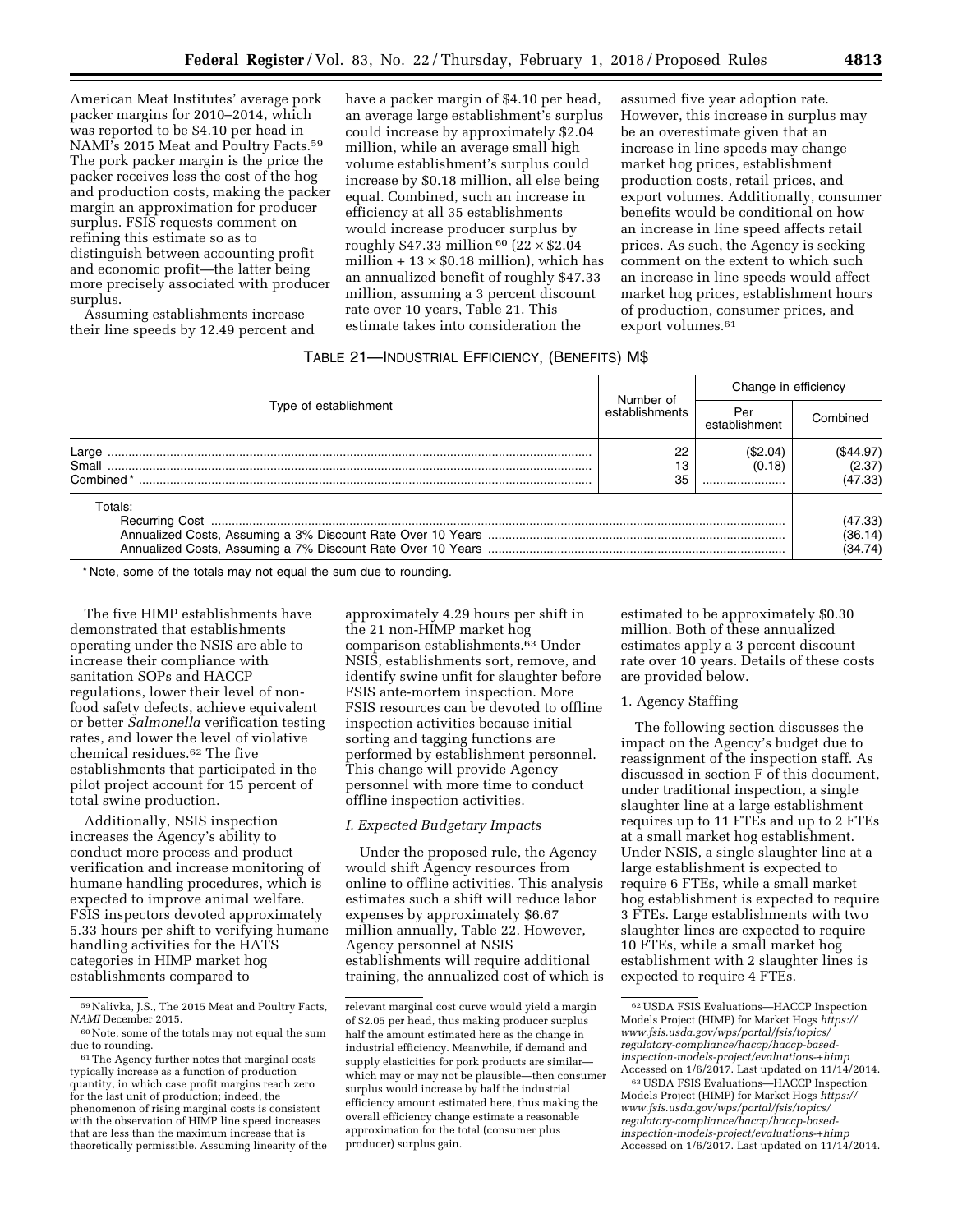This analysis considers likely staffing changes at the 22 large and 13 small establishments which are expected to convert to NSIS over a course of five years. Combined, these establishments operate 46 shifts and 55 lines.64 This analysis uses PHIS data provided by the Office of Field Operations (OFO) to calculate the number of FTEs assigned to each slaughter line. The FSIS Office of the Chief Financial Officer (OCFO) provided the wage and benefit data for each of these positions. This data was used to model the staffing changes in terms of both full time positions and monetary value. Based on this data, to conduct traditional inspection, the Agency requires a combined 365 (334 at large and 31 at small establishments) FTE food or consumer safety inspectors at an annual cost of approximately \$30.43 million, Table 22. If all 22 large non-HIMP and 13 small high volume

market hog only establishments convert to the NSIS, the Agency would require 218 (187 at large and 31 at small establishments) FTE food or consumer safety inspectors. This number was arrived at by assuming that under NSIS each of the 41 lines at the large establishments would have up to 3 FTEs assigned to them and each of the 32 shifts at the large establishments would have up 2 FTEs assigned to them ((41  $lines \times 3$  FTEs) + (32 shifts  $\times$  2 FTEs) = 187 FTEs). Likewise, under NSIS, the 13 small establishments would each require between 2–3 FTEs, based on configuration, for a total of 31 FTEs. These staffing levels are based on FSIS's experience at HIMP establishments. The combined labor costs for NSIS is approximately \$21.70 million, Table 22. This cost estimate includes expected grade increases associated with converting to the NSIS. As is shown in

Table 22, if all 22 large establishments convert to NSIS, this analysis estimates a net decrease of  $147$  (334 – 187) FTEs required for slaughter line inspection. The NSIS inspection program at these large establishments has a remuneration value of just over \$18.58 million. A similar analysis of the 13 small high volume establishments reveals no net change in the number of FTEs. However, because the NSIS requires all inspectors to be CSIs, many of the FTEs will likely be promoted from a FI to a CSI. Overall, if all 35 establishments converted to NSIS, the Agency would require 147 fewer FTEs for swine slaughter inspection, with an expected annual decrease in costs of roughly \$8.73 million, which is equal to roughly \$6.67 million a year, assuming a 3 percent discount rate, Table 22.

### TABLE 22—EXPECTED CHANGES IN AGENCY STAFFING

[M\$]

|                | Traditional         |                 | <b>Proposed NSIS</b> |                 | Increases (reductions) |                            |
|----------------|---------------------|-----------------|----------------------|-----------------|------------------------|----------------------------|
| Type           | Number<br>positions | Labor costs     | Number<br>positions  | Labor costs     | Number<br>positions    | Labor costs                |
| Large<br>Small | 334<br>31           | \$27.56<br>2.87 | 187<br>31            | \$18.58<br>3.12 | (147                   | (\$8.98)<br>0.25           |
|                | 365                 | 30.43           | 218                  | 21.70           | (147)                  | (8.73)                     |
| Totals:        |                     |                 |                      |                 |                        | (8.73)<br>(6.67)<br>(6.42) |

Since 2008, the Agency has annually lost, through attrition, 270 food inspectors on average. See Table 23 for details. The Agency plans to utilize all personnel made available as a result of conversion to NSIS to fill these vacant positions.

### TABLE 23—ANNUAL TURNOVER OF FOOD INSPECTORS

| Fiscal year | Number of<br>positions |
|-------------|------------------------|
|             | 307                    |
|             | 264                    |
|             | 231                    |
|             | 268                    |
|             | 266                    |
|             | 246                    |
|             | 273                    |
|             | 305                    |

TABLE 23—ANNUAL TURNOVER OF FOOD INSPECTORS—Continued

| Fiscal year | Number of<br>positions |
|-------------|------------------------|
| Average     | 270                    |

Source: OFO.

### 2. Agency Training

Three Day NSIS Methods Course

If all 22 large and 13 small market hog establishments convert to NSIS over the course of five years, as set forth in Table 6, the Agency expects to train 266 personnel (218 CSIs and 48 PHVs), with pay grades ranging from GS–8 to GS–13, on NSIS methods. The majority of these personnel, 228, are associated with 22 large establishments, while the remaining 38 are associated with 13

small establishments, Table 24. The associated one-time cost of such training includes labor and travel expenses associated with the employees receiving training, as well as temporary replacement labor costs required to fulfill the work that would have been completed by the employees receiving training. Based on the HIMP program, this analysis assumes NSIS methods training will take 3 days and replacement labor will be equivalent to GS–13 step 5. Under these assumptions, the total one-time cost of NSIS training is approximately \$0.64 million (\$550,942 for all large establishments and \$81,697 for all small establishments), Table 24. This one-time cost equals approximately \$0.07 million if it were annualized over 10 years under a 3 percent discount rate, Table 24.

<sup>64</sup>The 22 large establishments operate 41 slaughter lines during 32 shifts, while the 13 small

establishments operate 14 lines during 14 shifts, source PHIS.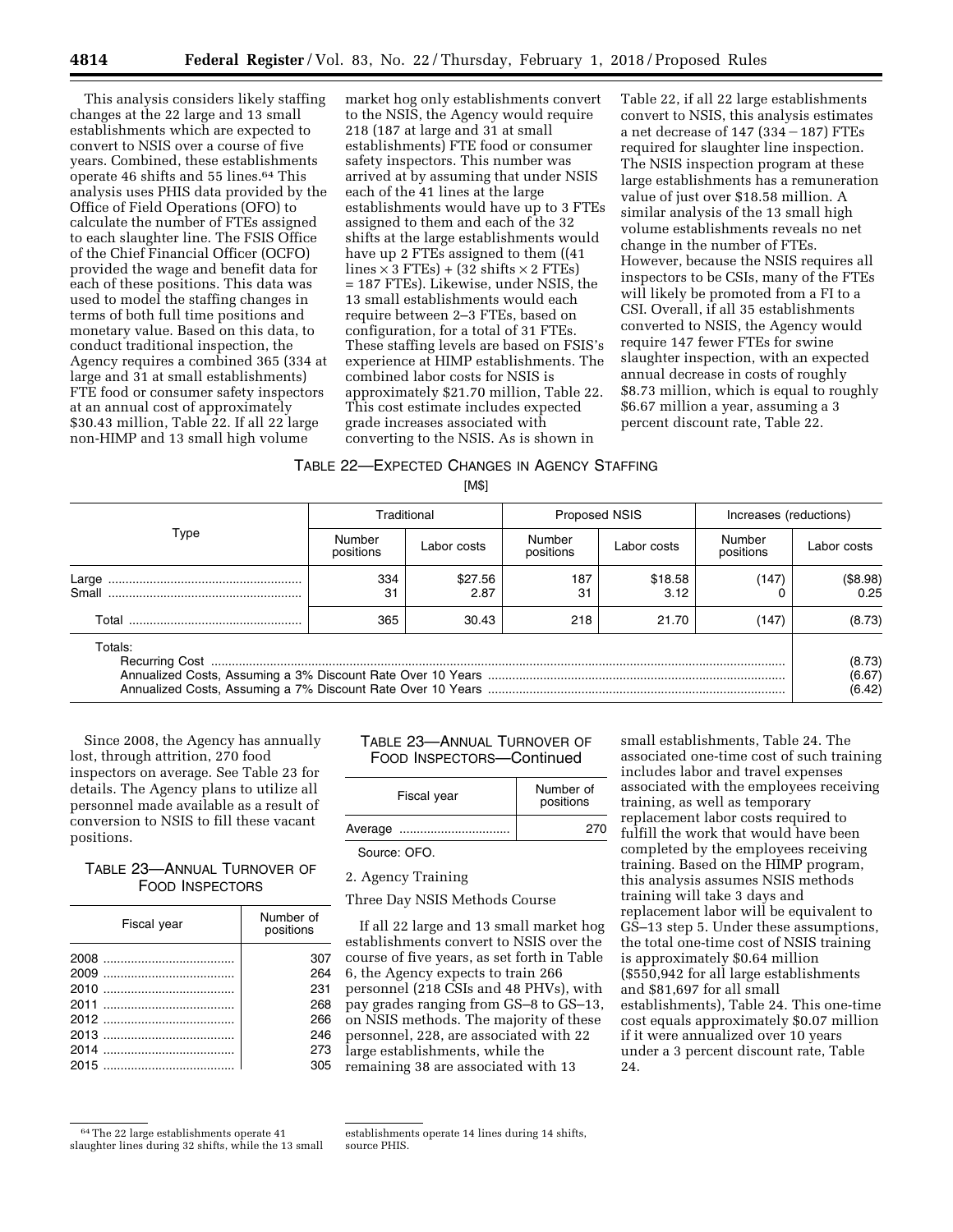# TABLE 24—THREE DAY NSIS TRAINING COURSE

[M\$]

|                       | Cost of trainee                                  |                                                   | Replacement labor                                  |                                                       |                      |
|-----------------------|--------------------------------------------------|---------------------------------------------------|----------------------------------------------------|-------------------------------------------------------|----------------------|
| Type of establishment | Number of<br>inspectors<br>requiring<br>training | Costs of<br>wages and<br>benefits for<br>trainees | Number of<br>replacement<br>inspectors<br>required | Costs of<br>wages and<br>benefits for<br>replacements | Combined<br>costs    |
| Large<br>Small        | 228<br>38                                        | \$0.21<br>0.03                                    | 228<br>38                                          | \$0.34<br>0.06                                        | \$0.56<br>0.08       |
| Totals:               |                                                  |                                                   |                                                    |                                                       | 0.64<br>0.07<br>0.07 |

Fill an Increase Need for Consumer Safety Inspectors

As proposed, slaughter line inspectors at a NSIS establishment will work both on and off the slaughter line. As such, every inspection position will fall under the CSI position classification. To fill the increase in demand for CSIs, the Agency plans to train existing FIs.

Training includes a four-week meat inspector course and a one-day computer familiarization course. If all 22 large establishments convert to NSIS, the Agency will need an additional 82 CSIs. Likewise, if all 13 small market hog establishments convert, the Agency will need an additional 16 CSIs. Converting a FI into a CSI may result in a grade increase, the cost of which has

been included in the Agency Staffing section above. The combined one-time cost for converting FIs into CSIs is roughly \$2.16 million, Table 25. Nearly half of this cost stems from the need for replacement labor. Again, under the proposed five year adoption rate, as set forth in Table 6, and under a 3 percent discount rate the annualized costs is approximately \$0.23 million, Table 25.

TABLE 25—COST OF CONVERTING A FOOD INSPECTOR INTO A CONSUMER SAFETY INSPECTOR

[M\$]

|                    |                | Labor          | Travel, M&IE,<br>and lodging | Combined             |
|--------------------|----------------|----------------|------------------------------|----------------------|
| Training component | Trainee        | Replacement    |                              | costs                |
|                    | \$0.52<br>0.03 | \$0.98<br>0.05 | \$0.59                       | \$2.09<br>0.07       |
| Totals:            |                |                |                              | 2.16<br>0.23<br>0.25 |

Combined Expected Budgetary Impacts

The Agency's budget is expected to be impacted both by changes to personnel and training requirements. First, there will be a reduced need for Agency personnel to inspect a slaughter line operating under NSIS. If all 22 large and 13 small establishments convert to NSIS over the course of five years, the Agency

would require approximately 147 fewer FTEs to inspect the 55 65 slaughter lines operating at these establishments. The annual remuneration value of these 147 positions is roughly \$8.73 million, Table 26. Second, the Agency will need to train approximately 266 personnel on NSIS methods at a one-time cost of approximately \$0.64 million, Table 26. Third, the Agency plans to meet the

increase in demand for CSIs by converting existing FIs into CSIs. The one-time cost of doing so is approximately \$2.16 million, Table 26. The annualized value of the combined changes to the Agency's budget is a net reduction of roughly \$6.38 million, over 10 years assuming a 3 percent discount rate, Table 26.

### TABLE 26—COMBINED CHANGES TO FSIS'S BUDGET

[M\$]

|                          | Total costs |           |
|--------------------------|-------------|-----------|
|                          | One-time    | Recurring |
|                          | <br>\$0.64  | (\$8.73)  |
|                          | 2.16        |           |
| Totals:<br>One-Time Cost |             | 2 80.     |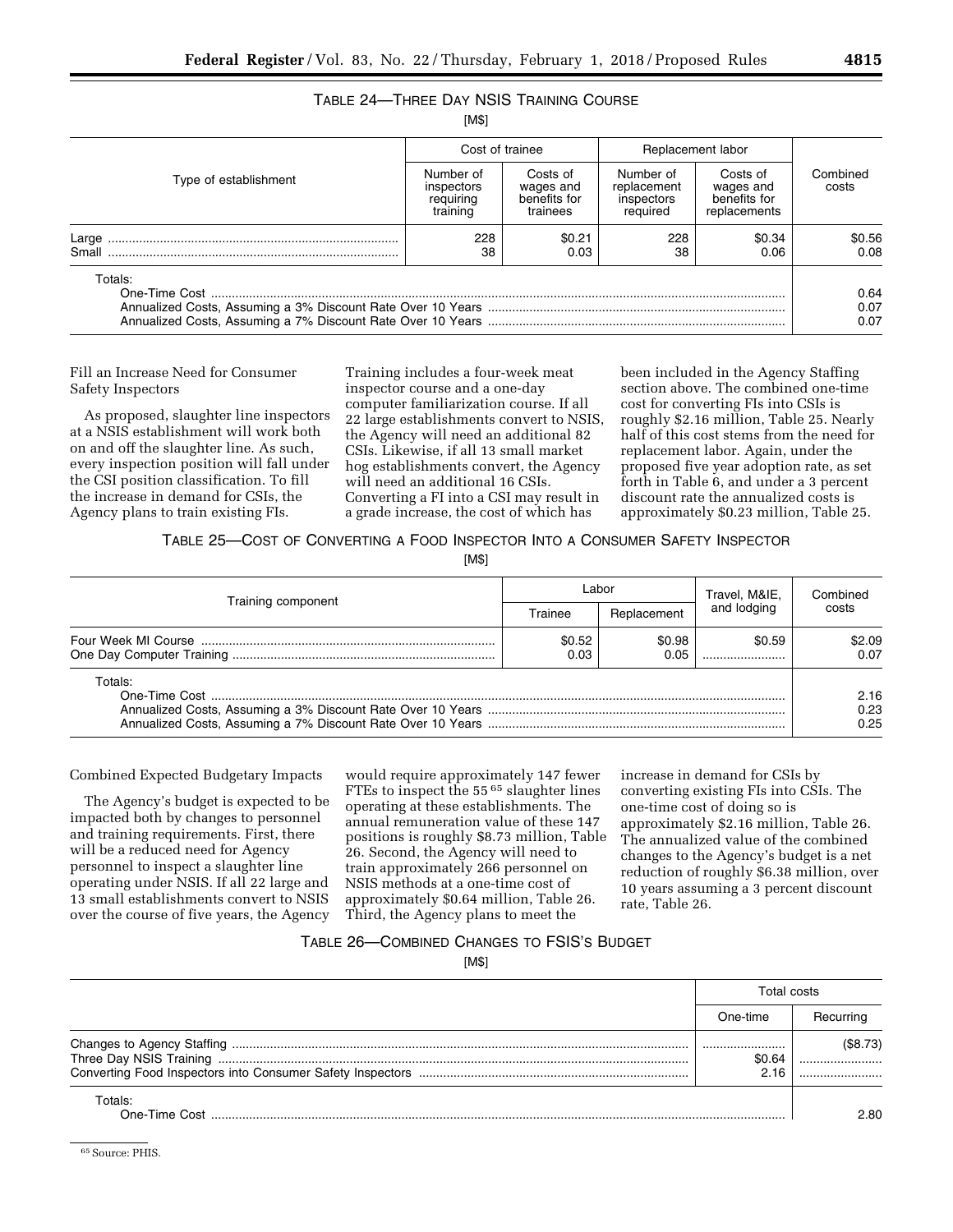## TABLE 26—COMBINED CHANGES TO FSIS'S BUDGET—Continued

[M\$]

| Total costs |                            |
|-------------|----------------------------|
| One-time    | Recurring                  |
|             | (8.73)<br>(6.38)<br>(6.09) |

### *J. Net Benefits*

With the expected impact on the Agency's budget and industry's revenue included, and assuming all large and small exclusively market hog

establishments convert to NSIS (5 HIMP, 22 large, and 13 Small high volume), the rule is anticipated to have a net benefit of approximately \$31.77 million a year, annualized over 10 years assuming a 3 percent discount rate,

Table 27. The majority of the costs are experienced by the 35 non-HIMP establishments expected to voluntarily switch to the NSIS in the form of increased labor needs.

### TABLE 27—NET COSTS AND (BENEFITS)

[M\$]

|                            | Number of<br>establishments | One-time                           | Recurring                                               |
|----------------------------|-----------------------------|------------------------------------|---------------------------------------------------------|
| <b>Health Benefits</b> *** | <br>612<br><br>             | \$3.88<br>0.84<br>3.03<br><br>2.80 | \$22.65<br>22.17<br>0.48<br>(9.33)<br>(47.33)<br>(8.73) |
| Totals:                    |                             |                                    | 6.68<br>(42.75)<br>(31.77)<br>(30.40)                   |

\* Further explanation and details on the NSIS adoption rate are provided in section G. Expected Cost of the Proposed Rule, Table 6: NSIS Adoption Rate and section J. Net Benefits, Table 28: Quantified Cost and (Benefits) of Various Adoption Rates.

\*\* Note, this includes 5 HIMP establishments, which are not expected to incur any cost or benefits associated with the NSIS.

\*\*\* Further explanation and details on the range of health benefits have been provided in section H. Expected Benefits Associated With Public Health, Table 20: Health Benefits from Averted Cases of Salmonella. The value of health benefits ranges from \$0.19 million to \$18.97 million, with a mean of \$9.33 million.

Given the lack of data with which to make cost-benefit comparisons across the industry, Table 28 provides a range of possible adoption scenarios and their corresponding costs and benefits. Under scenario A, only the 5 HIMP establishments adopt the NSIS. Because these 5 establishments are already operating under NSIS practices, there would not be any additional voluntary

costs or benefits associated with these 5 establishments adopting the NSIS. However, all 612 establishments would incur costs associated with the proposed rule's mandatory components. As such, scenario A has a net cost. Scenario B assesses the net cost and benefits of just 6 establishments adopting the NSIS (5 HIMP and 1 large). This scenario reveals that the rule is net beneficial if just 1

large establishment adopts the NSIS in addition to the 5 HIMP establishments. Scenarios C, D, and E measure the net costs and benefits of 50, 75, and 100 percent of the 40 establishments converting to the NSIS, respectively. Each of these scenarios are net beneficial.

### TABLE 28—QUANTIFIED COST AND (BENEFITS) OF VARIOUS ADOPTION RATES

[M\$] ∧

|       | Number to |             | Costs       |        | (Benefits)  |               |         |
|-------|-----------|-------------|-------------|--------|-------------|---------------|---------|
|       | Adopt *   | Mandatory @ | <b>NSIS</b> | Health | Line speeds | Agency budget | Net     |
| А<br> |           | \$0.82      | \$0.0       | \$0.0  | \$0.0       | \$0.0         | \$0.82  |
| В     |           | 0.82        | 0.86        | (0.27) | (2.04)      | (0.38)        | (1.00)  |
|       | 23        | 0.82        | 8.35        | (3.59) | (18.01)     | (3.14)        | (15.57) |
| D     | 32        | 0.82        | 13.09       | (5.52) | (27.82)     | (4.88)        | (24.30) |
| Е<br> | 40        | 0.82        | 17.02       | (7.09) | (36.14)     | (6.38)        | (31.77) |

\* These numbers include the 5 HIMP establishments. However, because these establishments are already conducting NSIS practices, they did not contribute to quantified NSIS costs, health benefits, or the impacts to the Agency's budget. @ These costs are incurred by all 612 swine establishments.

∧Annualized Assuming a 3% Discount Rate Over 10 Years.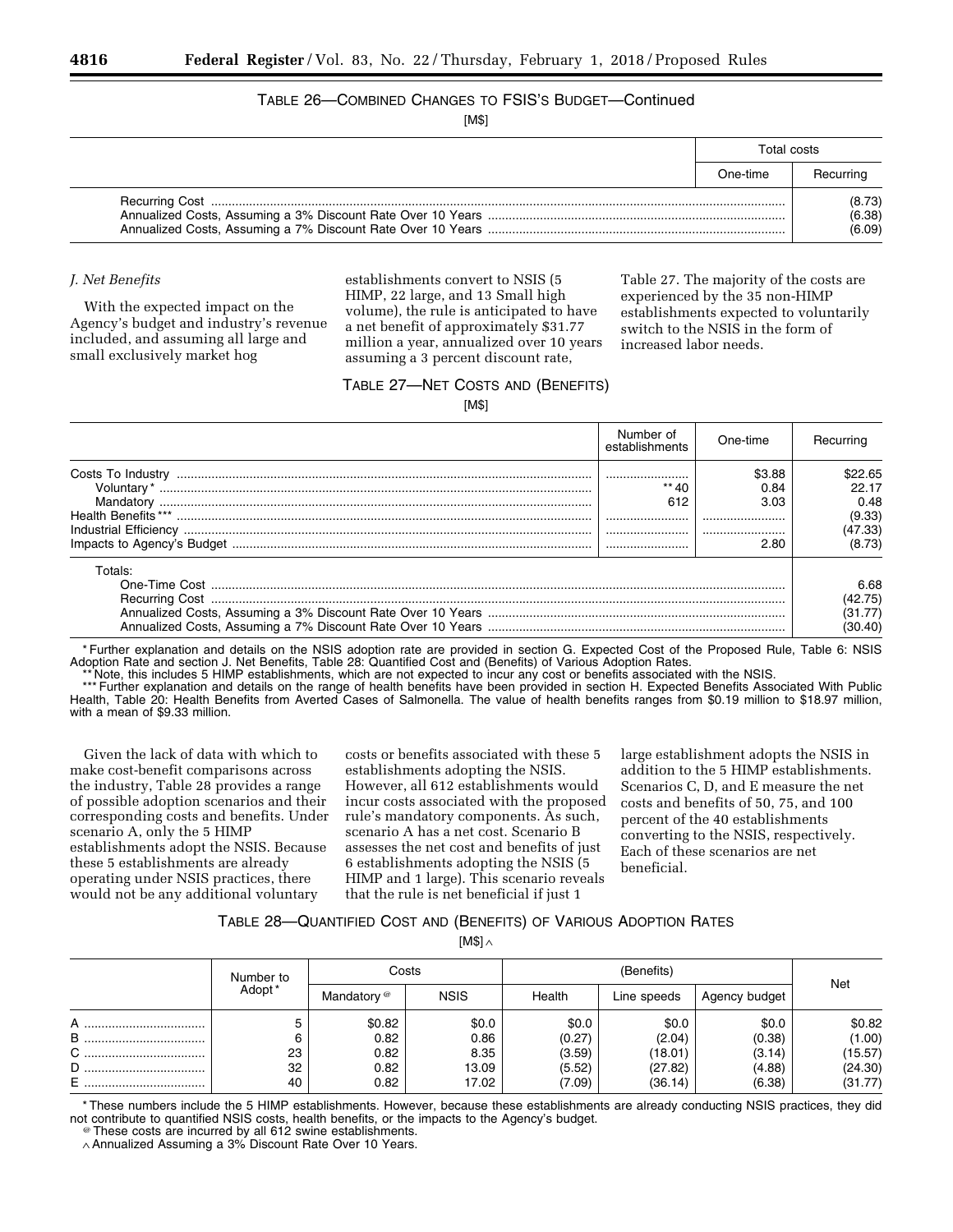### *K. Alternatives*

TABLE 29—ALTERNATIVE POLICY OPTIONS

| Alternatives                                        | <b>Benefits</b>                                                                                                                                                                                                                            | Costs                                                                                                                                                                                                                                                      | Net                   |
|-----------------------------------------------------|--------------------------------------------------------------------------------------------------------------------------------------------------------------------------------------------------------------------------------------------|------------------------------------------------------------------------------------------------------------------------------------------------------------------------------------------------------------------------------------------------------------|-----------------------|
|                                                     | 1. No additional costs to industry                                                                                                                                                                                                         | 1. Potential for inefficient use of agen-<br>cy resources.<br>2. No potential increase in industrial<br>efficiency.<br>3. Lack of incentive for establishments<br>to innovate and improve their proc-<br>ess controls.<br>4. No potential health benefits. |                       |
| B. Mandatory Portion of the Proposed<br>Rule Only.  | 1. In comparison to the baseline, po-<br>tential \$0.76M in Process Control<br>Sampling cost savings.                                                                                                                                      | 1. In comparison to the baseline, po-<br>tential \$1.58M in Other Industry<br>Costs.                                                                                                                                                                       | Costs of \$0.82M.     |
| C. Proposed Rule (40 Establishments<br>Adopt NSIS). | 1. Potential \$7.09M in averted ill-<br>nesses.<br>2. Potential \$36.14M in Industrial Effi-<br>ciency.                                                                                                                                    | 1. Potential \$16.62M Increase in In-<br>dustry Labor Costs.                                                                                                                                                                                               | Benefits of \$31.77M. |
|                                                     | 3. Potential \$0.76M in Process Con-<br>trol Sampling cost savings.<br>4. Roughly \$6.67M in Agency Labor<br>Savings.                                                                                                                      | 2. Potential \$1.97M in Other Industry<br>Costs.<br>3. Roughly \$0.30M in Agency Training<br>Costs.                                                                                                                                                        |                       |
| 612 Establishments<br>D. Require All<br>Adopt NSIS. | 1. Potentially more than \$7.09M in<br>averted illnesses.<br>2. Potential \$36.14M in Industrial Effi-<br>ciency.<br>3. Potential \$0.76M in Process Con-<br>trol Sampling cost savings.<br>4. Roughly \$2.72M in Agency Labor<br>Savings. | 1. Potential \$25.9M Increase in Indus-<br>try Labor.<br>2. Potential \$3.3M in Other Industry<br>Costs.<br>3. Roughly \$0.68M in Agency Training<br>Costs.                                                                                                | Benefits of \$16.83M. |

#### A—Taking No Action (Baseline)

FSIS considered maintaining the current inspection system for all 612 swine slaughter establishments. The Agency rejected this alternative because it would forgo the benefits provided by NSIS. These benefits include the establishment's ability to innovate and develop process controls which increase foodborne hazard detection and more efficiently use all of their resources. Taking no action would also forgo potential industrial efficiency increases. Further, no action would result in the Agency continuing to dedicate resources to food quality issues, at the expense of increasing offline activities benefitting food safety. Last, taking no action would also forgo potential health benefits identified under the proposed rule.

B—The Mandatory Portion of the Proposed Rule

FSIS considered limiting the proposed rule to only include the mandatory sections. Under such a scenario quantified benefits are limited to an estimated \$0.76 million reduction in process control sampling costs. This cost reduction is expected to be off-set by a \$1.58 million increase in other industry costs associated with requiring written sanitary dressing plans and environmental sampling. In comparison to the baseline, this scenario has a net cost of roughly \$0.82 million.

Additionally, under such a scenario, the Agency's inspection staff would not be reassigned and the Agency would continue to require the same number of inspectors. As such, the Agency's labor costs would not decrease by the expected \$6.67 million. However, because FIs will not be converted into CSIs nor will inspectors require additional training, the Agency would not incur the corresponding \$0.30 million in training costs (\$0.07 for NSIS training plus \$0.23 in CSI training). As mentioned earlier, simultaneously increasing unscheduled and scheduled inspection procedures and decreasing scheduled but not performed procedures accrues most of the public health benefits. The unscheduled and scheduled tasks are currently not performed as a result of lack of offline personnel. In comparison to the proposed rule, this alternative would eliminate most of the public health benefits associated with the rule, which are estimated at \$7.09 million annually. Additionally, line speed restrictions would remain in place leading to an estimated loss of over \$36.14 million in industrial efficiency gains. FSIS has rejected this alternative in light of its expected net cost as compared to the baseline as well as the decrease in net benefits as compared to the proposed rule.

C—The Proposed Rule

Applying a 3 percent discount rate over 10 years the costs associated with the proposed rule include \$16.62 million in additional industry labor costs, \$1.97 million in other industry costs including costs associated with meeting ready to cook standards, written sanitary dressing plans, and environmental sampling, and \$0.3 million in Agency training costs. The quantified health benefits of the proposed rule are limited to reductions in *Salmonella* illnesses and have an estimated value of \$7.09 million, assuming a 3 percent discount rate. Allowing establishments to set line speeds so long as they maintain process control is expected to increase their efficiency by \$36.14 million, assuming a 3 percent discount rate. The proposed rule is also expected to reduce industry costs associated with process control sampling by roughly \$0.76 million, assuming a 3 percent discount rate. Additionally, the proposed rule is expected to reduce the Agency's labor costs by roughly \$6.67 million, assuming a 3 percent discount rate. In comparison to the baseline, the proposed rule has an estimated net benefit of \$31.77 million, assuming a 3 percent discount rate over 10 years and as such the Agency recommends the proposed rule.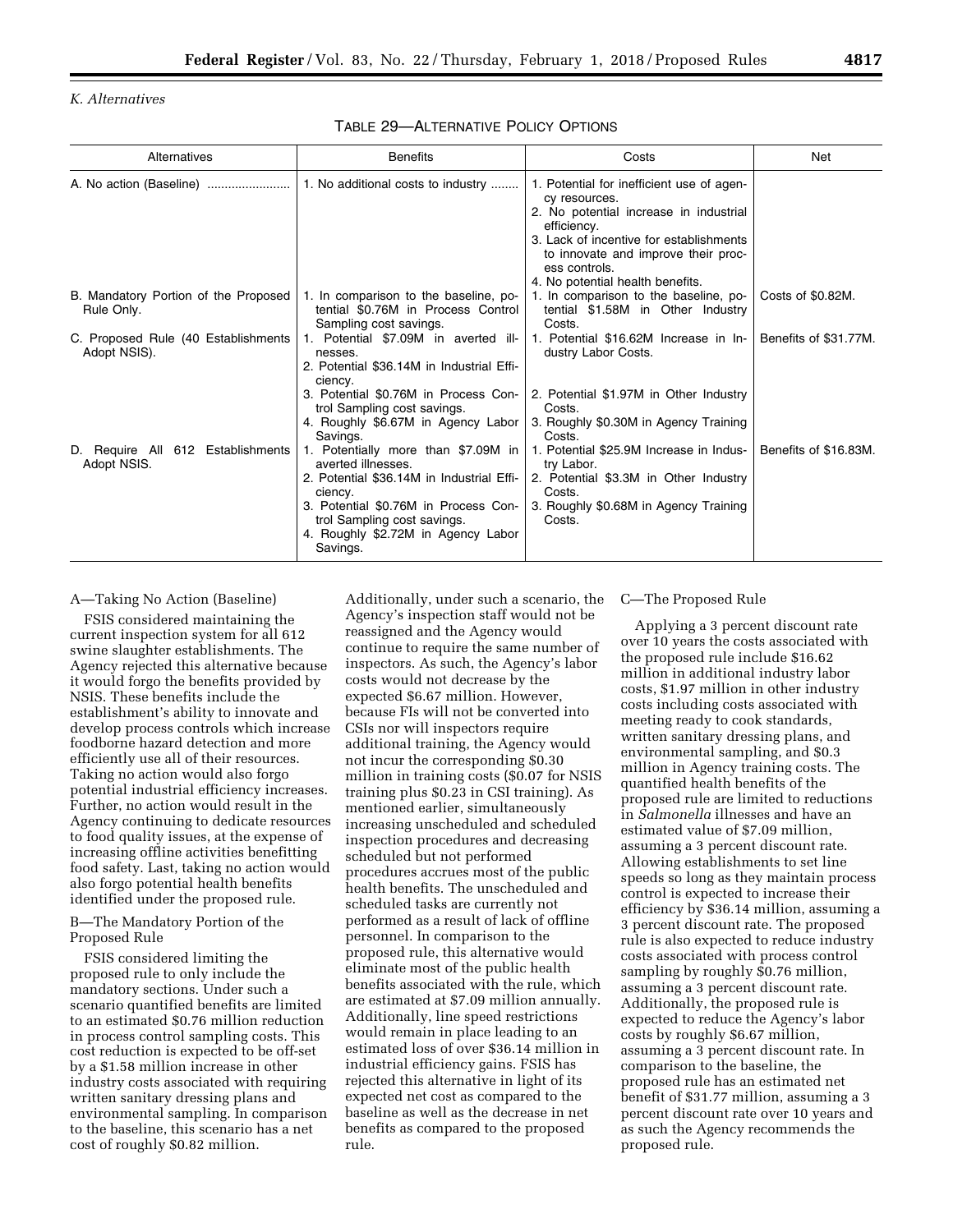D—Requiring All Federally Inspected Establishments Adopt the New Swine Inspection System

FSIS considered requiring all federally inspected swine slaughter establishments to convert to NSIS. This would expand NSIS from the 5 HIMP, 27 large, and 13 small high volume establishments expected to convert under the proposed rule to include 572 additional establishments. This expansion would include low volume establishments that slaughter all types of swine as well as establishments that slaughter a mix of species.

In comparison to the baseline, the benefits of this alternative potentially include more than \$7.09 million in averted illnesses, a \$36.14 million increase in industrial efficiency, \$0.76 million in industrial savings associated with process control sampling requirements, and \$2.72 million in Agency labor cost savings, assuming a 3 percent discount rate over 10 years. The production at these 572 additional establishments represents less than 8 percent of total production and as such is not expected to return substantial reductions in contamination prevalence or illnesses and falls outside of the current risk assessment. In particular, the uncertainty around measurement and model parameters that is already included in the health benefit calculations for the proposed rule likely produce wide enough estimates that the impact of adopting the NSIS in all establishments would have an effect within the uncertainty bounds. The increase in industrial efficiency remains similar to that of the proposed rule because these additional establishments are generally less automated and maintain slower line speeds to address higher rates of quality defects associated with non-market hogs. While compared to the baseline, this alternative reduces Agency labor costs; it would result in additional promotions reducing the benefit in comparison to the proposed rule.

In comparison to the baseline, the potential costs associated with this alternative include a \$25.90 million increase in industrial labor, a \$3.30 million increase in other industry costs which include costs associated with ready to cook standards, written sanitary dressing plans, and environmental sampling, and roughly \$0.68 million in Agency training costs. In comparison to the proposed rule, the additional increases in costs to industry predominately fall on small and very small business. While this alternative has a net benefit of \$16.83 million, assuming a 3 percent discount rate over 10 years, the Agency rejects it because its net benefit is less than the proposed rule.

#### **VII. Regulatory Flexibility Act Assessment**

The FSIS Administrator has made a preliminary determination that this proposed rule would not have a significant economic impact on a substantial number of small entities in the United States, as defined by the Regulatory Flexibility Act (5 U.S.C. 601 *et seq.*). FSIS used an establishment's HACCP processing size, which applies to an individual establishment, as a proxy for business size. HACCP processing sizes are the following: Large establishments have 500 or more employees; small establishments have between 10 and 499 employees; very small establishments have fewer than 10 employees or annual sales of less than \$2.5 million. At the beginning of section VI is a list of specific economic issues that the Agency is seeking comment on. Section VI also provides additional details on costs incurred by small businesses.

The proposed rule's mandatory requirements would affect approximately 584 small entities, 105 small and 479 very small. First, the mandatory requirements include that all small and very small establishments create written sanitary dressing plans with cost components of development of the plan, training of employees, and recordkeeping, at an annualized cost of \$1,869 per plant, applying a 3 percent discount rate over 10 years. Second, the mandatory proposed changes to process control sampling requirements are expected to decrease small establishments' sampling costs by roughly \$1,296 per establishment annually, applying a 3 percent discount rate over 10 years. In addition to this sampling cost reduction, the Agency would allow small and very small establishments to modify their sampling plans to collect samples less frequently once they have collected 13 consecutive weekly samples and have demonstrated that they are effectively maintaining process control. FSIS is also proposing to allow establishments to develop sampling plans that are more tailored to their specific establishment, and thus more effective in monitoring their specific process control than the current generic *E. coli* criteria. Third, the mandatory environmental sampling program is expected to increase the average small and very small establishments' costs by \$87 per establishment annually, assuming a 3 percent discount rate over ten years. Therefore, the proposed rule's

mandatory requirements are expected to increase small establishments' costs by roughly  $$660 ($1,869 - $1,296 + $87 =$ \$660) per establishment annually, an amount that is expected to have little effect on small entities. To put this in perspective, the average small and very small establishment slaughters over 21 thousand swine annually. Using the American Meat Institute's average pork packer dollars per head margins for 2010–2014, the average small and very small establishment's marginal revenue is \$0.09 million (21,858 (heads slaughtered) x \$4.10 (average margin per head)). Additionally, the voluntary NSIS portion of the rule is expected to provide an overall cost savings for the 13 small high volume establishments or roughly \$87,449 per establishment that adopt the NSIS. This estimate takes into consideration the increase in labor cost (\$43,439 per establishment), cost associated with meeting ready-to-cook standards (\$6,300 per establishments) and cost savings from increased industrial efficiency (\$137,189 per establishment). See section VI for additional details.

### *Executive Order 13771*

Consistent with E.O. 13771 (82 *FR*  9339, February 3, 2017), we have estimated that this proposed rule would yield cost savings. Assuming a 7 percent discount rate and a perpetual time horizon and a starting year of 2018, the proposed rule would yield approximately \$24.97 million (2016\$) in cost savings, not including health benefits. Therefore, if finalized as proposed, this rule is expected to be an E.O. 13771 deregulatory action.

#### **VIII. E-Government Act**

FSIS and USDA are committed to achieving the purposes of the E-Government Act (44 U.S.C. 3601, et. seq.) by, among other things, promoting the use of the internet and other information technologies and providing increased opportunities for citizen access to Government information and services, and for other purposes.

### **IX. Executive Order 12988, Civil Justice Reform**

This proposed rule has been reviewed under Executive Order 12988, Civil Justice Reform. Under this rule: (1) All State and local laws and regulations that are inconsistent with this rule will be preempted; (2) no retroactive effect will be given to this rule; and (3) no administrative proceedings will be required before parties may file suit in court challenging this rule.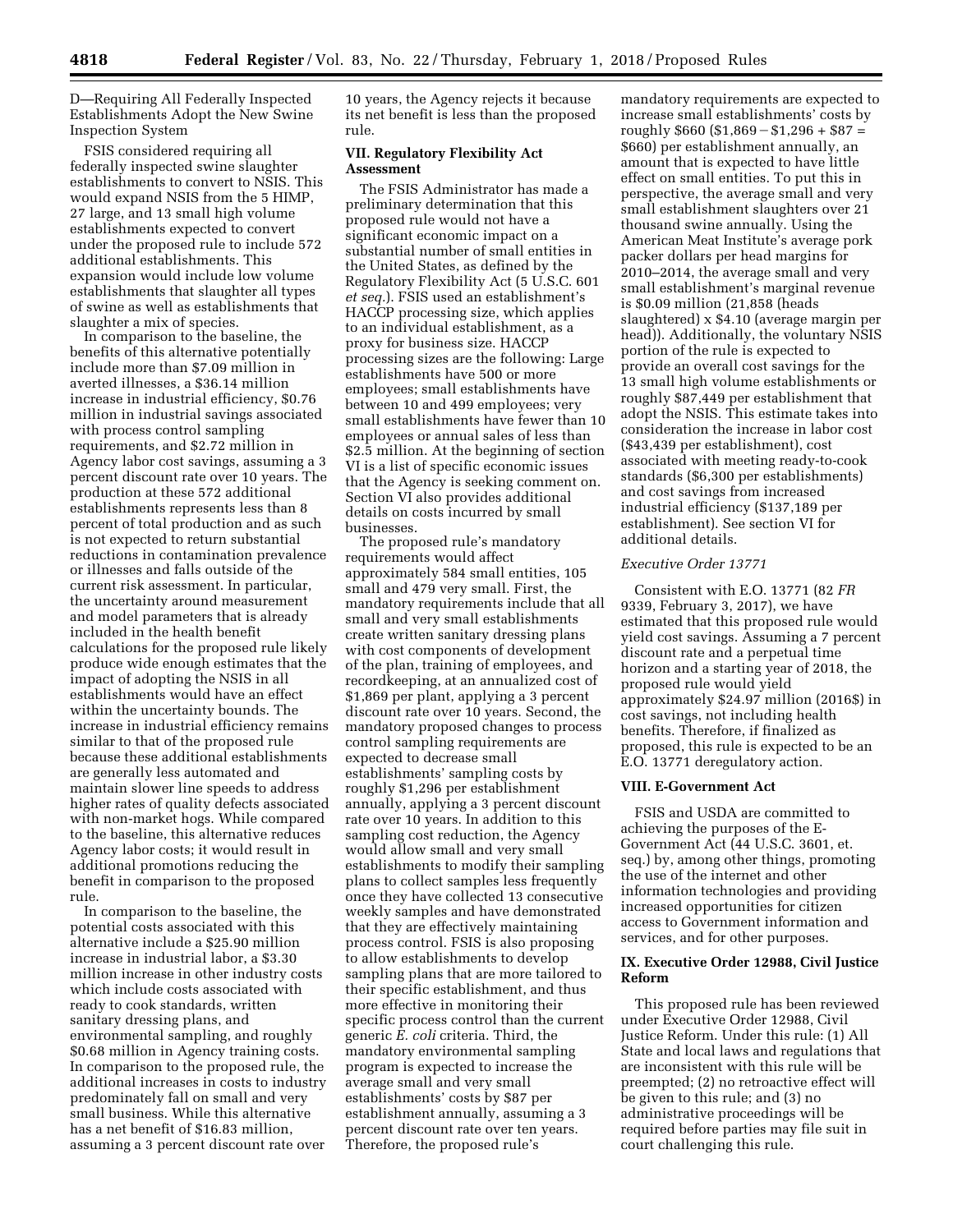#### **X. Executive Order 13175**

This rule has been reviewed in accordance with the requirements of Executive Order 13175, ''Consultation and Coordination with Indian Tribal Governments.'' E.O. 13175 requires Federal agencies to consult and coordinate with tribes on a governmentto-government basis on policies that have tribal implications, including regulations, legislative comments or proposed legislation, and other policy statements or actions that have substantial direct effects on one or more Indian tribes, on the relationship between the Federal Government and Indian tribes, or on the distribution of power and responsibilities between the Federal Government and Indian tribes.

FSIS has assessed the impact of this rule on Indian tribes and determined that this rule does not, to our knowledge, have tribal implications that require tribal consultation under E.O. 13175. If a Tribe requests consultation, FSIS will work with the Office of Tribal Relations to ensure meaningful consultation is provided where changes, additions and modifications identified herein are not expressly mandated by Congress.

### **XI. USDA Nondiscrimination Statement**

No agency, officer, or employee of the USDA must, on the grounds of race, color, national origin, religion, sex, gender identity, sexual orientation, disability, age, marital status, family/ parental status, income derived from a public assistance program, or political beliefs, exclude from participation in, deny the benefits of, or subject to discrimination any person in the United States under any program or activity conducted by the USDA.

#### *How To File a Complaint of Discrimination*

To file a complaint of discrimination, complete the USDA Program Discrimination Complaint Form, which may be accessed on-line at *[http://](http://www.ocio.usda.gov/sites/default/files/docs/2012/Complain_combined_6_8_12.pdf) [www.ocio.usda.gov/sites/default/files/](http://www.ocio.usda.gov/sites/default/files/docs/2012/Complain_combined_6_8_12.pdf) [docs/2012/Complain](http://www.ocio.usda.gov/sites/default/files/docs/2012/Complain_combined_6_8_12.pdf)*\_*combined*\_*6*\_*8*\_ *[12.pdf,](http://www.ocio.usda.gov/sites/default/files/docs/2012/Complain_combined_6_8_12.pdf)* or write a letter signed by you or your authorized representative.

Send your completed complaint form or letter to USDA by mail, fax, or email: *Mail:* U.S. Department of Agriculture, Director, Office of Adjudication, 1400 Independence Avenue SW, Washington, DC 20250–9410, Fax: (202) 690–7442, *Email: [program.intake@usda.gov.](mailto:program.intake@usda.gov)* 

Persons with disabilities who require alternative means for communication (Braille, large print, audiotape, etc.), should contact USDA's TARGET Center at (202) 720–2600 (voice and TDD).

#### **XII. Environmental Impact**

Each USDA agency is required to comply with 7 CFR part 1b of the Departmental regulations, which supplements the National Environmental Policy Act regulations published by the Council on Environmental Quality. Under these regulations, actions of certain USDA agencies and agency units are categorically excluded from the preparation of an Environmental Assessment (EA) or an Environmental Impact Statement (EIS) unless the agency head determines that an action may have a significant environmental effect (7 CFR 1b.4 (b)). FSIS is among the agencies categorically excluded from the preparation of an EA or EIS (7 CFR 1b.4 (b)(6)).

Establishments that operate under the proposed NSIS are expected to be able to slaughter and process swine more efficiently than is possible under current regulations, leading to a reduction in production costs. FSIS expects that consumer demand for pork products will determine the number of swine slaughtered rather than production costs. Because of the efficiencies in the NSIS, the price of pork products may decrease. The predicted price reduction could lead to a slight increase in demand for pork products. With the slight increase in pork product sales, some establishments may choose to increase the number of swine slaughtered, which could result in an increase in the number of condemned carcasses and parts that must be disposed of. However, because the anticipated change in sales is very small, the Agency has determined that the change in the number of swine slaughtered, as well as the number of condemned carcasses and parts to be disposed of, will be very small and thus will not have a significant individual or cumulative effect on the human environment. Therefore, this regulatory action is appropriately subject to the categorical exclusion from the preparation of an EA or EIS provided under 7 CFR 1b.4(b)(6) of the USDA regulations.

#### **XIII. Paperwork Reduction Act**

In accordance with section 3507(d) of the Paperwork Reduction Act of 1995, the information collection or recordkeeping requirements included in this proposed rule have been submitted for approval to OMB.

*Title:* Swine Slaughter Inspection. *Type of Collection:* New.

*Abstract:* Under this proposed rule, establishments operating under NSIS would have to develop, implement, and

maintain in their HACCP systems written procedures for the segregation, identification, and disposition of animals exhibiting signs of moribundity, central nervous system disorders, or pyrexia. In addition, each official swine slaughter establishment would need to maintain, as part of its HACCP system, written procedures for (1) preventing throughout the entire slaughter and dressing operation, contamination of carcasses and parts by enteric pathogens, fecal material, ingesta, and milk and (2) preventing contamination of the pre-operational environment by enteric pathogens. The procedures addressing prevention of contamination by enteric pathogens would need to include microbial testing. Furthermore, all swine slaughter establishments operating would have to maintain records that document that the products resulting from its slaughter operations meet the definition of RTC pork products. Each establishment operating under the NSIS would also need to submit on an annual basis an attestation to the management member of the local FSIS circuit safety committee stating that it maintains a program to monitor and document any work-related conditions of establishment workers.

The requirement that swine slaughter establishments have written procedures in their HACCP systems is already covered under an approved information collection system, Pathogen Reduction/ Hazard Analysis and Critical Control Point Systems (OMB control number 0583–0103). Therefore, this requirement of this proposed rule would create no new burden on establishments.

The proposed requirement that swine slaughter establishments monitor their systems through microbial testing and recordkeeping would create a new information collection burden. For each sample on which a microbiological test is conducted, there are two ''responses'' for the establishment: One response for the actual collecting of the sample and sending it to the laboratory for analysis, and the other for recording the sample result. Under the proposed rule, large establishments would test and record microbiological results for enteric pathogens, at both pre-evisceration and post-chill, 13 times a day; small highvolume establishments, one-time a day; and small low-volume and very small establishments, 13 times a year. FSIS estimates that large establishments would test and record microbial results for the pre-operational environment weekly; small establishments, biweekly; small low-volume and very small establishments, monthly.

*Estimated Annual Recordkeeping Burden:* Swine Slaughter Inspection.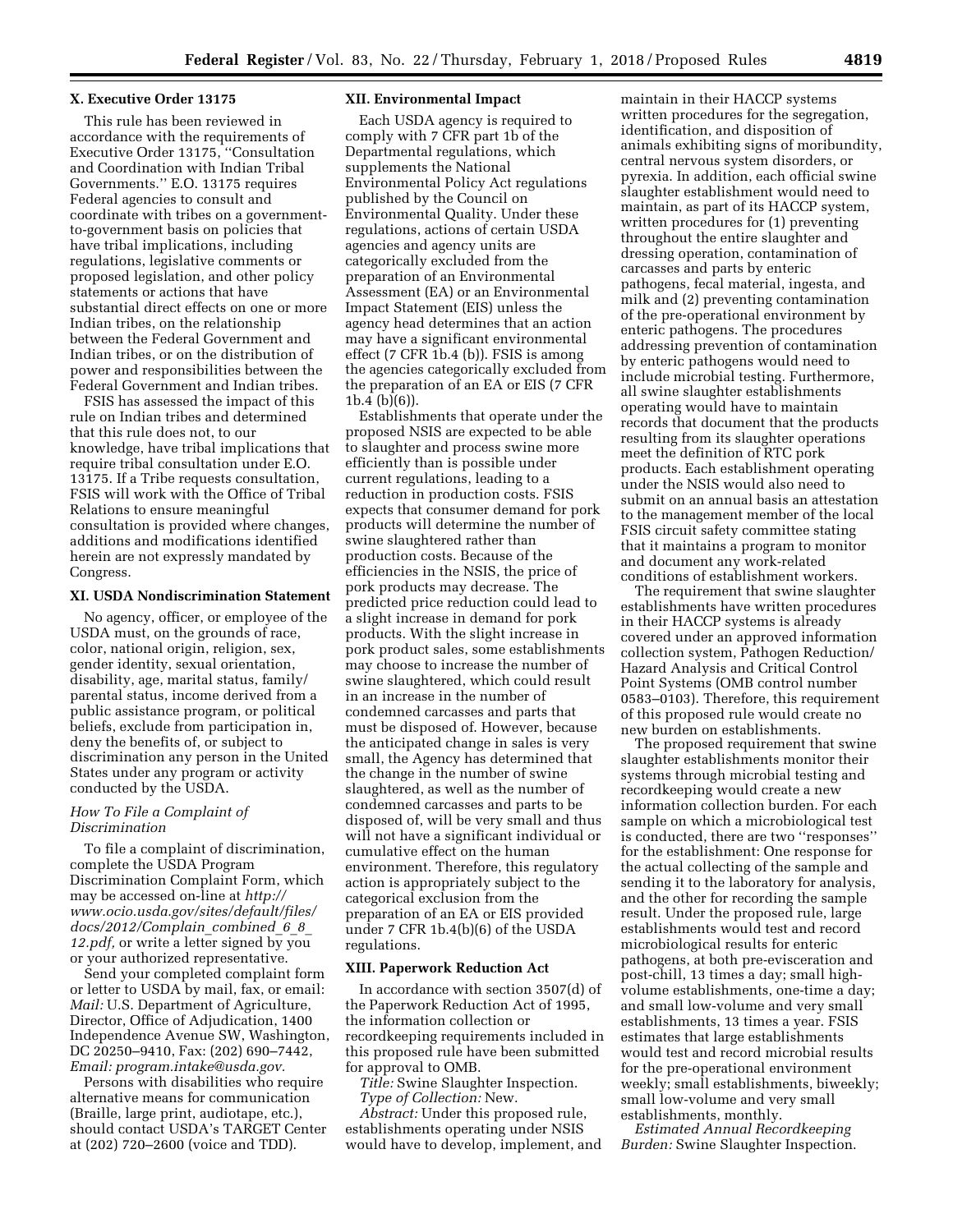*Respondents:* Official swine establishments.

*Estimated Number of Respondents:*  612 (28 large, 51 small high volume, 54 small low volume, and 479 very small).

*Estimated Average Annual Number of Responses (samples) per Respondent:*  Large establishments 6,846; small high volume establishments 430; and small low volume and very small establishments 25.

*Estimated Total Annual Responses:*  226,558.

*Estimated Total Annual Recordkeeping Burden:* 9,440 hours.

| Respondents                                                  |                                            | Estimated<br>number of<br>respondents | Average<br>annual<br>number of<br>responses per<br>respondent | Total<br>annual<br>responses | Time per<br>respone<br>in minutes | Total<br>annual<br>burden hours |
|--------------------------------------------------------------|--------------------------------------------|---------------------------------------|---------------------------------------------------------------|------------------------------|-----------------------------------|---------------------------------|
| Large establishments                                         | Microbial testing data rec-<br>ordkeeping. | 28                                    | 6,846                                                         | 191,688                      | 2.5                               | 7.987                           |
| Small high volume estab-<br>lishments.                       | Microbial testing data rec-<br>ordkeeping. | 49                                    | 430                                                           | 21,070                       | 2.5                               | 878                             |
| Small low volume establish-<br>ments.                        | Microbial testing data rec-<br>ordkeeping. | 54                                    | 25                                                            | 1,350                        | 2.5                               | 56                              |
| Very small establishments                                    | Microbial testing data rec-<br>ordkeeping. | 479                                   | 25                                                            | 11,975                       | 2.5                               | 499                             |
| <b>Total Recordkeeping</b><br>Burden for process<br>control. |                                            | 612                                   | 7,326                                                         | 226,083                      |                                   | 9.420                           |

*Estimated Annual Reporting Burden:*  Swine Slaughter Inspection. *Respondents:* Official swine

establishments.

*Estimated Number of Respondents:*  612 (28 large, 51 small high volume, 54 small low volume, and 479 very small).

*Estimated Average Annual Number of Responses per Respondent:* Large establishments 6,846; small high volume establishments 430; and small low volume and very small establishments 25.

*Estimated Total Annual Responses:*  226,083.

*Estimated Total Annual Recordkeeping Burden:* 47,655 hours.

| Respondents                            |                                            | Estimated<br>number of<br>respondents | Average<br>annual<br>number of<br>responses per<br>respondent | Total<br>annual<br>responses | Time per<br>respone<br>in minutes | Total<br>annual<br>burden hours |
|----------------------------------------|--------------------------------------------|---------------------------------------|---------------------------------------------------------------|------------------------------|-----------------------------------|---------------------------------|
| Large establishments                   | Microbial testing data rec-<br>ordkeeping. | 28                                    | 6.846                                                         | 191.688                      | 12.5                              | 39,702                          |
| Small high volume estab-<br>lishments. | Microbial testing                          | 49                                    | 430                                                           | 21,070                       | 12.5                              | 4.389                           |
| Small low volume establish-<br>ments.  | Microbial testing                          | 54                                    | 25                                                            | 1.350                        | 15                                | 338                             |
| Very small establishments              | Microbial testing                          | 479                                   | 25                                                            | 11.975                       | 15                                | 2,993                           |
| Total Reporting Burden                 |                                            | 612                                   | 7,326                                                         | 226.083                      |                                   | 47,655                          |

FSIS is also proposing a new regulation that would create a new information collection burden, in that it would require that market hog slaughter establishments operating under NSIS submit on an annual basis an attestation to the management member of the local FSIS circuit safety committee stating that it maintains a program to monitor and document any work-related conditions of establishment workers.

This is a new recordkeeping requirement that FSIS has submitted to OMB for approval.

*Estimated Annual Reporting Burden for Submitting an Annual Attestation on Work-Related Conditions to the FSIS Circuit Safety Committee:* Swine Slaughter Inspection.

*Respondents:* Official market hog slaughter establishments that operate under NSIS.

*Estimated Maximum Number of Respondents:* 41.

*Estimated Average Annual Number of Responses per Respondent:* Large establishments 1; small high volume establishments 1.

*Estimated Maximum Total Potential Annual Responses:* 41.

*Estimated Total Annual Recordkeeping Burden:* 1.37 hours.

| Respondents          |                                              | Estimated<br>number of<br>respondents | Average<br>annual<br>number of<br>responses per<br>respondent | Total<br>annual<br>responses | Time per<br>respone<br>in minutes | Total<br>annual<br>burden hours |
|----------------------|----------------------------------------------|---------------------------------------|---------------------------------------------------------------|------------------------------|-----------------------------------|---------------------------------|
| Large establishments | Attestation on Work-Re-<br>lated Conditions. | 28                                    |                                                               | 28                           |                                   | .93                             |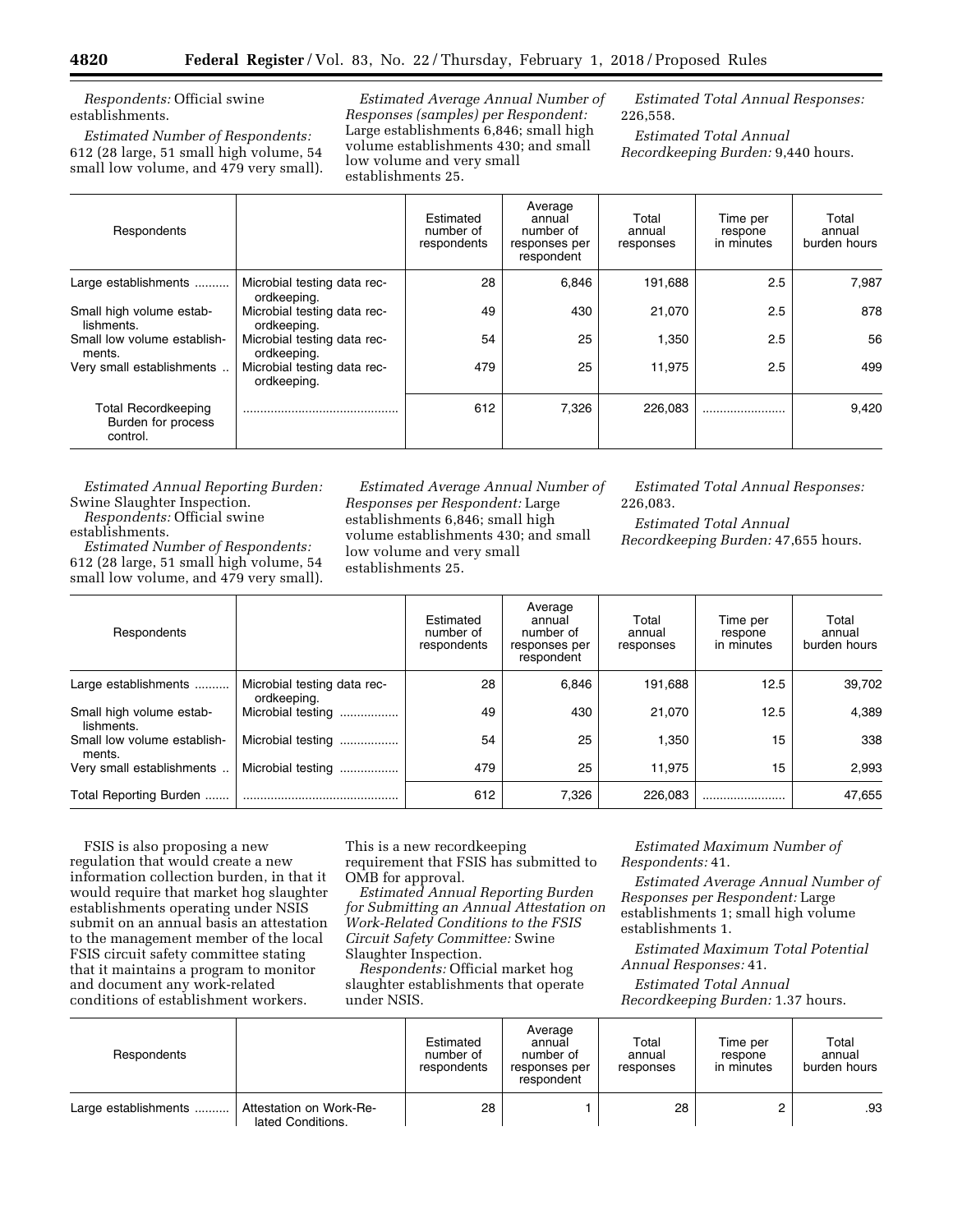| Respondents                            |                                              | Estimated<br>number of<br>respondents | Average<br>annual<br>number of<br>responses per<br>respondent | Total<br>annual<br>responses | Time per<br>respone<br>in minutes | Total<br>annual<br>burden hours |
|----------------------------------------|----------------------------------------------|---------------------------------------|---------------------------------------------------------------|------------------------------|-----------------------------------|---------------------------------|
| Small high volume estab-<br>lishments. | Attestation on Work-Re-<br>lated Conditions. | 13                                    |                                                               | 49                           |                                   | .43                             |
| <b>Total Reporting Burden</b>          |                                              | 41                                    |                                                               | 41                           |                                   | 1.37                            |

### SUMMARY OF BURDEN SWINE SLAUGHTER INSPECTION

| Total No. Respondents     | 612       |
|---------------------------|-----------|
| Average Annual No. Re-    |           |
| sponses per Respondent    | 14,693    |
| Total Annual Responses    | 453,157   |
| Average Hours per Re-     |           |
| sponse                    | .125      |
| Total Annual Burden Hours | 57,216.37 |
|                           |           |

Copies of this information collection assessment can be obtained from Gina Kouba, Office of Policy and Program Development, Food Safety and Inspection Service, USDA, 1400 Independence Avenue SW, Room 6065, South Building, Washington, DC 20250; (202) 720–5627.

*Comments are invited on:* (a) Whether the proposed collection of information is necessary for the proper performance of FSIS's functions, including whether the information will have practical utility; (b) the accuracy of FSIS's estimate of the burden of the proposed collection of information, including the validity of the methodology and assumptions used; (c) ways to enhance the quality, utility, and clarity of the information to be collected; and (d) ways to minimize the burden of the information collection on those who are to respond, including through the use of appropriate automated, electronic, mechanical, or other technological collection techniques or other forms of information technology.

Comments may be sent to both Gina Kouba, Office of Policy and Program Development, at the address provided above, and the Desk Officer for Agriculture, Office of Information and Regulatory Affairs, Office of Management and Budget, Washington, DC 20253. To be most effective, comments should be sent within 60 days of the publication date of this proposed rule. All responses to this notice will be summarized and included in the request for OMB approval. All comments will also become a matter of public record.

### **XIV. Additional Public Notification**

Public awareness of all segments of rulemaking and policy development is important. Consequently, FSIS will announce this **Federal Register** 

publication on-line through the FSIS web page located at: *[http://www.fsis.](http://www.fsis.usda.gov/federal-register) [usda.gov/federal-register.](http://www.fsis.usda.gov/federal-register)* 

### FSIS also will make copies of this publication available through the FSIS Constituent Update, which is used to provide information regarding FSIS policies, procedures, regulations, **Federal Register** notices, FSIS public meetings, and other types of information that could affect or would be of interest to our constituents and stakeholders. The Update is available on the FSIS web page. Through the web page, FSIS is able to provide information to a much broader, more diverse audience. In addition, FSIS offers an email subscription service which provides automatic and customized access to selected food safety news and information. This service is available at: *[http://www.fsis.usda.gov/subscribe.](http://www.fsis.usda.gov/subscribe)*  Options range from recalls to export information, regulations, directives, and notices. Customers can add or delete subscriptions themselves, and have the option to password protect their accounts.

#### **XV. Proposed Regulatory Amendments**

#### **List of Subjects**

### *9 CFR Part 301*

### Meat inspection.

#### *9 CFR Part 309*

Animal diseases, meat inspection, reporting and recordkeeping requirements.

### *9 CFR Part 310*

Animal diseases, meat inspection.

For the reasons stated in the preamble, FSIS is proposing to amend 9 CFR Chapter III as follows:

### **PART 301—TERMINOLOGY; ADULTERATION AND MISBRANDING STANDARDS**

■ 1. The authority citation for part 301 continues to read as follows:

**Authority:** 7 U.S.C. 138–138i, 450, 1901– 1906; 21 U.S.C. 601–695; 7 CFR 2.7, 2.18, 2.53.

 $\blacksquare$  2. Amend § 301.2 by adding the definition of ''Ready-to-cook (RTC) pork product'' in alphabetical order to read as follows:

#### **§ 301.2 Definitions.**

\* \* \* \* \*

*Ready-to-cook (RTC) pork product.*  Any slaughtered pork product free from bile, hair, scurf, dirt, hooves, toe nails, claws, bruises, edema, scabs, skin lesions, icterus, foreign material, and odor, which is suitable for cooking without need of further processing.

#### **PART 309—ANTE-MORTEM INSPECTION**

\* \* \* \* \*

■ 3. The authority citation for part 309 continues to read as follows:

**Authority:** 21 U.S.C. 601–695; 7 CFR 2.18, 2.53.

 $\blacksquare$  4. Add § 309.19 to read as follows:

#### **§ 309.19 Market hog segregation under the new swine slaughter inspection system.**

(a) The establishment must conduct market hog sorting activities before the animals are presented for ante-mortem inspection. Market hogs exhibiting signs of moribundity, central nervous system disorders, or pyrexia must be disposed of according to paragraph (c) of this section.

(b) The establishment must develop, implement, and maintain written procedures to ensure that market hogs exhibiting signs of moribundity, central nervous system disorders, or pyrexia do not enter the official establishment to be slaughtered. The establishment must incorporate these procedures into its HACCP plan, or sanitation SOP, or other prerequisite program.

(c) The establishment must identify carcasses of livestock that establishment employees have sorted and removed from slaughter or that FSIS inspectors have condemned on ante-mortem inspection with a unique tag, tattoo, or similar device. The establishment must immediately denature all major portions of the carcass on-site and dispose of the carcass according to 9 CFR part 314.3.

(d) The establishment must maintain records to document the number of animals disposed of per day because they were removed from slaughter by establishment sorters before antemortem inspection by FSIS inspectors. These records are subject to review and evaluation by FSIS personnel.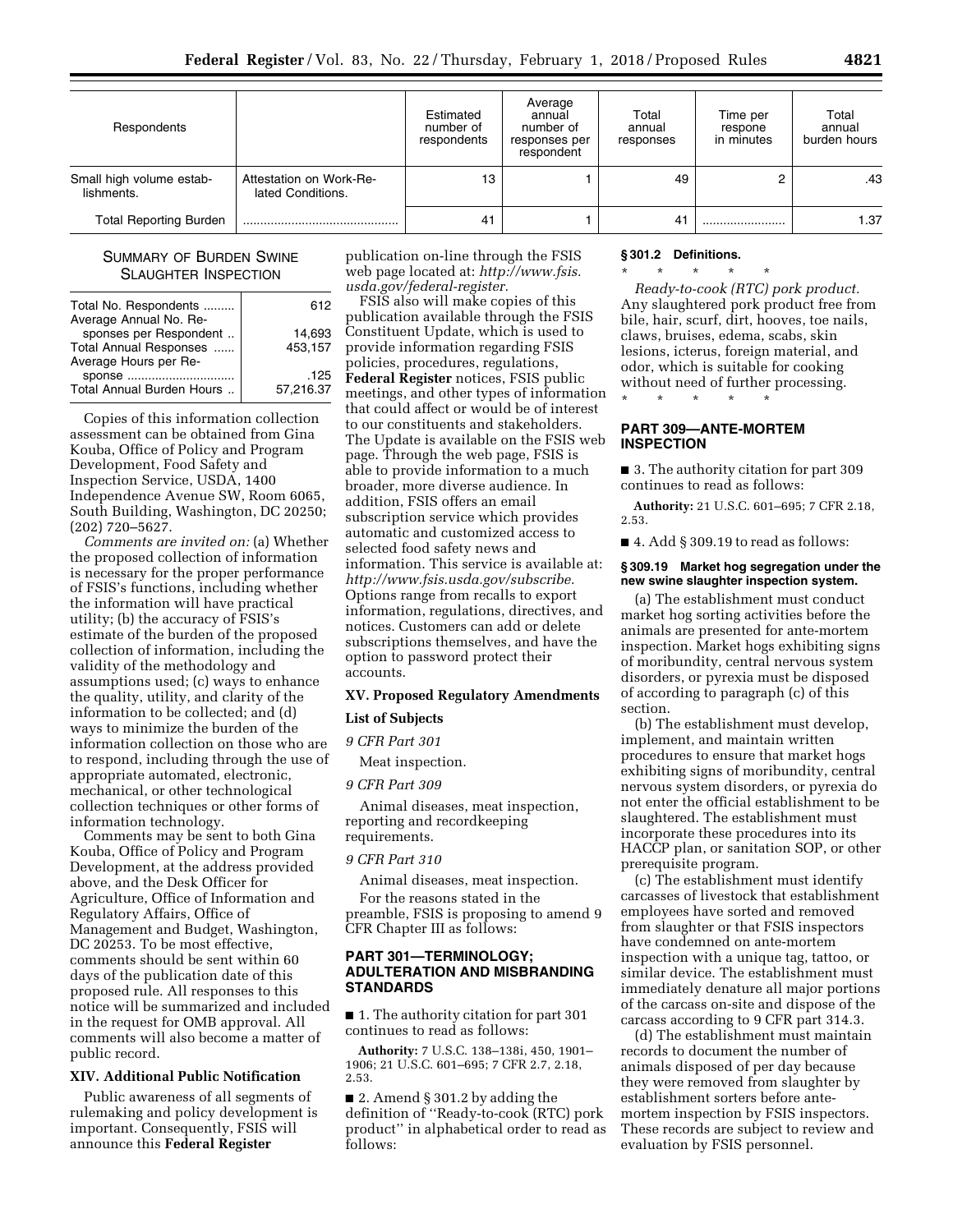(e) The establishment must immediately notify FSIS inspectors if the establishment has reason to believe that market hogs may have a notifiable animal disease. Notifiable animal diseases are designated by World Animal Health Organization.

### **PART 310—POST-MORTEM INSPECTION**

■ 5. The authority citation for part 310 continues to read as follows:

**Authority:** 21 U.S.C. 601–695; 7 CFR 2.18, 2.53.

■ 6. Amend § 310.1 by revising paragraph (b)(3) to read as follows:

#### **§ 310.1 Extent and time of post-mortem inspection; post-mortem inspection staffing standards.**

\* \* \* \* \*

(b) \* \* \* (3) *Swine Inspection.* There are two systems of post-mortem inspection: The New Swine Slaughter Inspection System (NSIS), which may be used for market hogs, and the traditional inspection system, which may be used for all swine.

(i) The NSIS may be used for market hogs if the official establishment requests to use it and meets or agrees to meet the requirements in 9 CFR 309.19 and 9 CFR 310.26. The Administrator may permit establishments that slaughter classes of swine other than market hogs to use NSIS under a waiver from the provisions of the regulations as provided by 9 CFR 303.1(h). The Administrator also may permit establishments that slaughter market hogs and other classes of swine to slaughter market hogs under NSIS and slaughter other classes of swine under traditional inspection.

(ii) Traditional inspection shall be used for swine when NSIS is not used. The following inspection staffing standards are applicable to swine slaughter configurations operating under traditional inspection when NSIS is not used. The inspection standards for all slaughter lines are based upon the observation rather than palpation, at the viscera inspection station, of the spleen, liver, heart, lungs, and mediastinal lymph nodes. In addition, for one- and two-inspector lines under traditional inspection, the standards are based upon the distance walked (in feet) by the inspector between work stations; and for three or more inspector slaughter lines, upon the use of a mirror, as described in § 307.2(m)(6) of this chapter, at the carcass inspection station. Although not required in a oneor two-inspector slaughter configuration, except in certain cases as

determined by the inspection service, if a mirror is used, it must comply with the requirements of  $\S 307.2(m)(6)$ .

\* \* \* \* \* ■ 7. Amend § 310.18 by adding paragraphs (c) through (e) to read as follows:

#### **§ 310.18 Contamination of carcasses, organs, or other parts.**  \* \* \* \* \*

(c) *Procedures for controlling contamination throughout the slaughter and dressing operation.* Official swine slaughter establishments must develop, implement, and maintain written procedures to prevent contamination of carcasses and parts by enteric pathogens, fecal, ingesta, and milk contamination throughout the entire slaughter and dressing operation. Establishments must incorporate these procedures into their HACCP plans, or sanitation SOPs, or other prerequisite programs. These procedures must include sampling and analysis for microbial organisms in accordance with the sampling location and frequency requirements in paragraphs (c)(1) and (2) of this section to monitor their ability to maintain process control.

(1) *Sampling locations.* Official swine slaughter establishments, except for very small establishments or very low volume establishments, must collect and analyze samples for microbial organisms at the pre-evisceration and post-chill points in the process. Very small establishments and very low volume establishments must collect and analyze samples for microbial organisms at the post-chill point in the process. All swine establishments must sponge or excise tissue from the ham, belly, or jowl areas.

(i) Very small establishments are establishments with fewer than 10 employees or annual sales of less than \$2.5 million.

(ii) Very low volume establishments annually slaughter no more than 20,000 swine, or a combination of swine and other livestock not exceeding 6,000 cattle and 20,000 total of all livestock.

(iii) An establishment may substitute alternative sampling locations if:

(A) The establishment has support to demonstrate the alternative sampling locations are able to provide a definite improvement in monitoring process control than at pre-evisceration and post-chill; and

(B) FSIS does not determine, and notify the establishment in writing, that the alternative sampling locations are inadequate to verify the effectiveness of the establishment's process controls for enteric pathogens.

(2) *Sampling frequency.*  Establishments, except for very small and very low volume establishments as defined in paragraphs (c)(1)(i) and (ii) of this section, must collect and analyze samples at a frequency proportional to the establishment's volume of production at the following rates:

(i) Establishments, except for very small and very low volume establishments as defined in paragraphs (c)(1)(i) and (ii) of this section, must collect and analyze samples at a frequency of once per 1,000 carcasses, but a minimum of once during each week of operation.

(ii) Very small and very low volume establishments as defined in paragraph  $(c)(1)(i)$  and  $(ii)$  of this section must collect and analyze samples at least once during each week of operation starting June 1 of every year. If, after consecutively collecting 13 weekly samples, very small and very low volume establishments can demonstrate that they are effectively maintaining process control, they may modify their sampling plans.

(iii) An establishment may substitute an alternative frequency if:

(A) The alternative is an integral part of the establishment's verification procedures for its HACCP plan; and

(B) FSIS does not determine, and notify the establishment in writing, that the alternative frequency is inadequate to verify the effectiveness of the establishment's process controls for enteric pathogens.

(iv) Establishments must sample at a frequency that is adequate to monitor their ability to maintain process control for enteric pathogens. Establishments must maintain accurate records of all test results and retain these records as provided in paragraph (e) of this section.

(d) *Procedures for controlling contamination in the pre-operational environment.* Official swine slaughter establishments must develop, implement, and maintain written procedures to prevent contamination of the pre-operational environment by enteric pathogens. Establishments must incorporate these procedures into their HACCP plans, sanitation SOPs, or other prerequisite programs. These procedures must include sampling and analysis of food contact surfaces in the pre-operational environment for microbial organisms to ensure that the surfaces are sanitary and free of enteric pathogens and that water used to clean food contact surfaces is free of enteric pathogens. The sampling frequency must be adequate to monitor the establishment's ability to maintain sanitary conditions in the pre